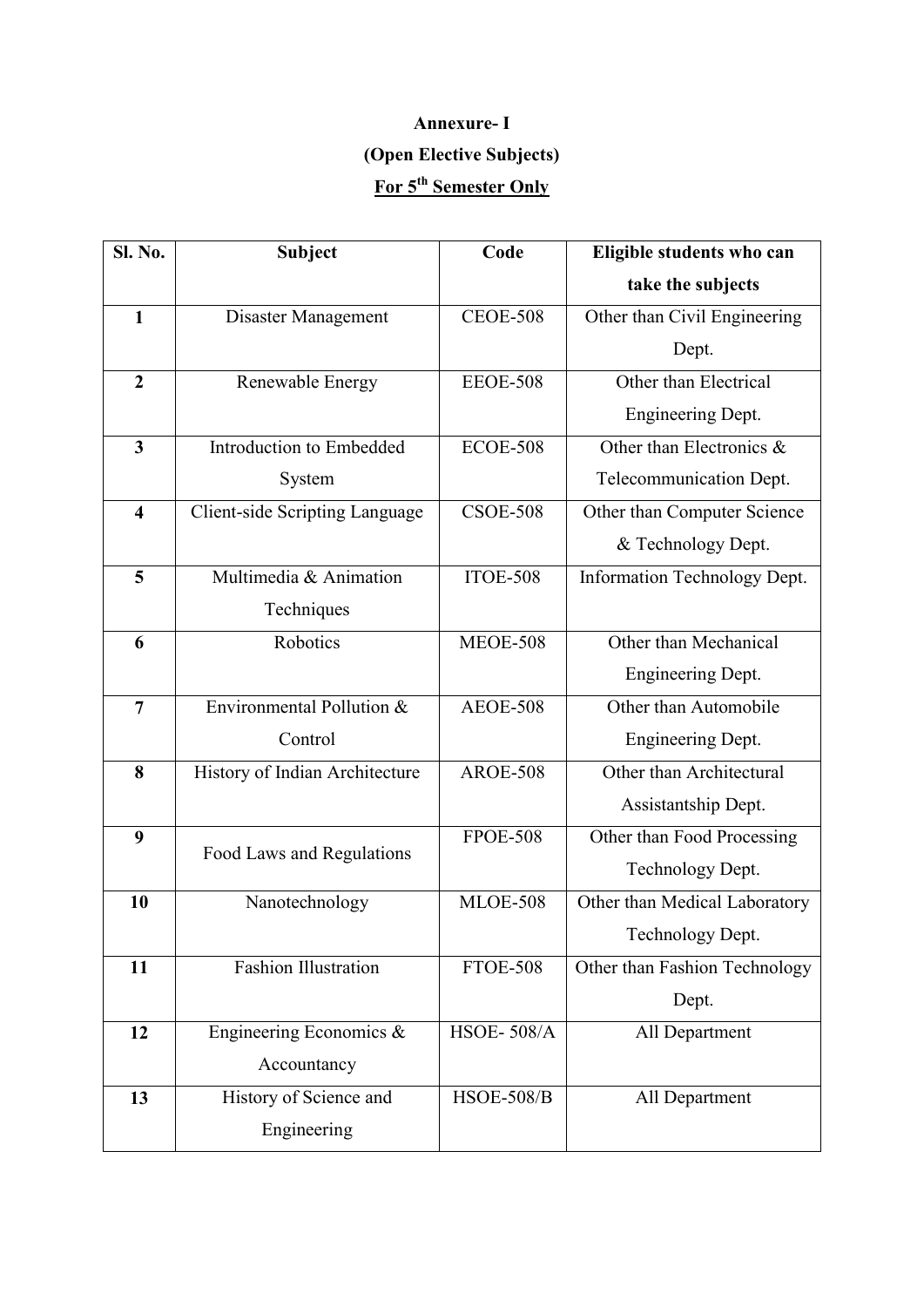# DISASTER MANAGEMENT

## (For all branches except Civil Engineering)

| Course Code            | <b>CEOE 508</b>     |
|------------------------|---------------------|
| Course Title           | Disaster Management |
| Number of Credits      | (L:3, T: 0, P:0)    |
| Prerequisites          | NIL                 |
| <b>Course Category</b> | OΕ                  |

### Course outcomes:

After competing this course, student will be able to:

- CO 1. Identify the various types of natural and man-made disasters.(K1)
- CO 2. Predict pre- and post-disaster management for some of the disasters.(K3)
- CO 3. Categorize the various information and organizations in disaster management in India.(K4)
- CO 4. Demonstrate the technological tools and their role in disaster management.(K3)
- C0 5. Discover the various aspects of Science and Technology for Disaster Management. (K3)

# Detailed Course Content

## Module – I: Understanding Disaster

Number of Class hours: 08

## Learning Outcomes:

- 1. Define the Concepts and definitions of Disaster, Hazard, Vulnerability, Risk, Capacity(K1)
- 2. Identifying the Disaster and Development(K1)
- 3. Describe disaster management.(K1)

## Detailed content of the unit:

- 1.1 the Concepts and definitions of Disaster, Hazard, Vulnerability, Risk, Capacity
- 1.2 Identifying the Disaster and Development
- 1.3 Indicate the disaster management.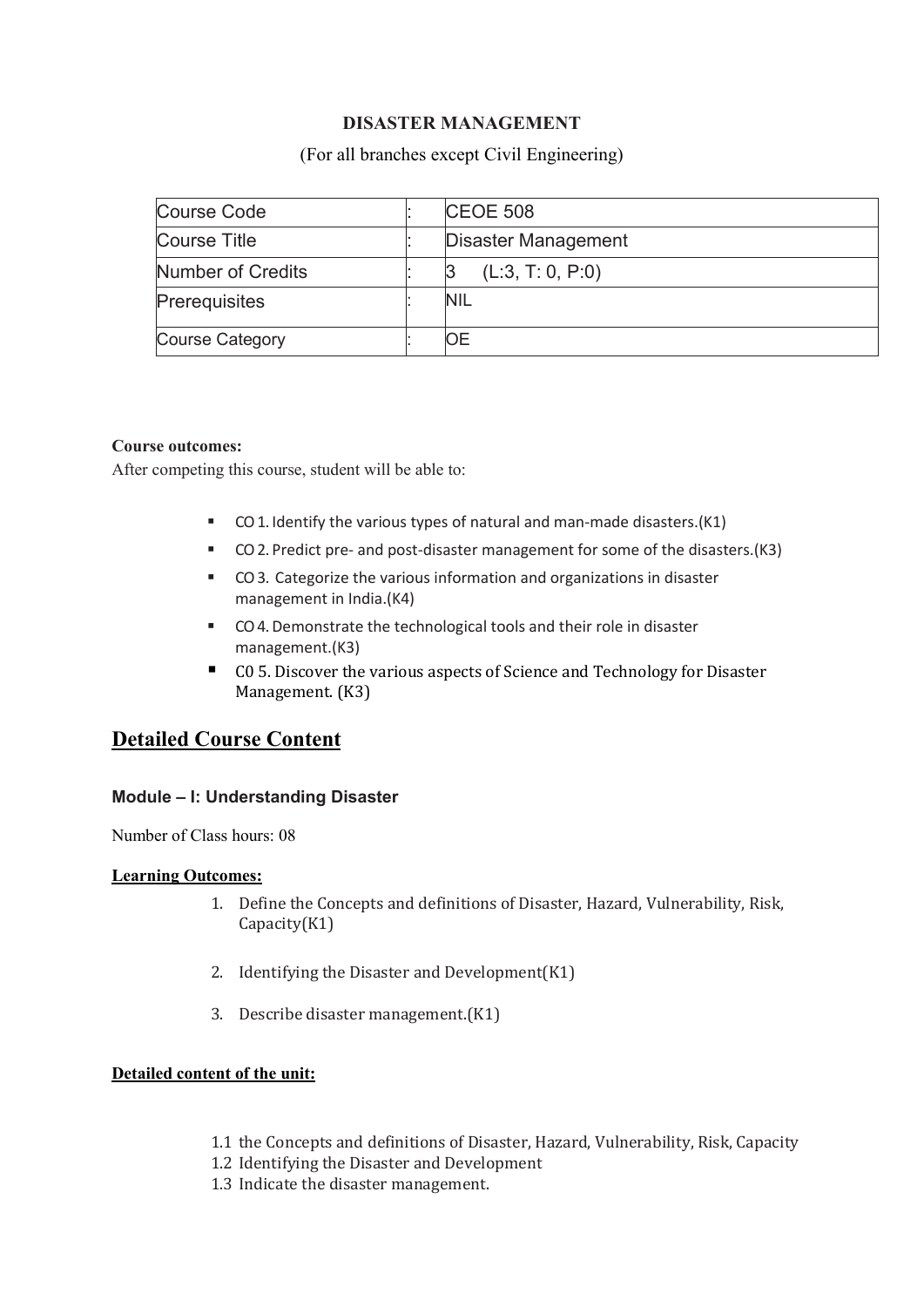## Module– II: Types, Trends, Causes, Consequences and Control of Disasters

Number of Class hours: 08

#### Learning Outcomes:

- 1. Define the Geological Disasters (earthquakes, landslides, tsunami,  $mining(K1)$
- 2. Describe the Hydro-Meteorological Disasters (floods, cyclones, lightning, thunder-storms, hail storms, avalanches, droughts, cold and heat waves)(K1)
- 3. Classify Biological Disasters (epidemics, pest attacks, forest fire);(K2)
- 4. Identify the Technological & Manmade Disasters(K2)
- 5. Discover the Global Disaster Trends Emerging Risks of Disasters – Climate Change and Urban Disasters.(K3)

### Detailed content of the unit:

2.1 Geological Disasters (earthquakes, landslides, tsunami, mining);

2.2 Hydro-Meteorological Disasters (floods, cyclones, lightning, thunder-storms, hail storms, avalanches, droughts, cold and heat waves)

2.3 Biological Disasters (epidemics, pest attacks, forest fire)

2.4 Technological Disasters (chemical, industrial, radiological, nuclear)

2.5 Manmade Disasters (building collapse, rural and urban fire, road and rail accidents, nuclear, radiological, chemi- cals and biological disasters)

2.6 Global Disaster Trends – Emerging Risks of Disasters – Climate Change and Urban Disasters.

### Module- III: Disaster Management Cycle and Framework

Number of Class hours: 08

#### Learning Outcomes:

1. Analyze the Disaster Management Cycle – Paradigm Shift in Disaster Management.

Pre-Disaster – Risk Assessment and Analysis, Risk Mapping, zonation and Micro zonation(K4)

- 2. Identify the Prevention and Mitigation of Disasters, Early Warning System; Preparedness, Capacity Development(K4)
- 3. Recognize the awareness During Disaster Evacuation Disaster Communication –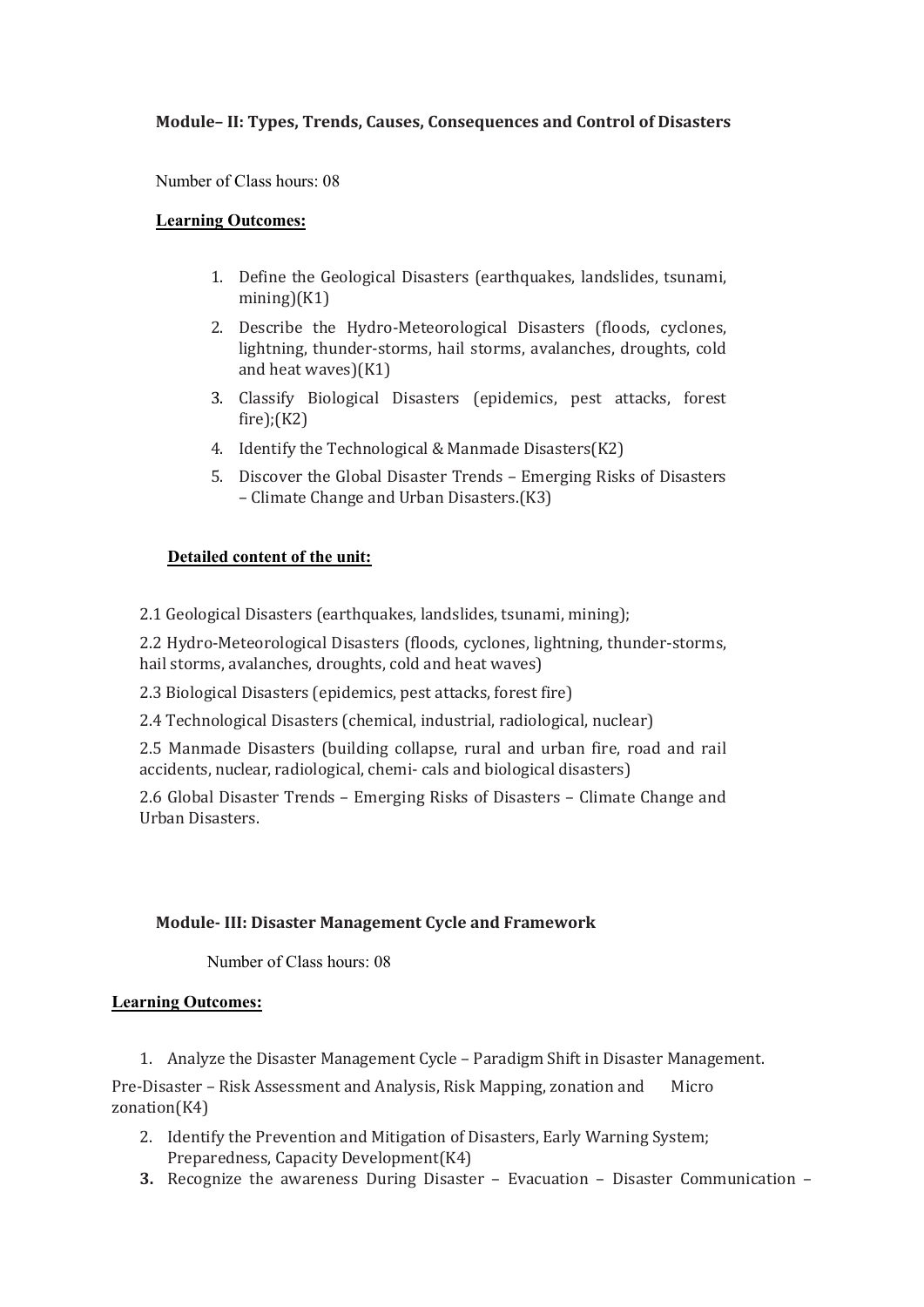Search and Rescue – Emergency Operation Centre – Incident Command System(K1)

- 4. Discover the Relief and Rehabilitation –Post-disaster– DamageandNeedsAssessment,RestorationofCriticalInfrastructure–Early Recovery – Reconstruction and Redevelopment;(K3)
- 5. Discuss about IDNDR, Yokohama Strategy, Hyogo Frame- work ofAction(K2)

#### Detailed content of the unit:

3.1 Disaster Management Cycle – Paradigm Shift in Disaster Management.

Pre-Disaster – Risk Assessment and Analysis, Risk Mapping, zonation and Microzonation,

- 3.2 Prevention and Mitigation of Disasters, Early Warning System; Preparedness, Capacity Development; Awareness.
- 3.3 During Disaster Evacuation Disaster Communication Search and Rescue
- 3.4 Emergency Operation Centre Incident Command System Relief and Rehabilitation –
- 3.5 Post-disaster– DamageandNeedsAssessment,RestorationofCriticalInfrastructure–Early Recovery – Reconstruction and Redevelopment;
- 3.6 IDNDR, Yokohama Strategy, Hyogo Frame- work ofAction.

#### Module– IV: Disaster Management in India

Number of Class hours: 08

#### Learning Outcomes:

- 1. Describe the Disaster Profile of India Mega Disasters of India and Lessons Learnt.(K1)
- 2. Discover the Disaster Management Act 2005 Institutional and Financial Mechanism(K3)
- 3. Identify the state of the state of the state of the state of the state of the state of the state of the state of the state of the state of the state of the state of the state of the state of the state of the state of th NationalPolicyonDisasterManagement,NationalGuidelinesandPlan sonDisasterManagement;RoleofGovernment(local,stateandnationa l),Non-GovernmentandInterGovernmentalAgencies.(K2)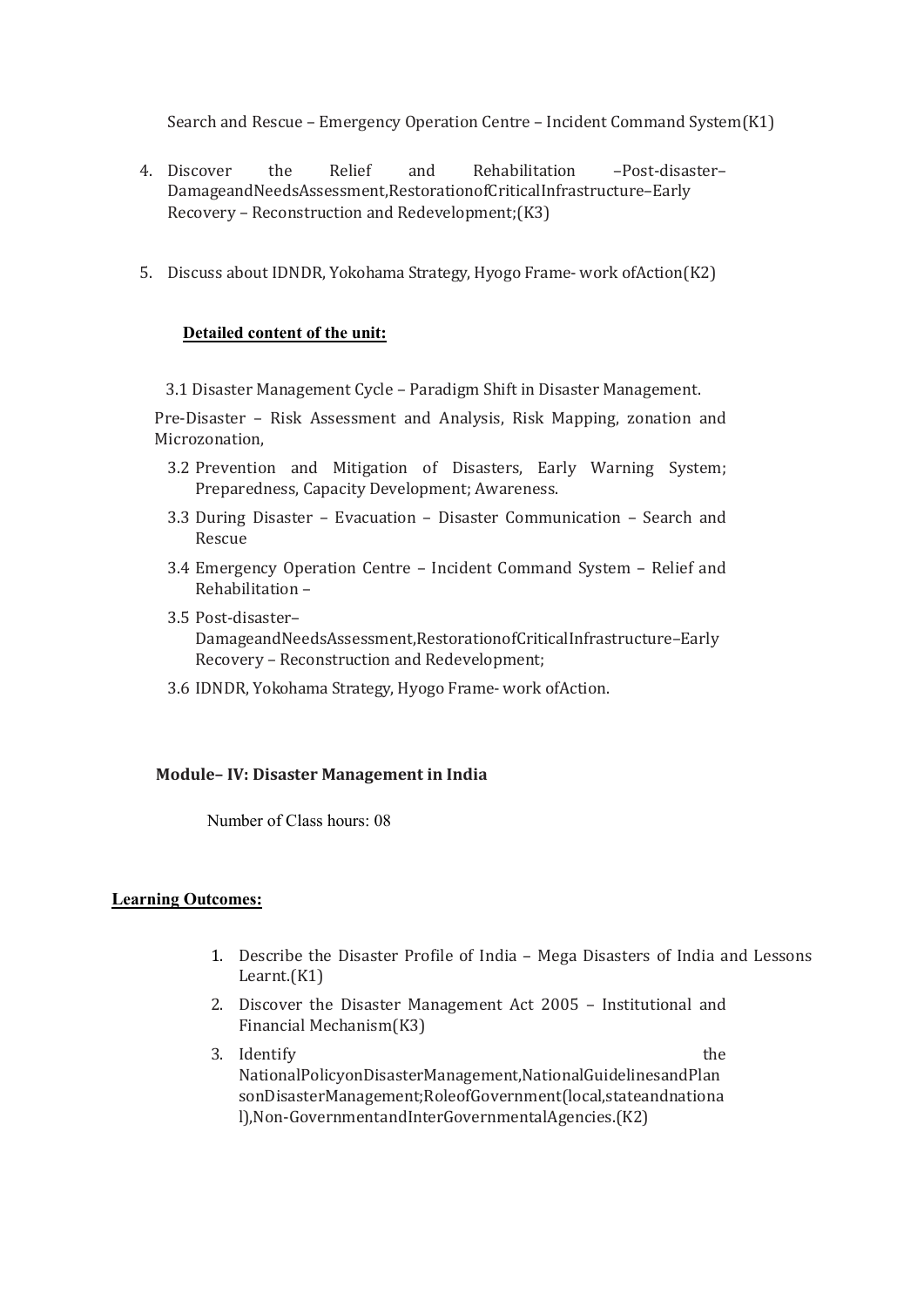## Detailed content of the unit:

4.1 Disaster Profile of India – Mega Disasters of India and Lessons Learnt.

4.2 Disaster Management Act 2005 – Institutional and Financial Mechanism,

4.3

NationalPolicyonDisasterManagement,NationalGuidelinesandPlansonDisaster Management;

4.4 RoleofGovernment(local,stateandnational),Non-GovernmentandInterGovernmentalAgencies.

## Module– V: Applications of Science and Technology for Disaster Management

Number of Class hours: 08

### Learning Outcomes:

- 1. Define the Geo-informatics in Disaster Management(K1)
- 2. Identify the Disaster Communication System(K2)
- 3. Discuss the Land Use Planning and Development Regulations, Disaster Safe(K2) Designs and Constructions, Structural and Non Structural Mitigation of Disasters
- 4. Discover the S&T Institutions for Disaster Management in India(K3)

# Detailed content of the unit:

- 5.1 Geo-informatics in Disaster Management (RS, GIS, GPS and RS).
- 5.2 Disaster Communication System (Early Warning and Its Dissemination).
- 5.3 Land Use Planning and Development Regulations,
- 5.4 Disaster Safe Designs and Constructions,
- 5.5 Structural and Non Structural Mitigation of Disasters
- 5.6 S&T Institutions for Disaster Management in India

### References

- 1. Publications of National Disaster Management Authority (NDMA) on Various Templates and Guidelines for Disaster Management
- 2. Bhandani,R.K.,Anoverviewonnatural&man-madedisastersandtheirreduction,CSIR, New Delhi
- 3. Srivastava, H. N., and Gupta G. D., Management of Natural Disasters in developing countries, Daya Publishers,Delhi
- 4. Alexander, David, Natural Disasters, Kluwer AcademicLondon
- 5. Ghosh, G. K., Disaster Management, A P H PublishingCorporation
- 6. Murthy, D. B. N., Disaster Management: Text & Case Studies, Deep & Deep Pvt.Ltd.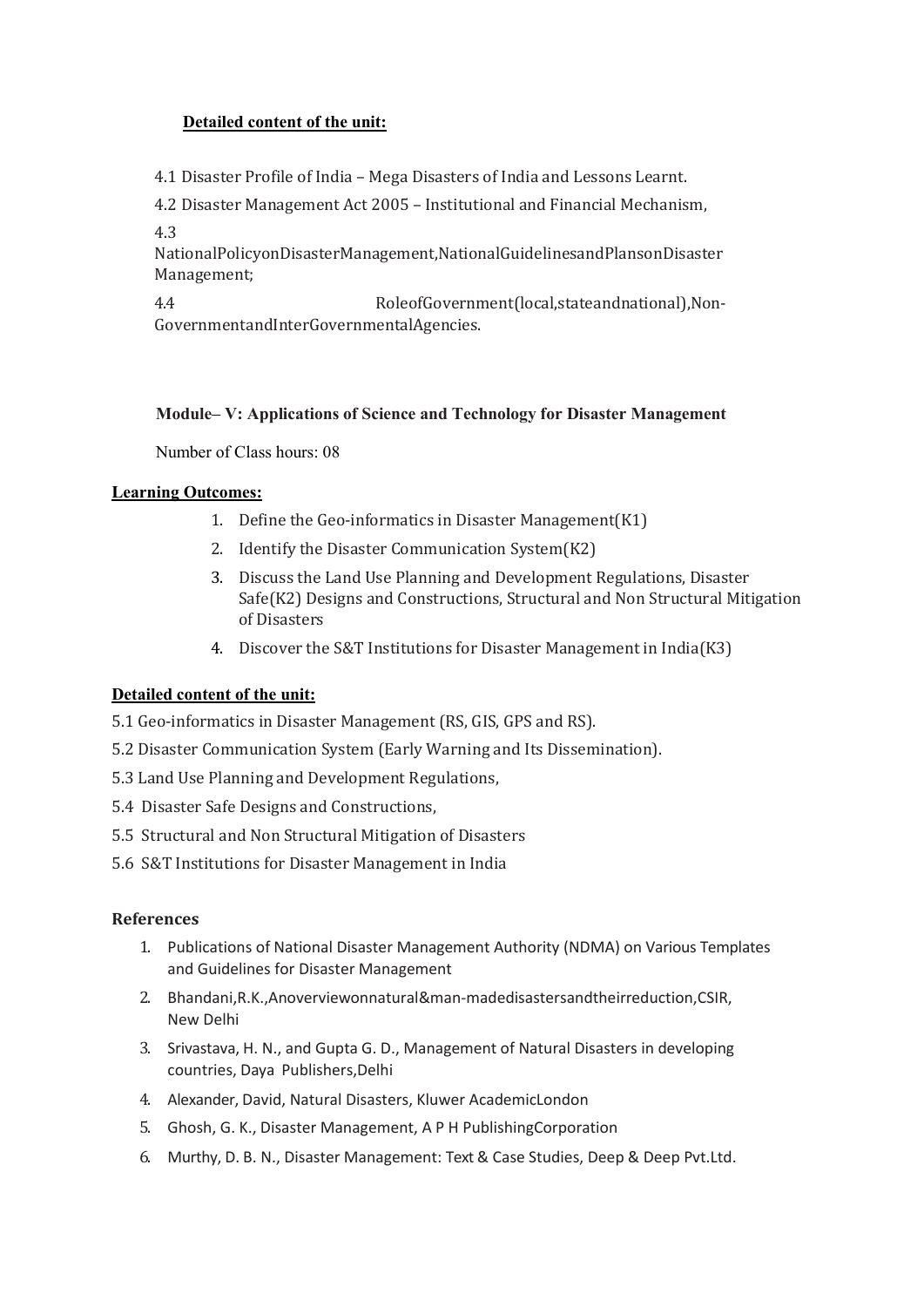# Renewable Energy System

(For all branches except Electrical Engineering)

| Course Code                 | <b>EEOE-508</b>                     |
|-----------------------------|-------------------------------------|
| Course Title                | : Renewable Energy System           |
| Number of Credits           | : $\vert 3(L; 3, T; 0, P; 0) \vert$ |
| Prerequisites (Course code) | <b>NIL</b>                          |
| Course Category             | OE                                  |

# Course outcomes:

After completion of this course students will be able to:

- a) Maintain the optimised working of solar PV powerplants.(K3)
- b) Gain knowledge about working principle of windpower plants.. $(K1)$
- c) Maintain the optimised working of mini and micro hydropower plants..(K3)
- d) To understand the role of Geo-thermal energy and ocean energy in the Energy Generation (K2)
- e) Get the utilization of Biogas plants .(K3)

# Course contents:

### Module – I: Solar Energy

Number of class hours: 6Hours

Suggestive Learning Outcomes:

Students will be able to:

- a) Describe theFundamentals of Solar Photo Voltaic Conversion process.
- b) Understand the function of different parts of a solar power plant.
- c) Explain the working of Solar PV Power Generation systems.
- d) Know the applications of Solar PV.

### Detailed content of the unit: -

Solar Map of India: Global solar power radiation, Solar PV

Concentrated Solar Power (CSP) plants, construction and working of: Power Tower,

Parabolic Trough, Parabolic Dish, Fresnel Reflectors.

Solar Photovoltaic (PV) power plant: components layout, construction, working.

Rooftop solar PV power system.

Solar PV Applications.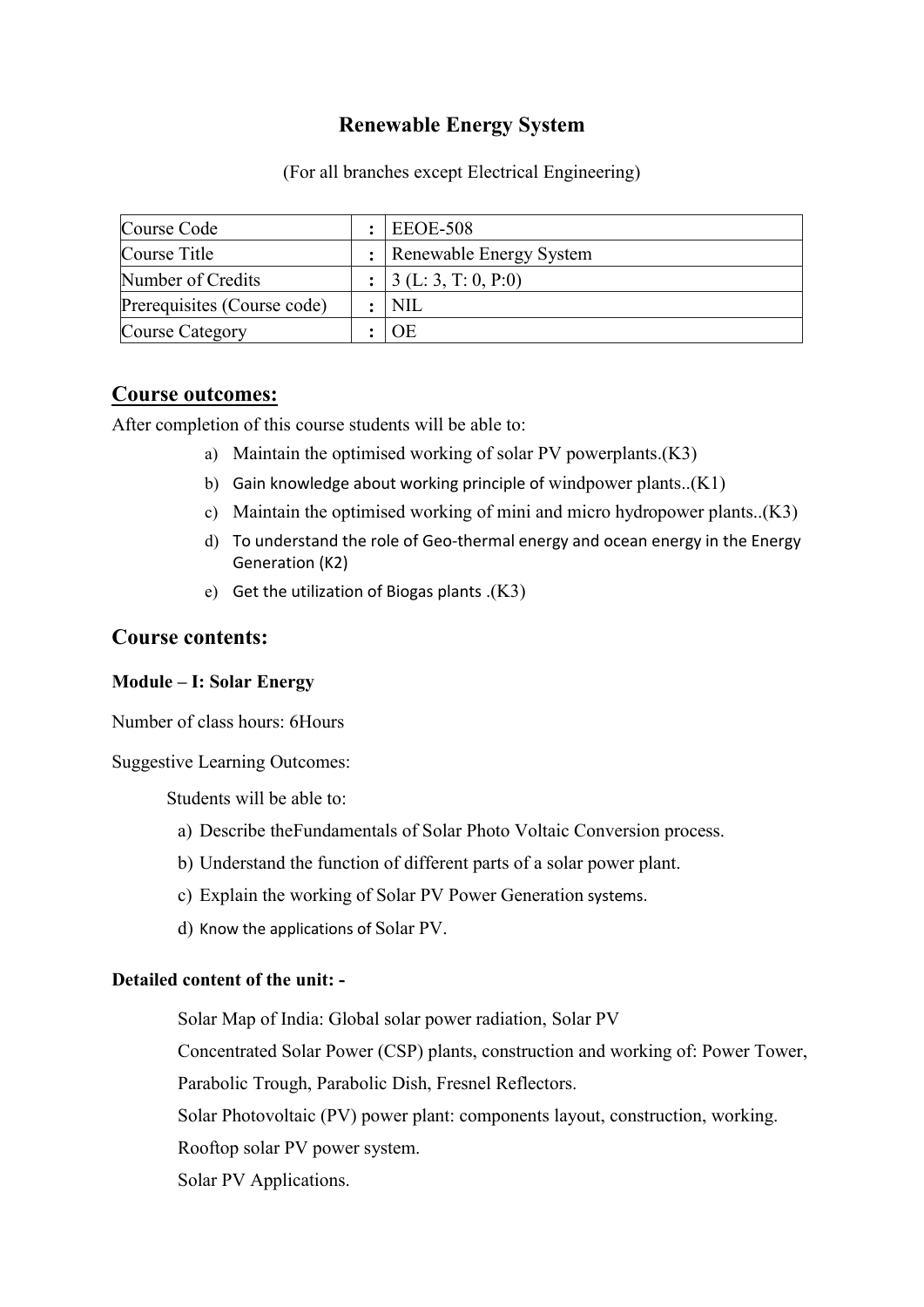## Module – II: Wind Energy

Number of class hours: 10Hours

Suggestive Learning Outcomes:

Students will be able to:

- a) Know the Basic principles of wind energy conversion.
- b) Know the application of Wind Energy.
- c) Explain the working of different types of small wind turbine.

## Detailed content of the unit: -

Scope for Wind energy in India, Basic principles of wind energy conversion Site selection considerations, Basic components of wind energy conversion system, Application of Wind Energy, Solar wind hybrid system

Horizontal axis small wind turbine: direct drive type, components and working Horizontal axis small wind turbine: geared type, components and working Vertical axis small wind turbine: direct drive and geared, components and working.

### Module – III: Large and Micro-Hydro Power Plants

Number of Class hours: 8 hours

Suggestive Learning Outcome:

Students would be able to

- 1. Know the Energy conversion process of hydro power plant.
- 2. Know the Safe Practices for hydro power plants
- 3. Understand different types of turbine used in hydro power plants.

### Detailed content of the unit: -

Selection of site for hydroelectric plant.

Classification of hydro power plant: High, medium and low head.

Construction and working different types of hydro power plant:

- a. High head Peltonturbine
- b. Medium head Francisturbine
- c. Low head Kaplanturbine.

Differenttypesofmicro-

hydroturbinesfordifferentheads:Pelton,FrancisandKaplanturbines.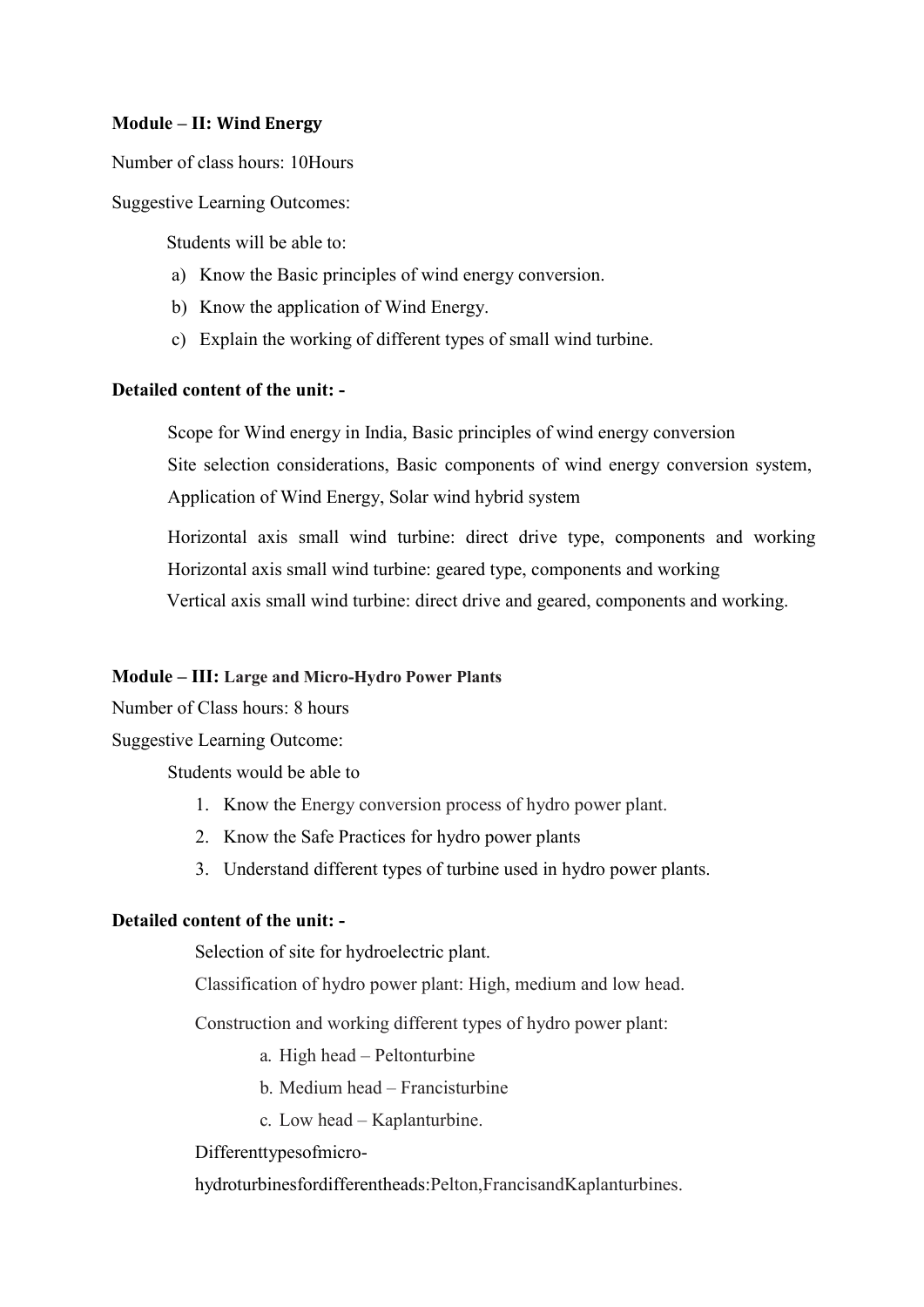Locations of these different types of large and micro-hydro power plants in Tripura.

## Module–IV: Geo-Thermal and Ocean Energy

Number of class hours: 8Hours

Suggestive Learning Outcomes:

Students will be able to:

- a) Know the sites of Geothermal Energy in India.
- b) Know the Resources of geothermal energy.
- c) Understand the Principle of OTEC system.
- d) Understand the Principle of Tidal Power.
- e) Know the Classification of Tidal Power Plants.
- f) Know the Electricity generation from Waves.

## Detailed content of the unit: -

Geothermal Energy: Introduction, Geothermal sites in India Capacity and Potential, Resources of geothermal energy.

Ocean Thermal Energy: Ocean Thermal Energy Conversion (OTEC), Principle of OTEC system, Methods of OTEC power generation.

Tidal power plants: Basic Principle of Tidal Power, Components of Tidal Power Plant, Classification of Tidal Power Plants.

Electricity generation from Waves.

#### Module– V: Biomass Energy

Number of class hours: 8Hours

Suggestive Learning Outcomes:

Students will be able to:

- a) Describe the properties of fuel used in Biomass-based Power Plants.
- b) Know the Bio-mass Conversion Technologies.
- c) Know the types of biogas plants.
- d) Describe the layout of different types of Biomass-based Power Plants.

## Detailed content of the unit: -

Properties of solid fuel for biomass power plants: bagasse, wood chips, rice husk,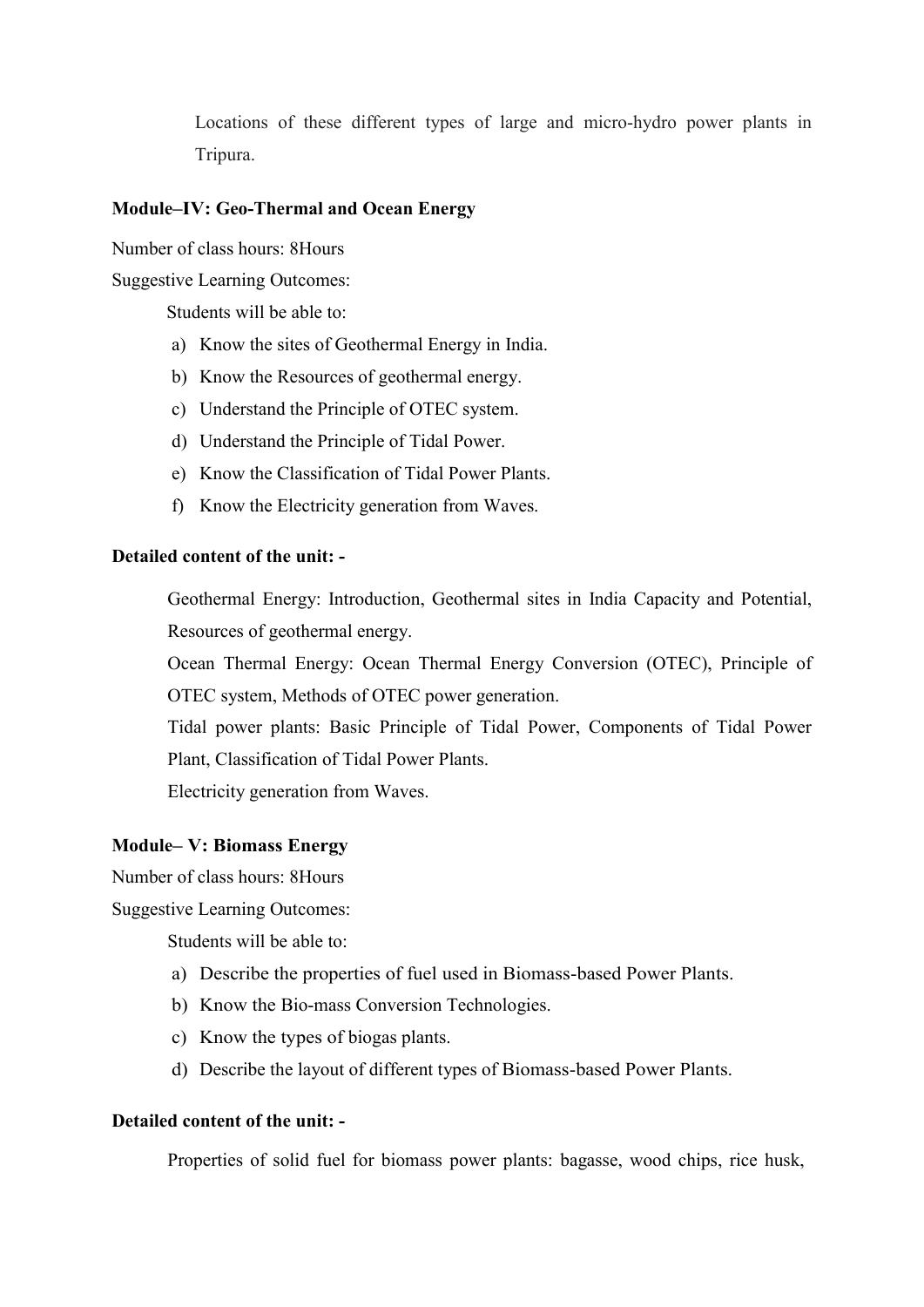municipal waste.

Properties of liquid and gaseous fuel for biomass power plants: Jatropha, bio-diesel gobar gas.

Layout of a Bio-chemical based (e.g. biogas) power plant:

Layout of a Thermo-chemical based (e.g. Municipal waste) power plant

Layout of a Agro-chemical based (e.g. bio-diesel) power plant

# References:

- 2. Deambi,Suneel:FromSunlighttoElectricity:apracticalhandbookonsolarphotovoltaicap plica- tion; TERI, New DelhiISBN:9788179935736
- 3. DavidM.Buchla,ThomasE.Kissell,ThomasL.Floyd-RenewableEnergySystems,PearsonEdu- cation New Delhi , ISBN:9789332586826,
- 4. Rachel, Sthuthi; Earnest, Joshua Wind Power Technologies, PHI Learning, New Delhi, ISBN: 978-93-88028-49- 3; E-book978-93-88028-50-9
- 5. Khoiyangbam, R S Navindu; Gupta and Sushil Kumar; Biogas Technology: Towards Sustainable Development; TERI, New Delhi; ISBN:9788179934043
- 6. Gipe, Paul: Wind Energy Basics, Chelsea Green Publishing Co; ISBN:978- 1603580304
- 7. Wizelius, Tore &Earnest, Joshua -PHI Learning, New Delhi, ISBN: 978- 8120351660
- 8. Kothari, D.P. et al: Renewable Energy Sources and Emerging Technologies, PHI Learning, New Delhi, ISBN:-978-81-203-4470-9
- 9. Bhadra,S.N.,Kastha,D.,Banerjee,S,WindElectricalSystemsinstallation;OxfordUnive rsityPress, New Delhi, ISBN: 9780195670936.
- 10. O.P. Gupta, Energy Technology, Khanna Publishing House, New Delhi (ISBN:978- 9386173-683)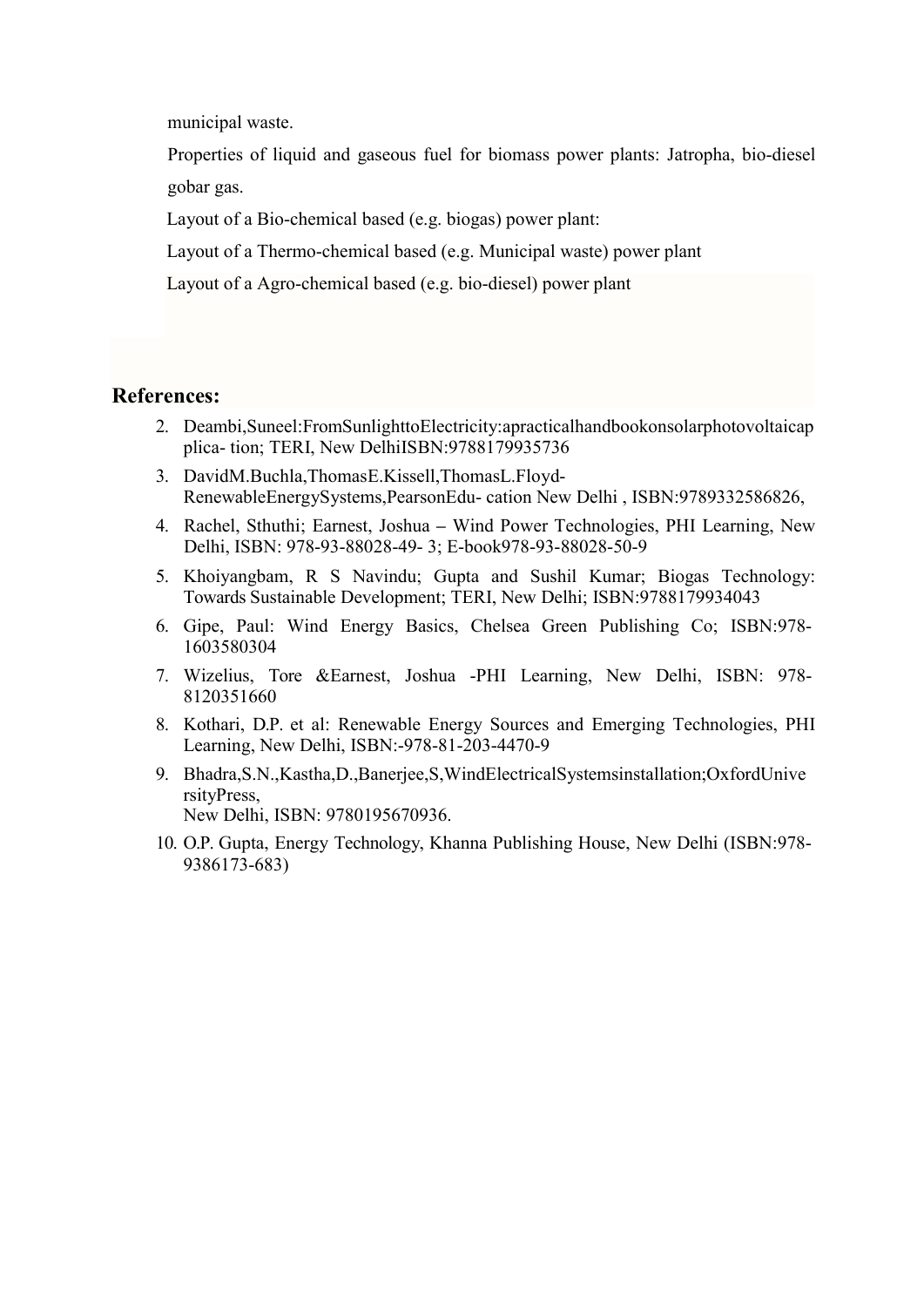# Introduction to Embedded Systems

(For all branches except Electronics and Telecommunication Engineering)

| Course Code            | ECOE-508                         |
|------------------------|----------------------------------|
| Course Title:          | Introduction to Embedded Systems |
| Number of credits      | 3(L: 3, T: 0, P: 0)              |
| Prerequisites          |                                  |
| <b>Course Category</b> | NЕ                               |

# Course Outcome:-

On completion of the syllabus, the Students will be able to:-

- C.O.1: Illustrate the concept of Embedded systems and RTOS. (K2)
- C.O.2: Demonstrate the internal architecture of 8051 microcontroller (K2)

C.O.3:Develop basic embedded c codes for - Boolean and bitwise operations (K3)

C.O.4: Demonstrate embedded c codes for branching and looping operations (K2)

C.O.5: Summarize the real-life applications of the Arduino communication modules (K2)

# Course Content:

# Module I- Introduction to Embedded systems

# No. of Lectures: 6

# Suggested Learning Outcomes:

- 1. Illustrate the concept of Embedded systems.
- 2. Classify the types of Embedded System.
- 3. Outline the characteristics of Embedded system
- 4. Understand the concept of Real time systems and its types.
- 5. Compare between RTOS and General purpose OS

# **Content**

Introduction to embedded systems. Features of embedded systems. Characteristics of Embedded Systems. Classification of embedded systems. Examples of embedded systems. Architecture of embedded system.

Real time systems, examples of real time systems. Types of real time systems.

Introduction to RTOS, difference between RTOS and General purpose OS. Need for RTOS in embedded systems. Kernel and its functions.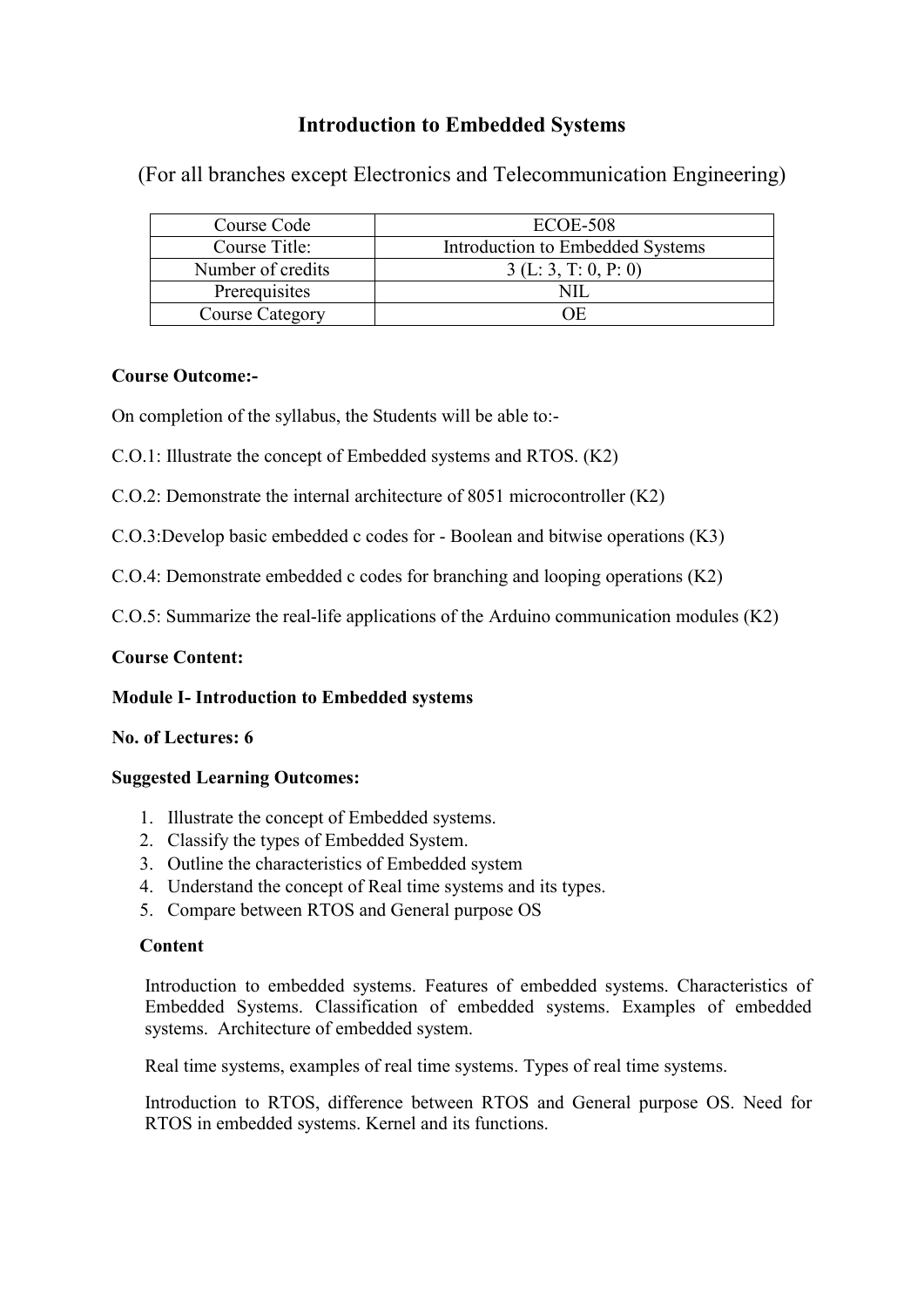# Module II– Microcontroller fundamentals

## No. of lectures:6

Suggested Learning Outcomes: The students on completion of Module II shall be able to:

- 1. Illustrate the basic block diagram of 8051 microcontroller
- 2. Explain the registers in 8051 microcontroller
- 3. Demonstrate memory organization in 8051 microcontroller
- 4. Illustrate the operation of SFRs and IO ports

# **Content**

Block Diagram of 8051, PSW and Flag Bits, 8051 Register Banks and Stack, Internal Memory Organization of 8051, IO Port Usage in 8051, Types of Special Function Registers and their uses in 8051, Pins Of 8051.

# Module III - Embedded C basics operators for Arduino

# No. of lectures:6

Suggested Learning Outcomes: The students on completion of Module II shall be able to:

- 5. Illustrate the Arduino IDE
- 6. Explain the serial port communication
- 7. Develop embedded c codes for Boolean operation
- 8. Develop embedded c codes for pointer access operation
- 9. Demonstrate embedded c codes for bitwise operation

# **Content**

Familiarizing with the Arduino IDE. Sketch designing for Arduino. Communication interface using serial port. Basic understanding of the code with boolean operations, pointer access operations, bitwise operations, compounded operations.

# Module III - Embedded C control structure blocks

# No. of lectures: 6

Suggested Learning Outcomes: The students on completion of Module III shall be able to:

- 1. Develop codes for loop
- 2. Experiment with codes for while loop
- 3. Experiment with codes for do-while loop
- 4. Develop codes for conditional branching operations

# **Content**

Looping mechanism – for, do and whileloops. The branching operations based on conditions expression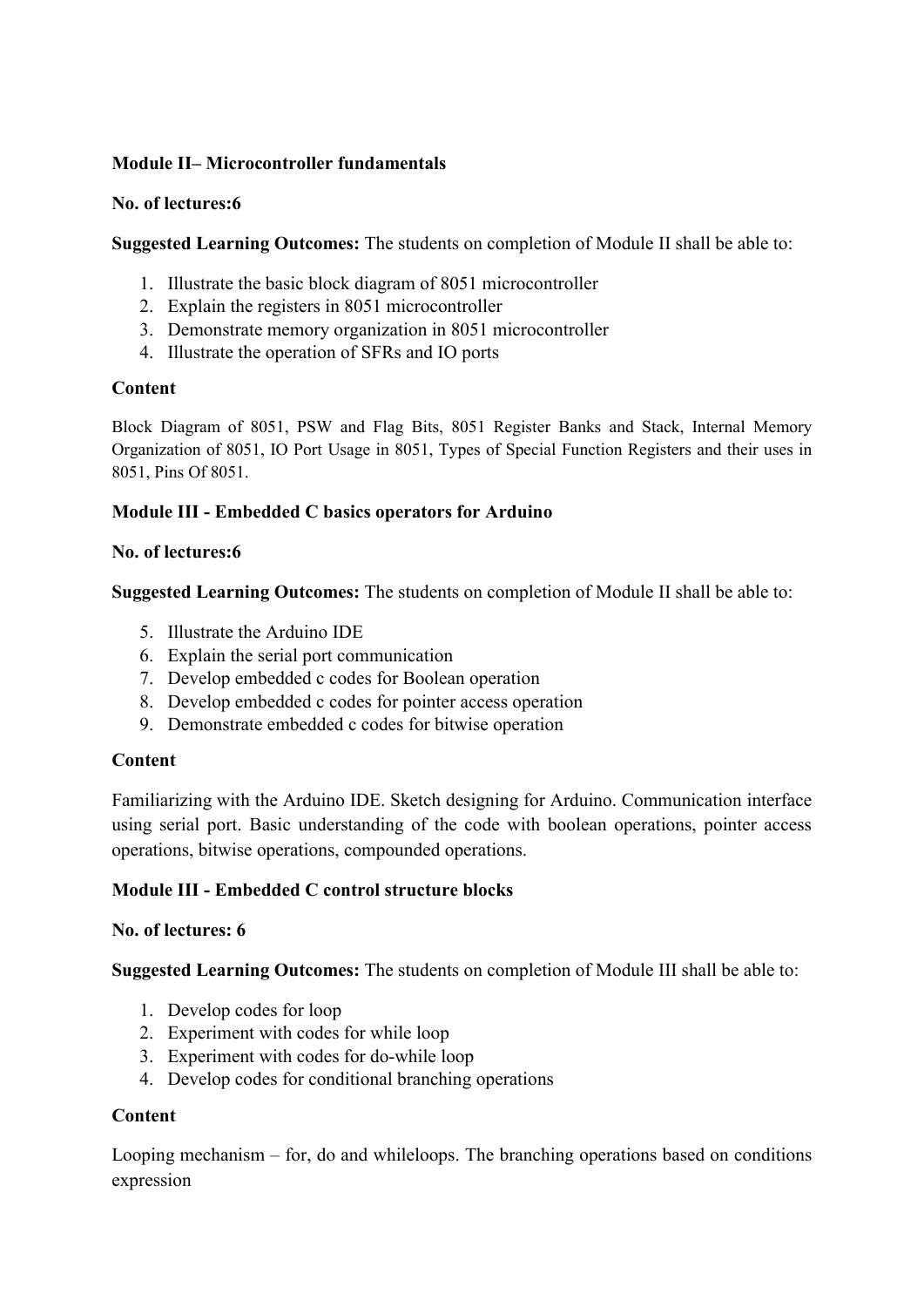# Module V- Communication with Arduino and Applications

# No. of lectures: 6

Suggested Learning Outcomes: The students on completion of Module V shall be able to:

- 1. Classify the different communication modules of Arduino.
- 2. Summarize the real-life applications of the communication modules of Arduino.
- 3. Outline the various communication interfaces.

# **Content**

Different communication modules available with their real-life application, Communication interface. Case study.

# SUGGESTED LEARNING RESOURCES:

1. Arduino Projects For Dummies (For Dummies Series),KennedyGeorge;Davis Bernard;

PrasannaSRM,Wiley (5 July 2013).ISBN : 978-1118551479

- 2. "The 8051 Microcontroller", Kenneth J. Ayala, 3rd Edition, Thomson/Cengage Learning.
- 3. Make: Getting Started WithArduino The Open SourceElectronicsPrototypingPlatform

Massimo Banziand Michael ShilohShroff/Maker Media; Third edition (27December 2014)

ISBN : 978-9351109075

4. Real Time Operating System-Rajib Mall

# SUGGESTED SOFTWARE/LEARNING WEBSITES:

- 1. https://www.arduino.cc/reference/en/
- 2. https://learn.adafruit.com/category/learn-arduino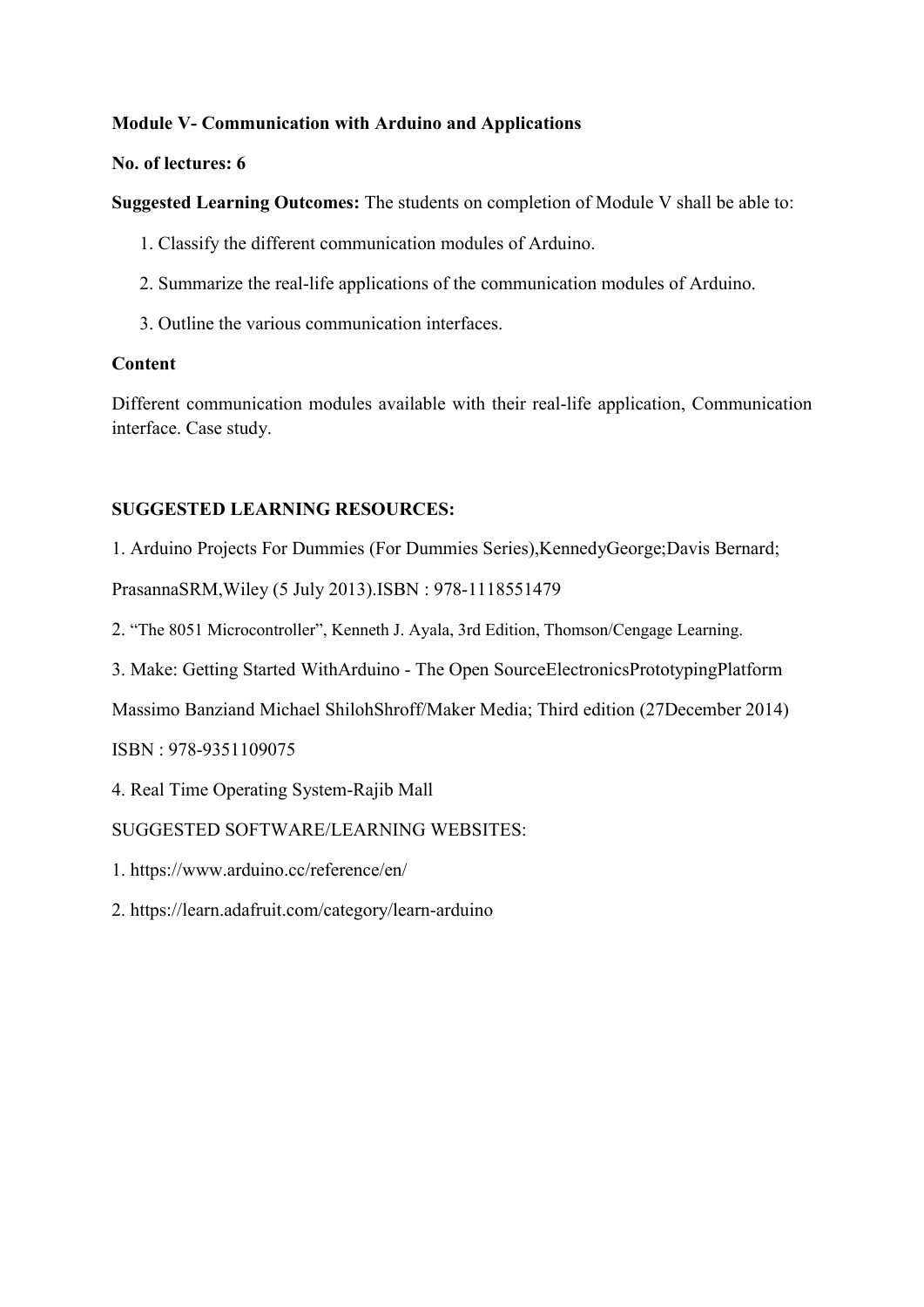# SCRIPTING LANGUAGE(PYTHON)

(For all branches except Computer Science & Technology)

| Course Code       | CSOE508                     |
|-------------------|-----------------------------|
| Course Title      | Scripting Language (Python) |
| Number of Credits | 3(L: 3, T: 0, P: 0)         |
| Prerequisites     | Knowledge of Programming    |
| Course Category   | Open Elective Course        |

# Course Outcomes: -

After the completion of the course Student will be able to

- 1) Draw flow charts for solving different problems, develop efficient algorithms for solving a problem. (K3)
- 2) Use the various constructs of Python viz. conditional, iteration $(K1)$
- 3) Write programs making judicious use of Lists, Strings, Tuples, Dictionaries wherever required $(K3)$
- 4) Manage data using NumPy (K3)
- 5) Handle files and Modules in Python (K2)

# Course Content:-

# Module- 1: Introduction to Programming, Algorithm and Flowcharts

Number of class hours: 05 Hrs

Suggestive Learning Outcomes:

- 1) Understand the concept and evolution of Programming. (K1)
- 2) Understand the concepts and purposes of algorithm and flowchart. (K1)
- 3) Use algorithm and flowchart to solve problem independent of language. (K3)
- 4) Gain knowledge of different constructs of algorithm and flowchart. (K2)

Detailed content of the unit: - The basic Model of computation, Algorithms, Flowcharts, Programming Languages, Compilation, Testing & debugging and documentation, Flow Chart Symbols, Basic algorithms/flowcharts for sequential processing, Decision based processing and Iterative processing.

# Module- 2: Introduction to Python

Number of class hours: 07 Hrs

Suggestive Learning Outcomes:

- 1) Understand features of Python that make it one the most popular languages in the industry. (K1)
- 2) Understand structure of Python problem. (K2)
- 3) Understand the areas where Python is used. (K2)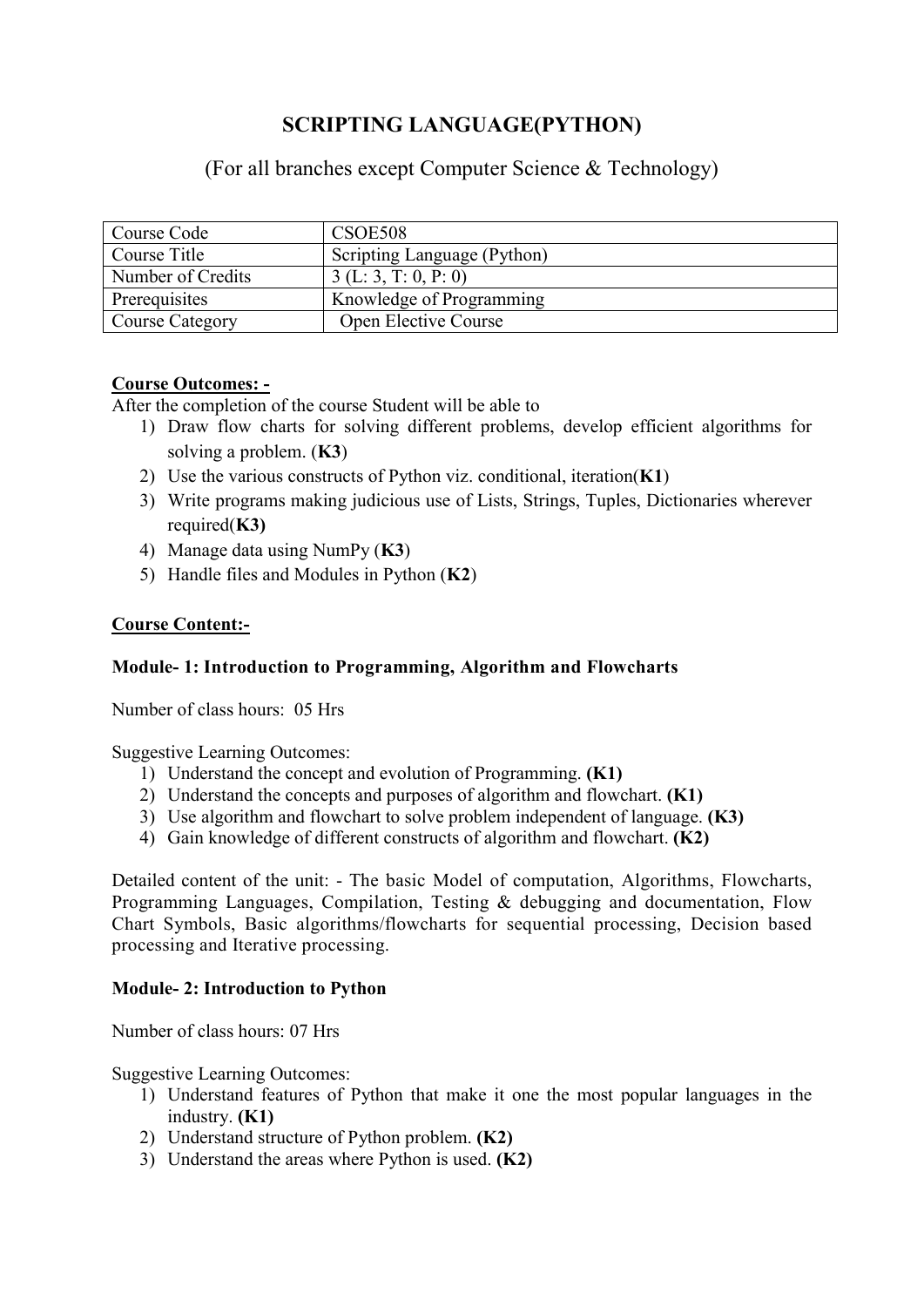Detailed content of the unit: - Python Introduction, Technical Strength of Python, Introduction to Python Interpreter and program execution, Using Comments, Literals, Constants, Python's Built-in Data types, Numbers (Integers, Floats, Complex Numbers, Real, Sets), Strings (Slicing, Indexing, Concatenation, other operations on Strings), Accepting input from Console, printing statements, Simple 'Python' programs.

# Module- 3: Operators, Expressions and Python Statements, Sequence data types

Number of class hours: 9 Hrs

Suggestive Learning Outcomes:

- 1) Use the basic operators and expressions available in Python in developing program. (K3)
- 2) Understand and use various Python statements like conditional constructs, looping constructs in writing Python program. (K3)
- 3) Work with various built-in Sequence datatypes and their use. (K3)
- 4) Understand the concept of mutable and immutable objects. (K2)

Detailed content of the unit: - Assignment statement, expressions, Arithmetic, Relational, Logical, Bitwise operators and their precedence, Conditional statements: if, if-else, if-elseifelse; simple programs, Notion of iterative computation and control flow –range function, While Statement, For loop, break statement, Continue Statement, Pass statement, else, assert.

Sequence Data Types: Lists, tuples and dictionary, (Slicing, Indexing, Concatenation, other operations on Sequence datatype), concept of mutability, Examples to include finding the maximum, minimum, mean; linear search on list/tuple of numbers, and counting the frequency of elements in a list using a dictionary.

# Module- 4: Functions, File Processing, Modules

Number of class hours: 9 Hrs

Suggestive Learning Outcomes:

- 1) Apply the in-built functions available in Python in solving different problems. (K3)
- 2) Work with modular approach using user defined functions. (K2)
- 3) Work with files and reading /writing onto files. (K3)
- 4) Understand the concept of modules and importing, loading and reloading of modules in programs. (K1)

Detailed content of the unit: - Functions Top-down approach of problem solving, Modular programming and functions, Function parameters, Local variables, the Return statement, Doc Strings, Global statement, Default argument values, Keyword arguments, VarArgs parameters. Library functions, Time functions, Recursion, Concept of Files, File opening in various modes and closing of a file, Reading from a file, Writing onto a file, File functions, Command Line arguments, Scope of objects and Names, LEGB Rule, Module Basics, Module Files as Namespaces, Import Model, Reloading Modules.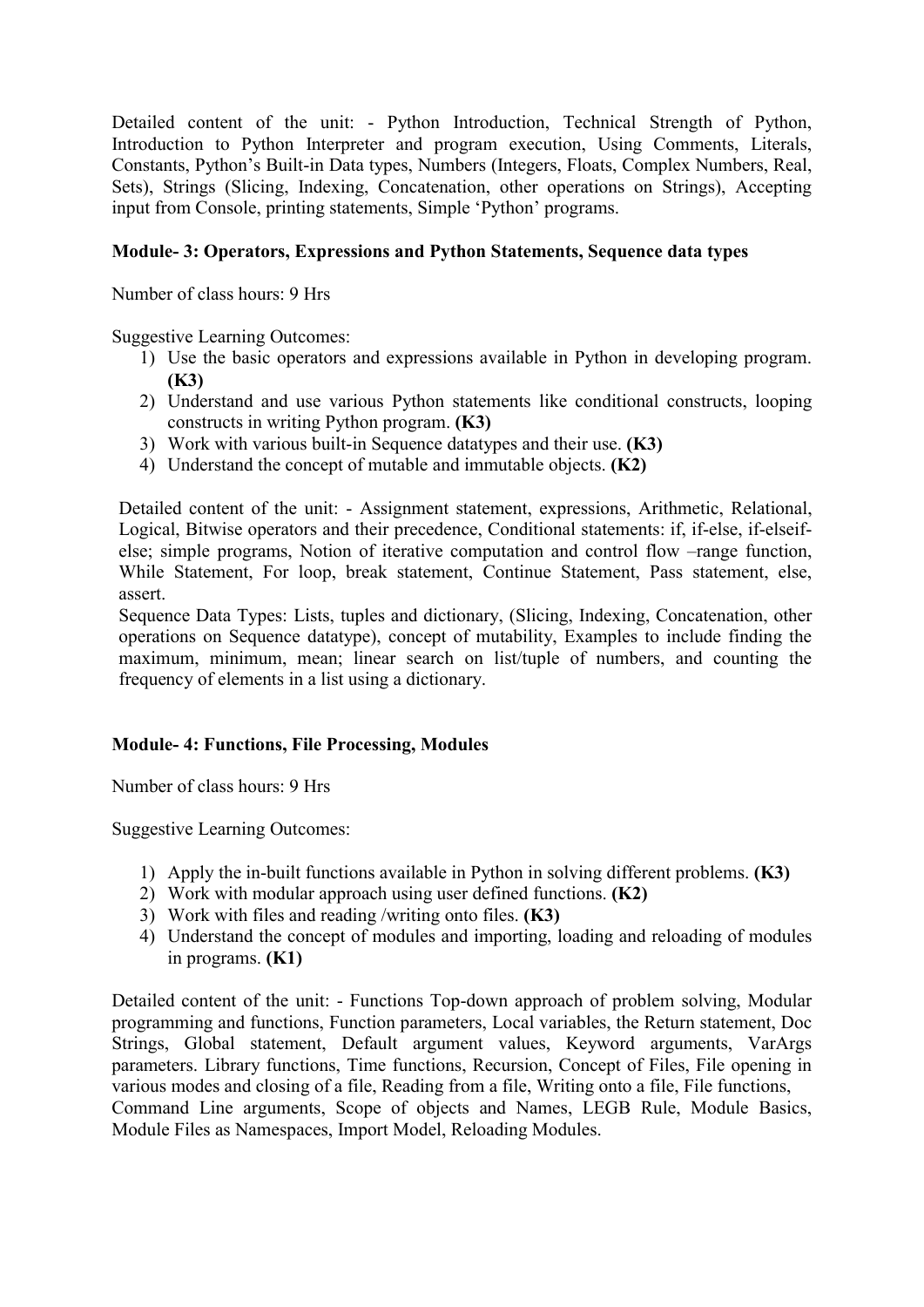## Module- 5: NumPy Basics

Number of class hours: 07 Hrs

Suggestive Learning Outcomes:

1) Work on NumPy array manipulation to access data and subarrays and to split, reshape, join arrays etc. (K3)

Detailed content of the unit: - Introduction to NumPy, ndarray, datatypes, array attributes, array creation routines, Array from Existing Data, Array from Numerical Ranges, Indexing & Slicing.

References: - 1) Python Programming- A modular Approach (with Graphics, database, Mobile and Web Applications by Sheetal Taneja and Naveen Kumar, Pearson.

2) Head First Python by Paul Berry, O'Reilly

3) Dive into Python by Mark Pilgrim, APress

4) Beginning Programming with Python Dummies by John Paul Meuller.

5) Programming and Problem Solving Through Python Language, Prof. Satish Jain, Shashi Singh, BPB Publication.

# OR

# SCRIPTING LANGUAGE(PERL)

(For all branches except Computer Science & Technology)

| Course Code       | CSOE508                            |
|-------------------|------------------------------------|
| Course Title      | Scripting Language (Perl)          |
| Number of Credits | 3(L: 3, T: 0, P: 0)                |
| Prerequisites     | Knowledge of Programming and Linux |
| Course Category   | Open ElectiveCourse                |

## Course Outcomes: -

After the completion of the course Student will be able to

- 1) The fundamentals to create functional Perl scripts (K1).
- 2) Know about data structures, flow control mechanisms, regular expressions, and subroutines and modules. (K2)
- 3) Know about the usage of Database Access using Perl. (K3)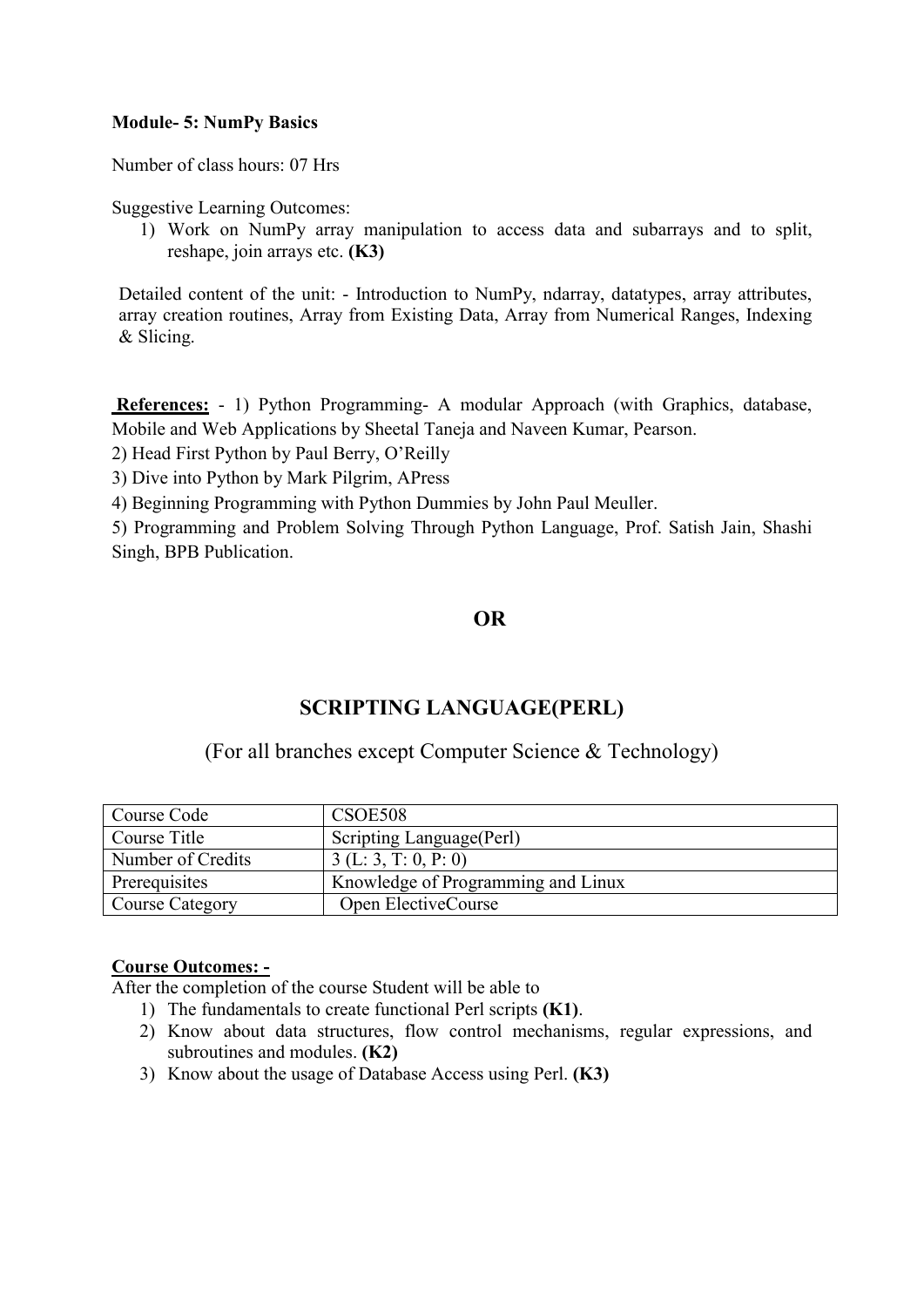# Course Content:-

## Module- 1: An Overview of Perl

Number of class hours: 06 Hrs

Suggestive Learning Outcomes:

- 1) Understand features and structure of Perl. (K1)
- 2) Understand the areas where Perl is used. (K1)
- 3) Understand the uses of Filehandles, Operators, Control Structures, Regular Expressions. (K3)

Detailed content of the unit: - Perl Introduction, Perl Environment, Perl Installation, Natural and Artificial Languages, A Grade Example, Filehandles, Operators, Control Structures, Regular Expressions, List Processing

## Module- 2: The Gory Details

Number of class hours: 8 Hrs

Suggestive Learning Outcomes:

- 1) Use the basic operators and expressions available in Perl in developing program. (K2)
- 2) Understand and use various subroutines, formats in writing Perl program. (K3)
- 3) Work with various built-in datatypes and their use (K3)
- 4) Understand the concept of pattern matching, variables and hashes. (K2)

Detailed content of the unit: - Lexical Texture, Built-in Data Types, Terms, Pattern Matching, Operators, Statements and Declarations, Subroutines, Formats, Special Variables, Hashes

### Module- 3: References and Nested Data Structures

Number of class hours: 08 Hrs

Suggestive Learning Outcomes:

- 1) Understand the concept of References, Braces, Brackets, and Quoting, (K2)
- 2) Understand the concept of lists and data structure codes. (K3)

Detailed content of the unit: - About Reference, Creating Hard References, Using Hard References, Symbolic References, Braces, Brackets, and Quoting, Manipulating Lists of Lists, Data Structure Code Examples.

### Module- 4: Functions, Packages, Modules, and Object Classes

Number of class hours: 08 Hrs

Suggestive Learning Outcomes:

- 1) Work on Understand the concept of Functions. (K2)
- 2) Understand the concept of Modules. (K2)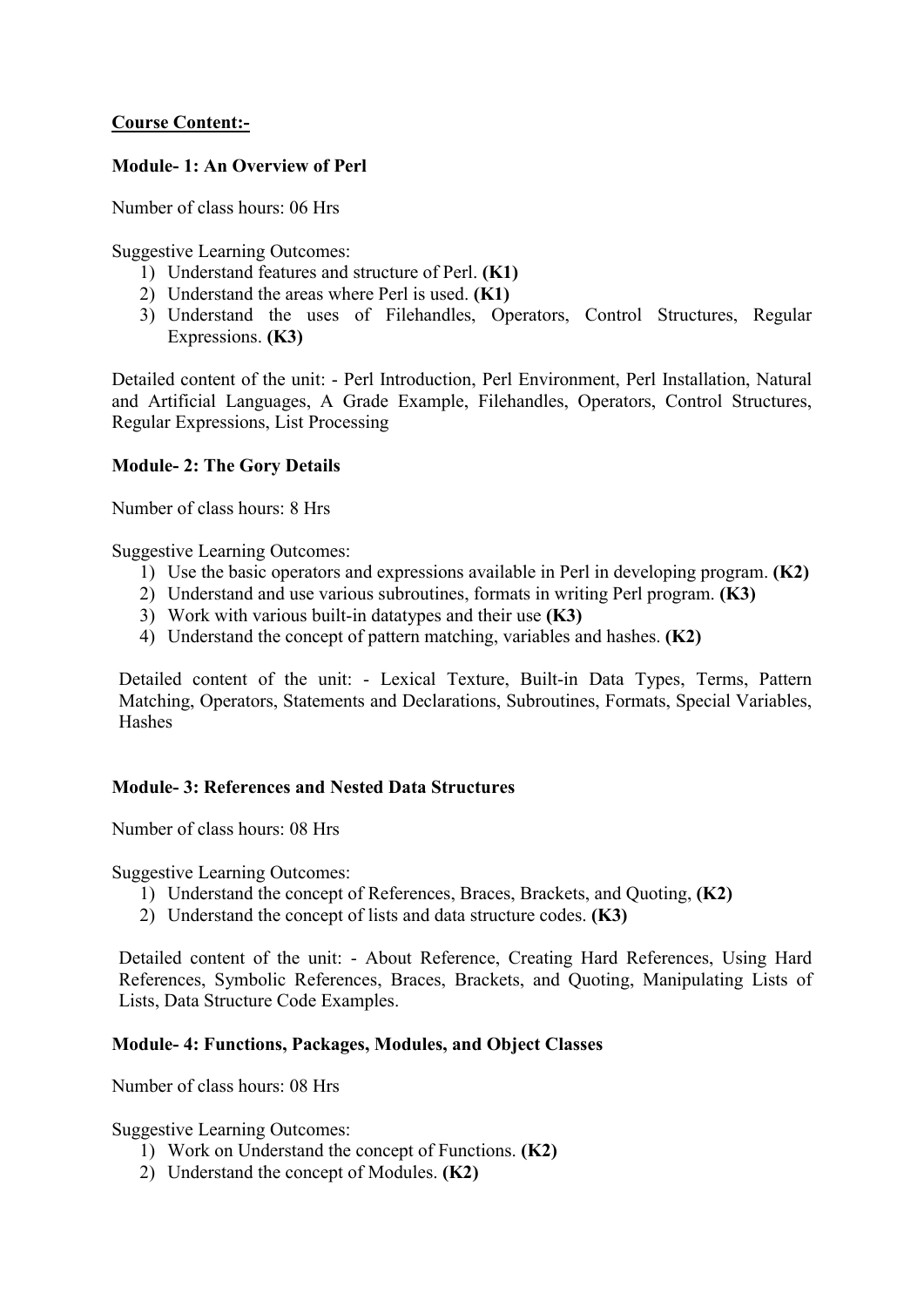- 3) Understand the concept of Object, Instance variables. (K1)
- 4) Understand the concept of Packages. (K1)

Detailed content of the unit: - Perl Functions by Category, Perl Functions in Alphabetical Order, Packages, Modules, Objects, Perl's Objects, Brief Refresher on Object-Oriented Programming, Using Tied Variables, About Object Design, Instance Variables, Containment, Implementation, Delegation,

## Module- 5: Database Access

Number of class hours: 08 Hrs

Suggestive Learning Outcomes:

- 1) Understand the concept of Database file. (K3)
- 2) Understand the concept of SQL Command Using DBI and DBD. (K3)

Detailed content of the unit: - Making and Using a DBM File, Emptying a DBM File, Converting Between DBM Files, Merging DBM Files, Locking DBM Files, Sorting Large DBM Files, Executing an SQL Command Using DBI and DBD

## References: -

- 1) Programming Perl by Larry Wall, Tom Christiansen, & Randal Schwartz; O'REILLY.
- 2) Learning Perl by Tom Phoenix, Randal L. Schwartz, O'REILLY.
- 3) Perl Cookbook by Tom Christiansen, Nathan Torkington, O'REILLY.
- 4) Perl: The Complete Reference by Martin C Brown, McGraw-Hill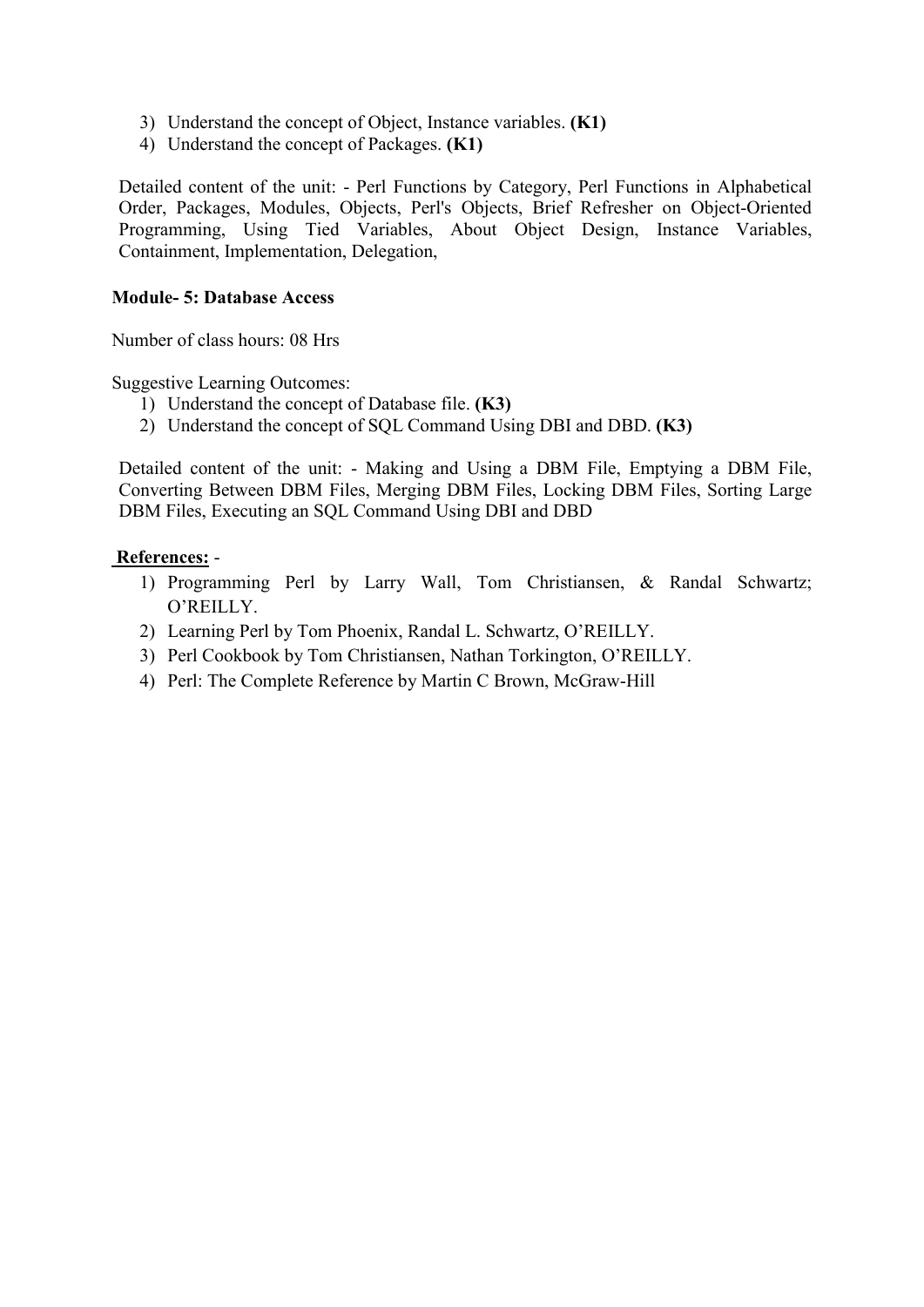# MULTIMEDIA & ANIMATION TECHNIQUES

(For all branches except Information Technology)

| Course Code       | ITOE508                           |
|-------------------|-----------------------------------|
| Course Title      | Multimedia & Animation Techniques |
| Number of Credits | 3(L: 3, T: 0, P: 0)               |
| Prerequisites     | ----                              |
| Course Category   | Open Elective Course              |

Course Outcomes: -Upon completion of the course the students will be able to:

- 1) Describe the concepts of designing and developing multimedia (K2)
- 2) Use the various data compression techniques (K3)
- 3) Design and develop multimedia solutions (K3)
- 4) Describe the basics of graphics and image data representations (K2)
- 5) Use programming in interactive multimedia development (K3)

# Course Content:-

### Module- 1: Introduction to Multimedia

Number of class hours: 5 Hours

Suggestive Learning Outcomes: After completing this module students will be able to-

- 1) List the components of multimedia
- 2) Recognize different multimedia hardware and software
- 3) Describe multimedia communication system

Detailed content of the unit: - Multimedia Foundation and Concepts: Multimedia Hardware, Multimedia Software, Multimedia operating systems, Multimedia communication system.

### Module- 2: Basic Compression Techniques

Number of class hours: 5 Hours

Suggestive Learning Outcomes: After completing this module students will be able to-

- 1) Discuss various video and audio data compression techniques.
- 2) List different data compression algorithms/standards.
- 3) Use different video and audio data compression **Techniques**

Detailed content of the unit: - Video and Audio Data Compression Techniques – Lossy and Lossless. Example algorithms/standards: Huffman, RLE, JPEG, MPEG, MP3, MP4, LZMA, FLAC, ALAC, ITU G.722, H.261, H.265.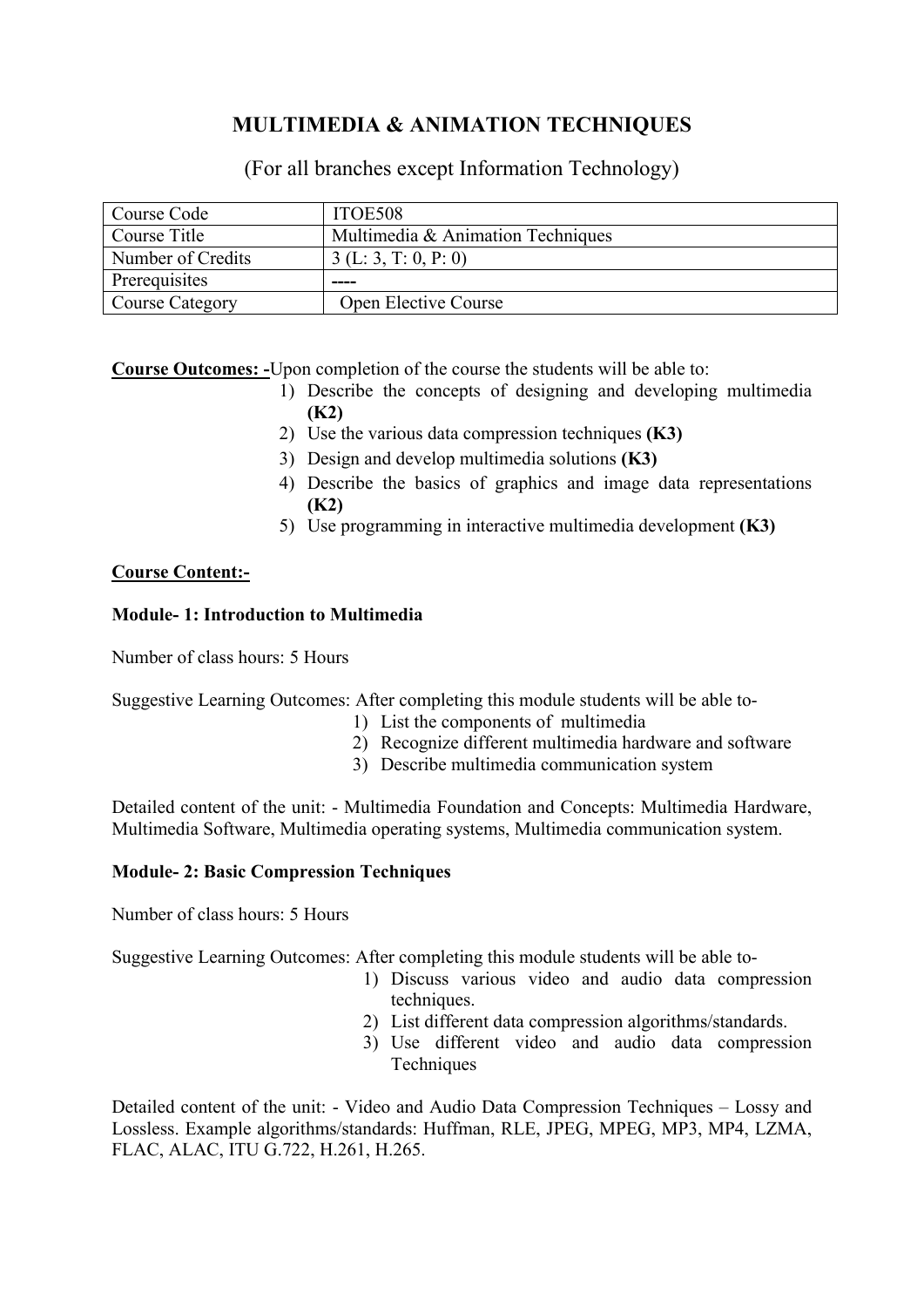## Module- 3: Content Development and Distribution

Number of class hours: 6 Hours

Suggestive Learning Outcomes: After completing this module students will be able to-

- 1) Use different desktop publishing software
- 2) Develop multimedia animations
- 3) Use multimedia distribution techniques

Detailed content of the unit: - Desktop publishing (Coral Draw, Photoshop, Page maker) Multimedia Animation & Special effects (2D/3D animation, Flash).

## Module- 4: Introduction to Digital Imaging

Number of class hours: 6 Hours

Suggestive Learning Outcomes: After completing this module students will be able to-

- 1) Describe the concepts of representing image in Computer Systems
- 2) Recognize different types of digital images
- 3) Use of digital Images in multimedia

Detailed content of the unit: - Basics of Graphic Design and use of Digital technology, Definition of Digital images, Digital imaging in multimedia.

# Module- 5: Introduction to Multimedia Programming and Animation

Number of class hours: 7 Hours

Suggestive Learning Outcomes: After completing this module students will be able to-

- 1) Use appropriate programming language for developing multimedia
- 2) Write program to develop interactive multimedia solutions

3) Test multimedia applications and fix bugs arise

Detailed content of the unit: - Basic programming concepts, HTML basics, Java Scripts for interactive website Development, Programming in Micromedia Flash.

### References: -

1) An Introduction to Multimedia Authoring, A. Eliens

2)Fundamentals of Multimedia, Prentice Hall/Pearson, Ze-Nian Li &MarkS. Drew

3) Multimedia and Animation, V.K. Jain, Khanna Publishing House, Edition 2018.

4) Fundamentals of Multimedia, Ramesh Bangia, Khanna Book Publishing Co., N. Delhi (2007)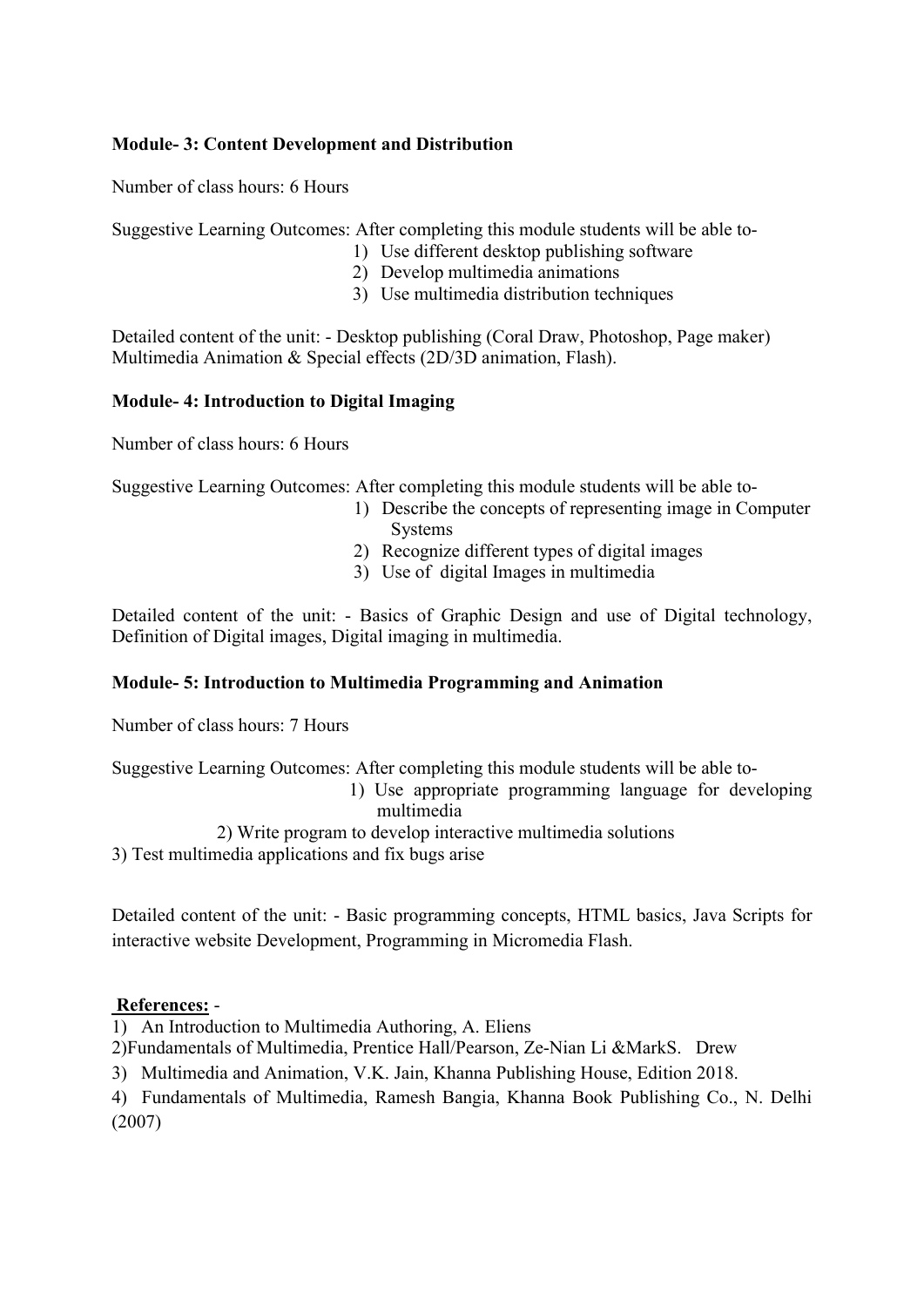# **ROBOTICS**

# (For all branches except Mechanical Engineering)

| Course Code       | MEOE $611/A$         |
|-------------------|----------------------|
| Course Title      | Robotics             |
| Number of Credits | 4(L: 3, T: 1, P: 0)  |
| Prerequisites     | Nil                  |
| Course Category   | Open elective course |

### Course Outcomes: - By the end of the course, the students are expected to

CO1: Explain robot anatomy, classification, characteristics of robot.(K1)

CO2: Explain the various robotic actuators on hydraulic, pneumatic and electrical drives.(K2)

CO3: Describe various types of sensors and concepts on robot vision system.(K2)

CO4: Explain the concepts of robot programming languages(K2)

CO5: Understand to adopt robot to various industrial applications.(K1)

### Course Content:-

.

## Module- 1: Fundamentals of Robotics

Number of class hours: 8Hrs.

Suggestive Learning Outcomes:

- 1) Know the basic concepts of robots.
- 2) Understand the robot components.
- 3) Know the effects of structure on control work envelope and work volume.

Detailed content of the unit: -

Introduction; Definition; Robot anatomy (parts) and its working; Robot Components: Manipulator, End effectors; Construction of links, Types of joints; Classification of robots; Cartesian, Cylindrical, Spherical, Scara, Vertical articulated; Structural Characteristics of robots; Mechanical rigidity; Effects of structure on control work envelope and work Volume; Robot work Volumes, comparison; Advantages and disadvantages of robots.

# Module- 1I: Robotic Drive System and Controller

Number of class hours:8 Hrs.

Suggestive Learning Outcomes:

- 1) Familiar with the various drive systems for robot
- 2) Understand the robot controller
- 3) Describe various types of path control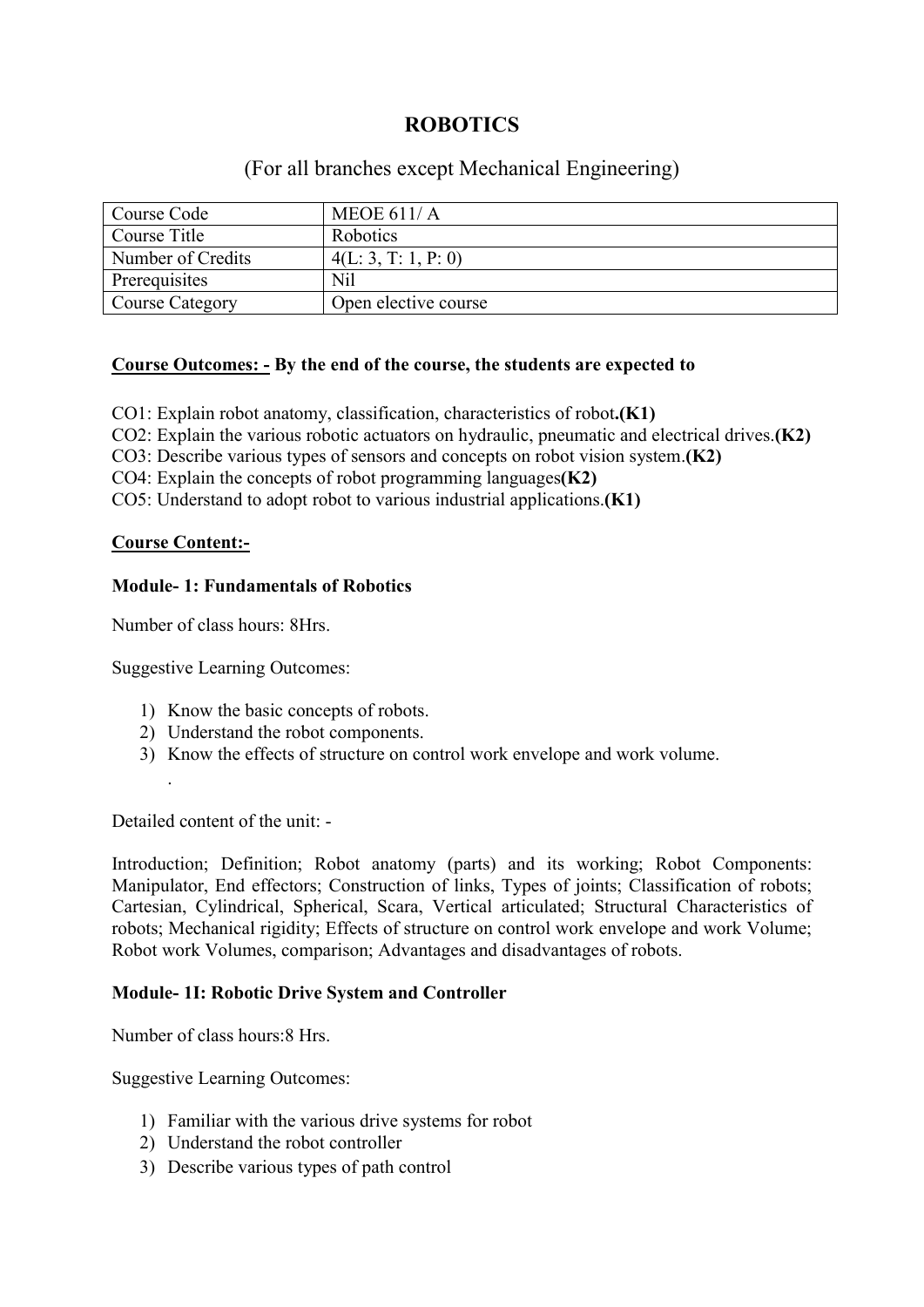Detailed content of the unit: -

Actuators; Hydraulic, Pneumatic and Electrical drives; Linear actuator; Rotary drives; AC servo motor; DC servo motors and Stepper motors; Conversion between linear and rotary motion; Feedback devices; Potentiometers; Optical encoders; DC tachometers; Robot controller; Level of Controller; Open loop and Closed loop controller; Microprocessor based control system; Robot path control: Point to point, Continuous path control and Sensor based path control; Controller programming.

## Module- 1II: Sensors

.

Number of class hours:8 Hrs

Suggestive Learning Outcomes:

- 1) Explain the purposes of a sensor in robot.
- 2) Describe the application of various types of sensors.
- 3) Understand the applications of robot vision system.

Detailed content of the unit: -

Requirements of a sensor; Principles and Applications of the following types of sensors: Position sensors (Encoders, Resolvers, Piezo Electric); Range sensors (Triangulation Principle, Structured lighting approach); Proximity sensing; Force and torque sensing. Introduction to Machine Vision: Robot vision system (scanning and digitizing image data); Image processing and analysis; Cameras (Acquisition of images); Videocon camera (Working principle &construction); Applications of Robot vision system: Inspection, Identification, Navigation & serving.

### Module- 1V: Robot kinematics and Robot Programming

Number of class hours:8 Hrs

Suggestive Learning Outcomes:

- 1) Differentiate between forward kinematics and reverse kinematics of manipulators.
- 2) Explain deviations and problems.
- 3) Understand the basics of robot programming languages.

Detailed content of the unit: -

Forward Kinematics; Inverse Kinematics and Differences; Forward Kinematics and Reverse Kinematics of Manipulators with Two Degrees of Freedom (In 2 Dimensional); Deviations and Problems. Teach Pendant Programming; Lead through programming; Robot programming Languages; VAL Programming; Motion Commands; Sensor Commands; End effecter commands; and Simple programs.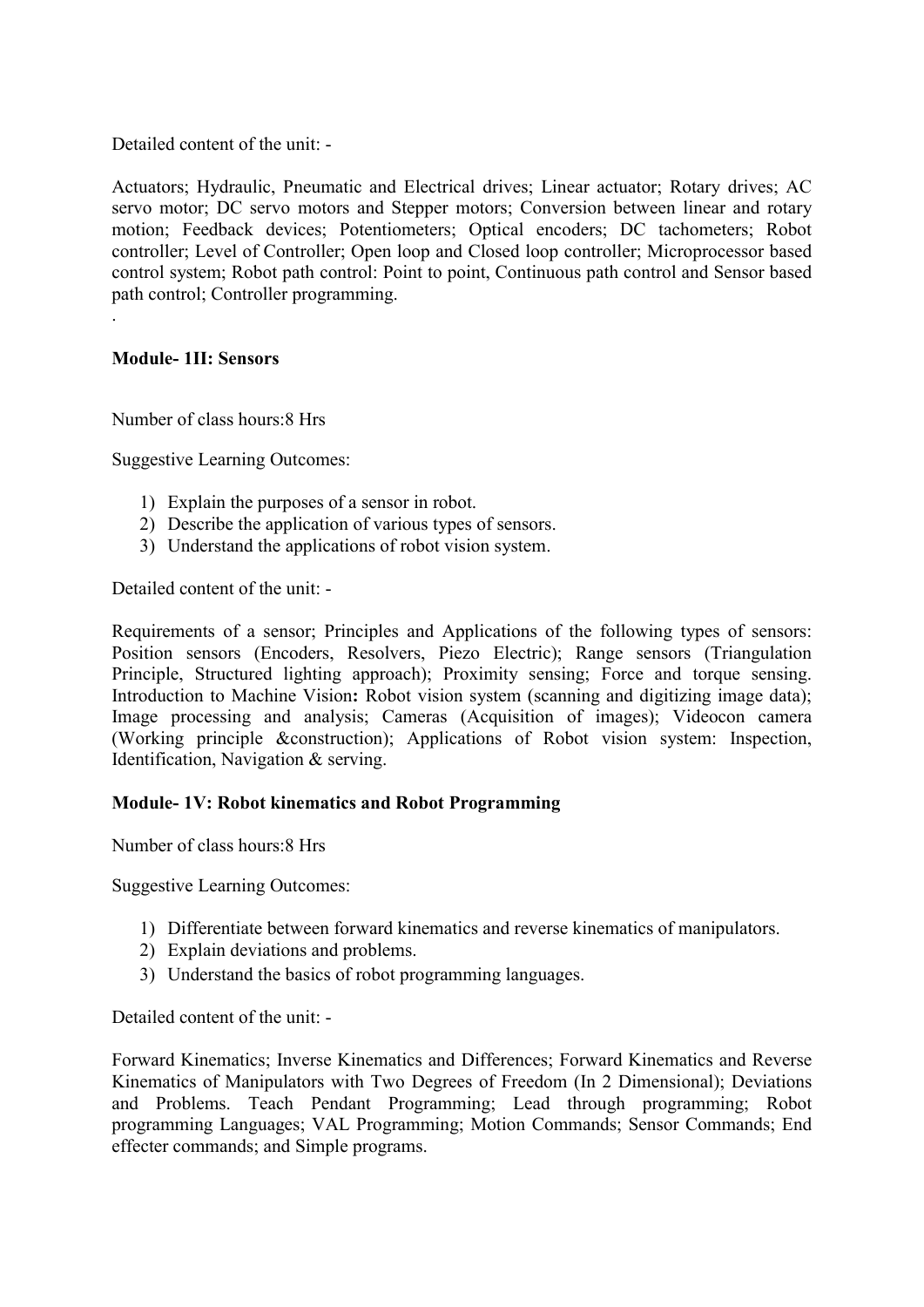# Module- V: Robot Applications in Manufacturing

Number of class hours: 8 Hrs

Suggestive Learning Outcomes:

- 1) Describe the application of robot in material handling, machine tool loading and unloading and in various types of welding.
- 2) Know the requisite and non requisite robot characteristics.
- 3) Describe the safety considerations and social implications for robot operations.

Detailed content of the unit: -

Robot applications – Material handling – Press loading and unloading – Die casting – Machine tool loading and unloading -Spot welding – Arc welding – Spray painting – Assembling -Finishing – Automatic Guided Vehicle – Adopting robots to workstations – Requisite robot characteristics and Non requisite robot characteristics – Stages in selecting robots for industrial applications – Safety considerations for robot operations – Robotics in the future and characteristics task- Economical analysis of robots – Social implications

### Reference Books:

1. Introduction to Robotics: Analysis, Systems, Applications – Saeed B. Niku, Pearson EducationInc. New Delhi 2006.

2. Industrial Robotics: Technology, Programming and Applications – M.P. Groover, Tata McGrawHill Co, 2001.

3. Robotics Control, Sensing, Vision and Intelligence – Fu.K.S. Gonzalz.R.C and Lee C.S.G, Mc-Graw Hill Book Co, 1987.

4. Robotics for Engineers – Yoram Koren, McGraw Hill Book Co, 1992.

5. A Text book on Industrial Robotics – Ganesh S. Hedge, Laxmi Publications Pvt. Ltd., New Delhi,2008.

6. Elements of Robotics Process Automation, Mukherjee, Khanna Publishing House, Delhi, 2018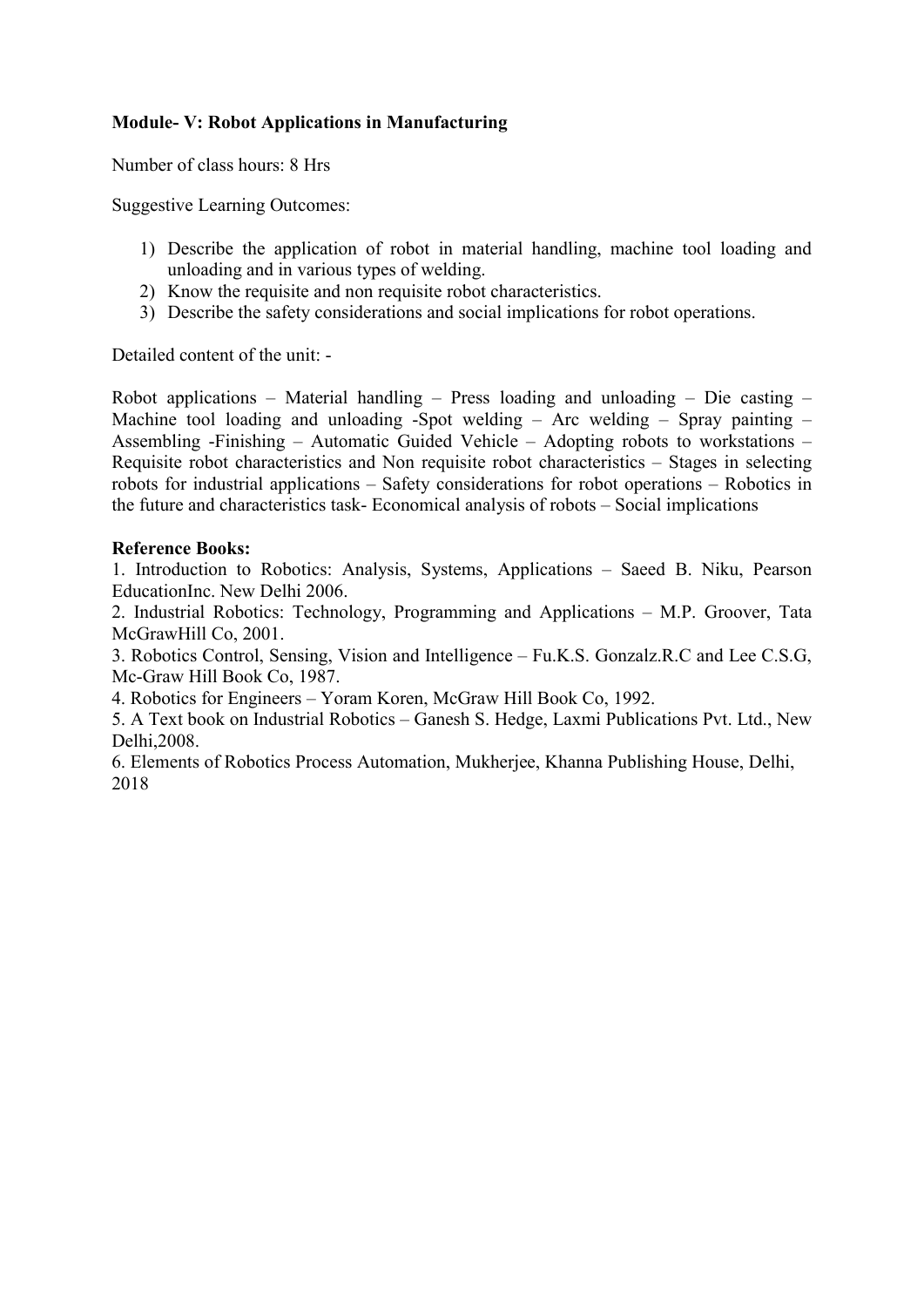# Environmental Pollution and Control

(For all branches except Automobile Engineering)

| Course Code       | <b>AEOE 508</b>                            |
|-------------------|--------------------------------------------|
| Course Title      | <b>Environmental Pollution and Control</b> |
| Number of Credits | 03 (L: 3, T: 0, P: 0)                      |
| Prerequisites     | NII.                                       |
| Course Category   | Programme elective course-2                |

### Course outcomes:-

After completing this course, student will be able to:

- 1) Know the global importance of clean environment.
- 2) Classify the pollutants.
- 3) Know the sources of pollutants.
- 4) Understand effect of pollutants on environment & economy.
- 5) Knowaboutenvironment&controlacts&ISO14000standards & Operate pollution control devices.

## Course Contents:

## Module - I: Introduction

Number of class hours: 05

Suggestive Learning Outcomes:

- 1. Understand the importance of clean environment.
- 2. Know about the control acts & ISO 14000 standards.

Detailed content of the unit:

Environment, Ecosystem, Classification of pollution & pollutants, Environment & pollution control acts, ISO14000standards, Kyototreaty/protocol, carbonunits.

### Module - II: AirPollution

Number of class hours: 05

Suggestive Learning Outcomes:

1.Describe the classification of pollutants.

2. Know the causes of pollution due to Automobile design.

Detailed content of the unit:

Sources & classification of air pollution, Effects of air pollution on human health, Effects of airpollution on economy, Photochemical airpollution, Air pollution from major Industrial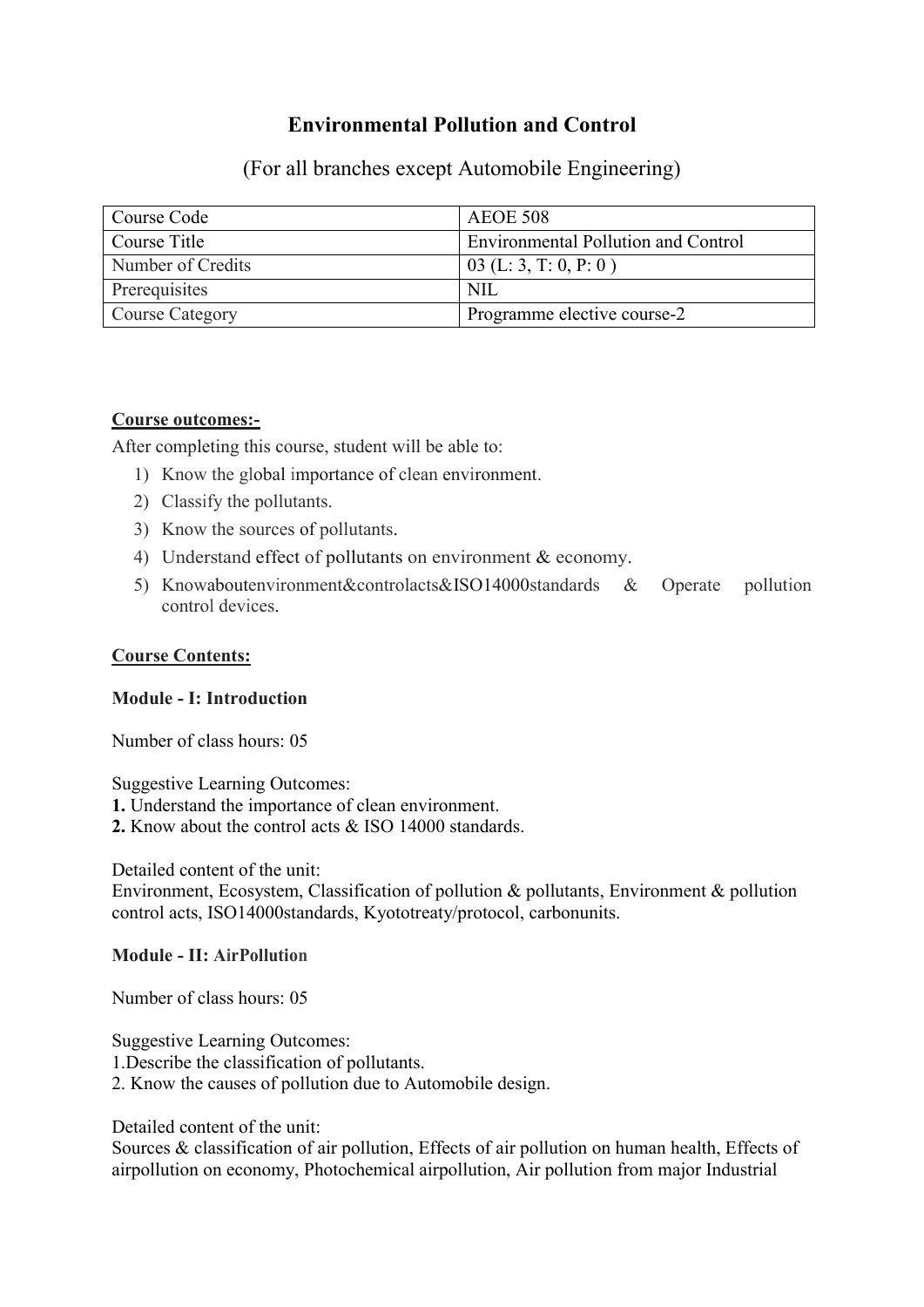operations e.g. Fertilizer industries aluminium manufacturing plants, Acidplants,Cementindustries,Coal&tarindustries,paperindustries,Refinery&petrochemicalind ustries.Air pollution due to Automobiles-design and operating parameters and methods of control Pollution due to S. I. Engines, Design & operating parameters responsible for emission and methodsofpollutioncontrol.PollutionduetoC.I.Engines.Design&operatingparametersresponsib

leforemissionandmethodsofpollutioncontrol.Airquality&emissionstandardsofIndia&Europe. Airpollution in Indian metro cities-Delhi, Mumbai, Chennai, Kolkata

# Module - III: WaterPollution

Number of class hours: 05

Suggestive Learning Outcomes:

- 1. Analyse the causes & effects of water pollution.
- 2. Describe the steps of water treatment.

Detailed content of the unit:

Sources of waterpollution: Effects of waterpollution.

Waterpollutionanalysis,Physicalexaminationofwater.Chemicalcharacteristicsofwater, Biologicalinvestigationofwater.DefinitionsofImportanttermsusedinwaterpollution– Dissolved0<sub>2</sub> .Chemical0<sub>2</sub>demand, Biological 02 demand, Theoretical 02demand, Total solids, Total suspended solids,Totaldissolvedsolids,Turbidity,Alkalinity,Acidity,Waterquality standards, Stepsin Watertreatment, Sampling & analysis of waterpollution.

# Module - IV: Noise Pollution

Number of class hours: 04

Suggestive Learning Outcomes:

- 1. Describe the types of noise pollution.
- 2. Know the effects of noise pollution on health.

Detailed content of the unit:

Definitionofnoise. Sources of noise. Types of noise –Impulsive & sonic noise. Effects of noise on health. Noise measurement. Noise mapping.

# Module - V: Other Types of Pollution

Number of class hours: 05

Suggestive Learning Outcomes:

1. Define the causes of soil, chemical pollution.

2. Understand Greenhouse effect & Acid rain & Ozone depletion.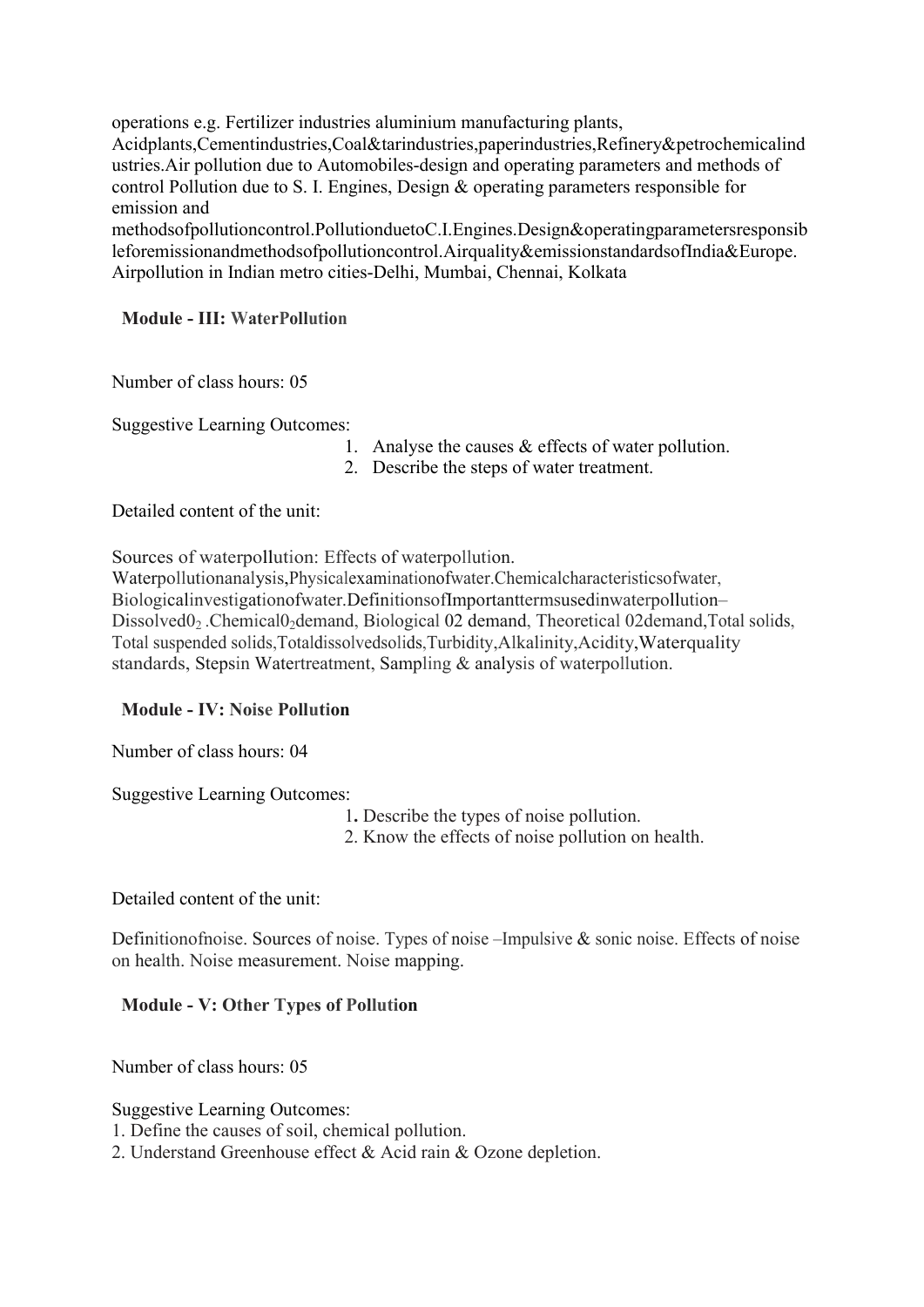Detailed content of the unit:

Solid waste:

Classificationofsolids,Solidwastemanagement,Methodofsolidwastedisposal,Reuse,Recycling& recoveryofmaterialsfromrefuse,Soilpollution, Chemistry of soil,<br>Soilirrigationbyeffluents. Agricultural pollution, Radiation pollution, Soilirrigationby effluents. Agricultural pollution, Sources&effectsofradiation,Radiationexposurestandards,Radiationprotection,Treatment& disposalofradiation waste.

Global pollution

Green house effect. Acid rain. Ozone depletion problem.

## References: -

- 6) M.N.Rao&H.V.N.Rao, "Airpollution" TataMcGrawHill.
- 7) P.Meenakshi, "ElementsofEnvironmentScience&Engineering" Prentice-Hall.
- 8) S.Deswal&A.Deswal, "Abasiccourseinenvironmentalstudies" DhanpatRaiandSons.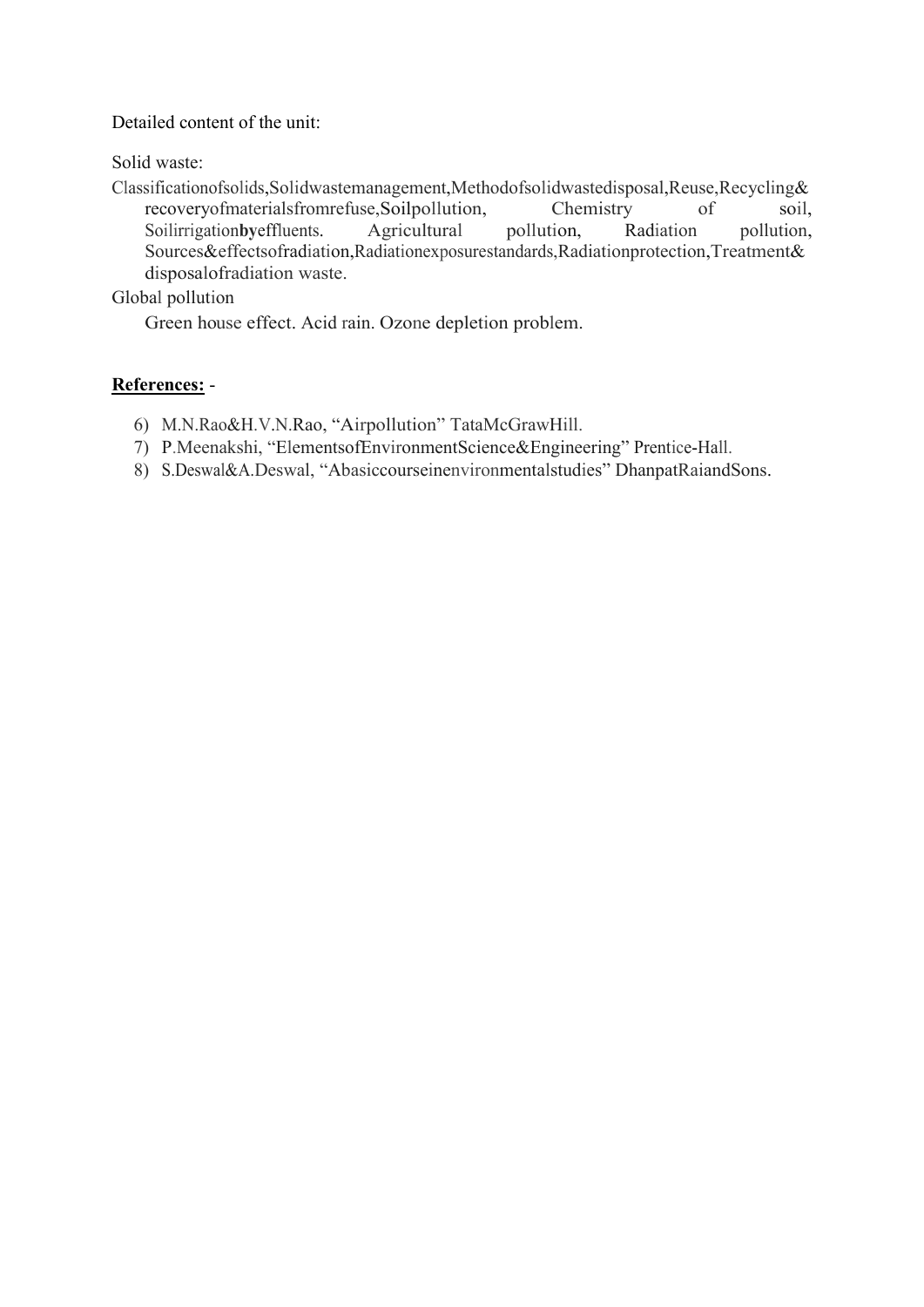# HISTORY OF INDIAN ARCHITECTURE

# (For all branches except Architectural Assistantship)

| Course code            | <b>AROE 508</b>                |
|------------------------|--------------------------------|
| Course title           | History of Indian Architecture |
| Number of Credits      |                                |
| Prerequisites          | Nil                            |
| <b>Course Category</b> | Open Elective                  |

#### Objective:

To provide an insight into the architecture of early civilizations of India

To understand the development process of architecture from ancient times.

To learn how the Social, religious and political character, construction methods, building materials and climate have influenced the built form and settlement patterns of India.

#### Expected Course outcome: By the end of the course, the students are expected

CO-1: To understand the evolution of architecture (K1)

CO-2: To identify the various type of Architecture in India (K2)

CO-3: To summarize the governing factors influencing the architectural development (K2)

CO-4: To compare the primary construction techniques developed in different times (K2)

CO-5: To be able to explain various ornamentation and built forms through sketches. (K3)

Module-1:- Primitive Architecture; Introduction to ancient Indian architecture; Mansara Shilpa shastra and settlement planning; Indus Valley civilization; Architecture and town planning of Harappa, Lothal, Mohenjo-Daro, Kalibanga etc. Understanding of Vedic architecture and settlements.

Number of class hours: 4

Suggestive Learning Outcomes

1) Student will be introduced to primitive architecture

2) Student will learn about the elements of planning of ancient time.

3) Students will understand the initial stages of Architectural development in ancient India.

Module 2:- Outline of Buddhist architecture, Architectural examples of Mahayana and Hinayana period; Rock-cut and free standing. Study of caves, stupas, and viharas of places like Sanchi, Amravati etc. Medieval Jain-temple architecture of western India.

Number of class hours: 6

Suggestive Learning Outcomes

1) Student will be introduced to the philosophies and forms of Buddhist and Jain Architecture.

2) Student will be able to distinguish the unique characteristics of rock-cut architecture.

Module 3:- Study of chronological development of Hindu architecture, Early examples of monolithic and rock-cut architecture. Classification of Hindu Temples; Characteristic features of Indian temple architecture for form, plan, *shikhara*, pillars, decoration, sculpture, master-planning etc.

Number of class hours: 8 Suggestive Learning Outcomes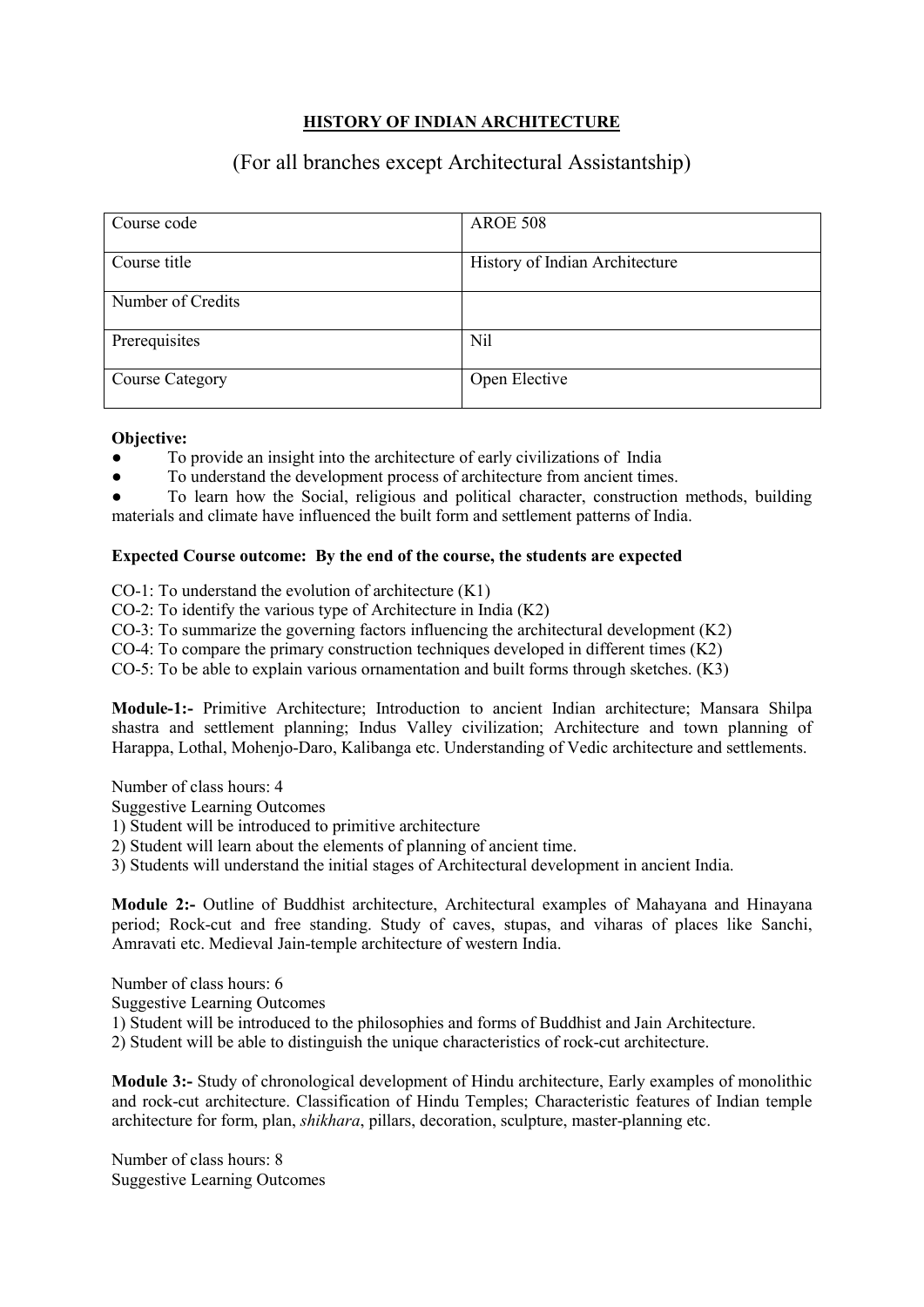1) Student will be introduced to the various regional concepts of temple architecture

2) Student will be able to learn the techniques and usage of appropriate materials in construction

Module 4:- History of Islam and its principles – Advent of Islam into the Indian subcontinentarchitectural character of the Indo-Islamic style- Development of basic mosque and tomb prototypes;- Imperial style, Delhi Sultanate, Pre-Mughal regional Architecture, Mughal Architecture.

Number of class hours: 6

Suggestive Learning Outcomes

1) Student will be introduced to the indo-Islamic styles spread over different region in India.

2) Student will be able to apply the forms and features of Islamic Architecture in design process.

Module 5:- English, French, Dutch and Portuguese Colonial architecture in Indian subcontinent. Post-Independence architecture and planning examples and Important architectural works in India.

Number of class hours: 8

Suggestive Learning Outcomes

1) Student will be introduced to the foreign contribution on Indian architecture.

- 2) Student will be able to learn the features of modern Cities.
- 3) Student will be introduced to the important and iconic structures of India.

#### References:

- Percy Brown, Indian Architecture (Buddhist and Hindu period)
- Brown Percy, Indian Architecture (Islamic Period).
- Satish Grover, The Architecture of India (Buddhist and Hindu period)
- Satish Grover, The Architecture of India (Islamic)
- Nath History of Mughal Architecture
- Banister Fletcher, History of Architecture
- G. K. Hiraskar, The great ages of World Architecture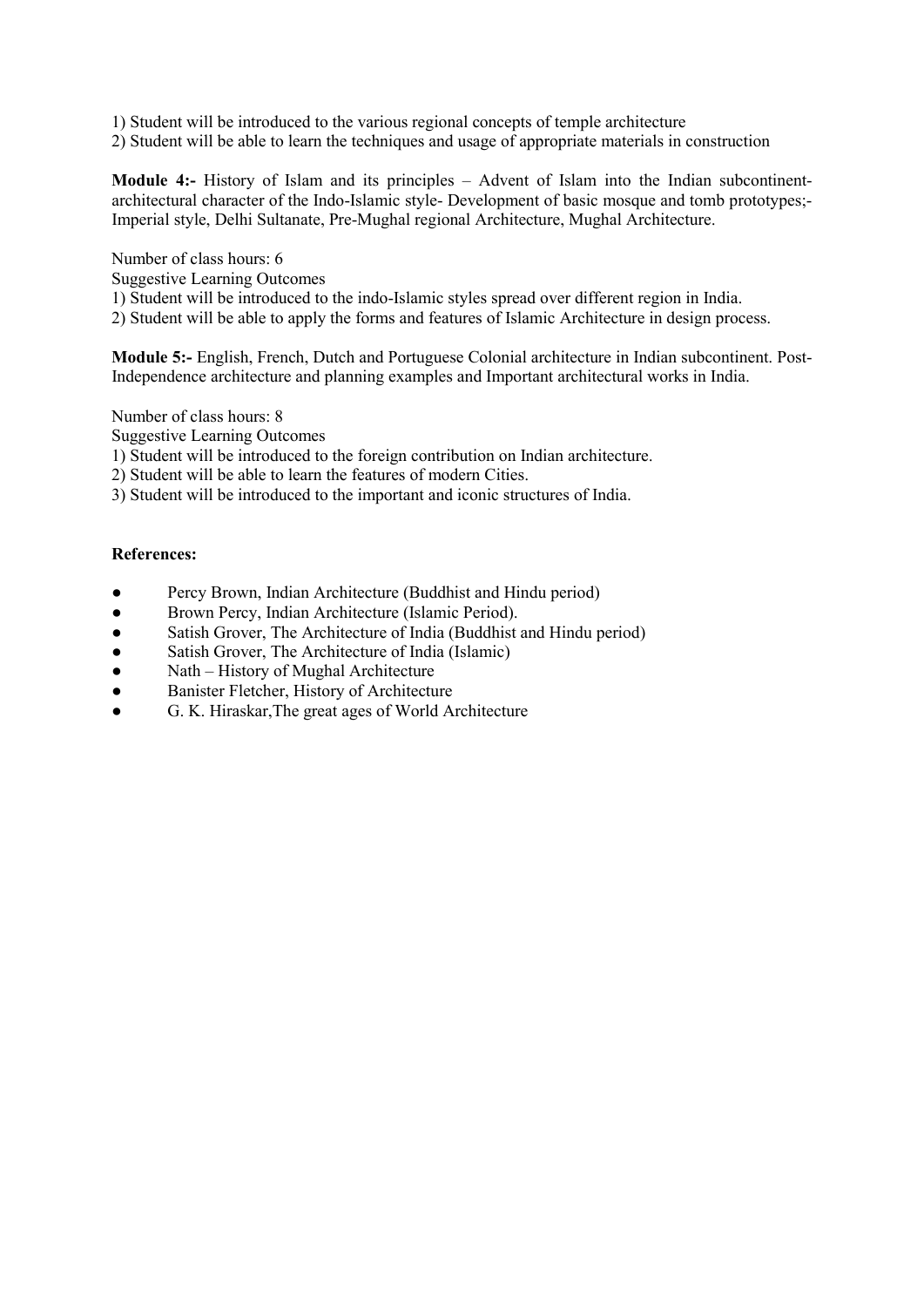# Food Laws and Regulations

(For all branches except Food Processing Technology)

| Course Code            | FPOE508                          |
|------------------------|----------------------------------|
| Course Title           |                                  |
|                        | <b>Food Laws and Regulations</b> |
| Number of Credits      | 03                               |
| Prerequisites          | Nil                              |
| <b>Course Category</b> | Open Elective-1                  |

# Course Outcomes: -

- 1. Study the fundamentals of food laws. (K1)
- 2. Describe food safety and standard. (K2)
- 3. Illustrate the details of regulation and licensing. (K3)
- 4. Understand the basics of relevant acts. (K2)
- 5. Discuss the details of various laws. (K2).

# Course Content:

# Module - 1:

# Number of class hours: 06

# Suggestive Learning Outcomes:

- 1. Students will know food laws.
- 2. Students will be able to discuss the types of laws.

# Detailed content of the unit :

### Introduction

Food Laws and Regulations, Need for food standards and their enforcement, various types of laws (Mandatory/Regulatory and Voluntary/Optional).

# **Module - 2:**

### Number of class hours: 10

# Suggestive Learning Outcomes:

- 1. Students will know about food safety and standards.
- 2. Students will be able to illustrate the importance of food safety.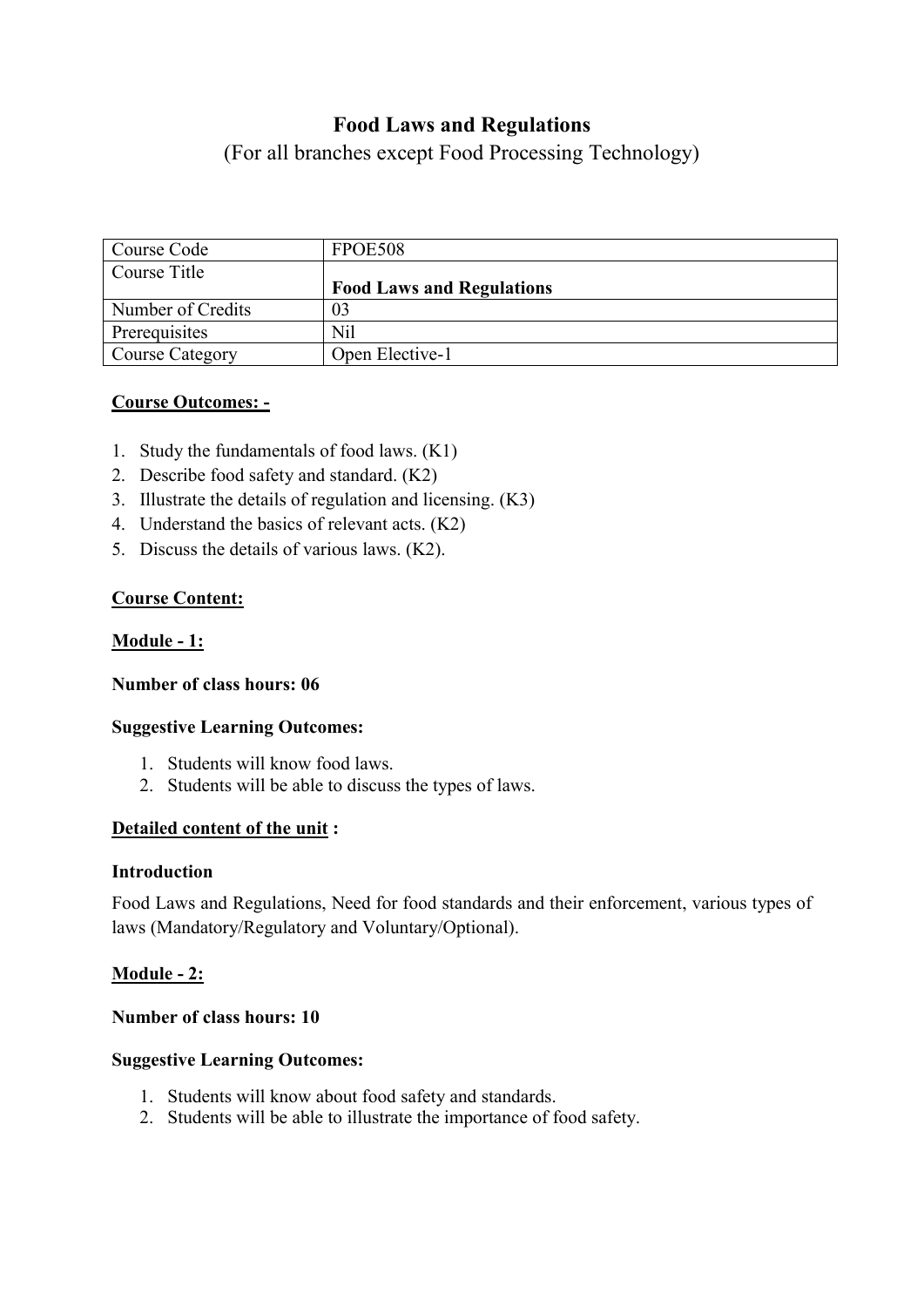# Detailed content of the unit :

# Food Safety and Standards

Food Safety and Standards Authority of India (FSSAI), Food Safety and Standards Act, 2006 (FSSA) – inception, importance and significance, discussion on important sections.

# Module - 3:

## Number of class hours: 12

## Suggestive Learning Outcomes:

- 1. Students will be able to describe licensing and registration.
- 2. Students will be able to discuss packaging and labelling.

# Detailed content of the unit:

## FSS Regulations

Regulations on Licensing and Registration, Regulations on Contaminants, toxins and residues, FSS Regulations on Food product standards and food additives, FSS Regulations on Laboratory and sampling analysis; FSS Regulations on Packaging and Labelling; FSS Regulations on Prohibition and Restriction on sales.

## Module - 4:

# Number of class hours: 09

### Suggestive Learning Outcomes:

- 1. Students will be able to know the basic of relevant acts.
- 2. Students will be able to discuss the details of acts.

### Detailed content of the unit:

### Relevant Acts

Environment (Protection) Act, 1986, Standards of Weights and Measures Act, 1976, Essential Commodities Act, 1955, The Export (Quality Control and Inspection) Act, 1963, The Insecticides Act, 1968, Consumer Protection Act, 1986.

# Module - 5:

### Number of class hours: 08

### Suggestive Learning Outcomes:

- 1. Students will know the fundamentals of various food laws.
- 2. Students will be able to discuss types of standards.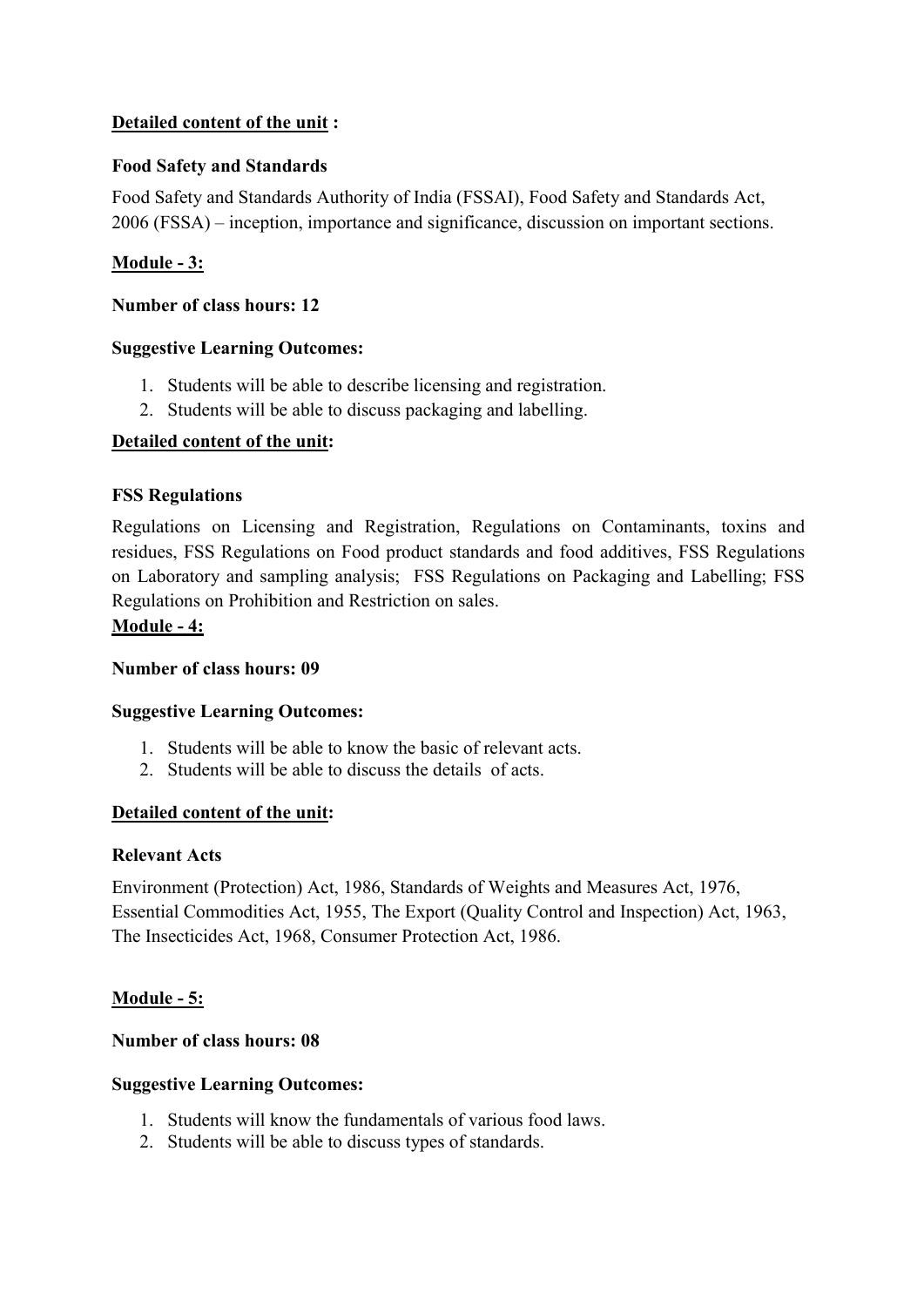# Detailed content of the unit :

# Introduction to various food laws

Agmark Standards (AGMARK), Codex Alimentarius Standards, BIS Standards and Specifications,GMP Regulations, Licensing and registration process.

# References:

- 1. Food Safety and Standards Act, 2006FSSAI, New Delhi
- 2. The Food Safety and Standards Act, 2006 (Along with Rules & Regulations) Commercials Law Publications, New Delhi
- 3. TAXMANN's Guide to Food Safety and Standards Act 2006Taxmann's Publication
- 4. Food Safety and Standards Act, Rules &Regulations,Vidhi Jain Akalank Kumar Jain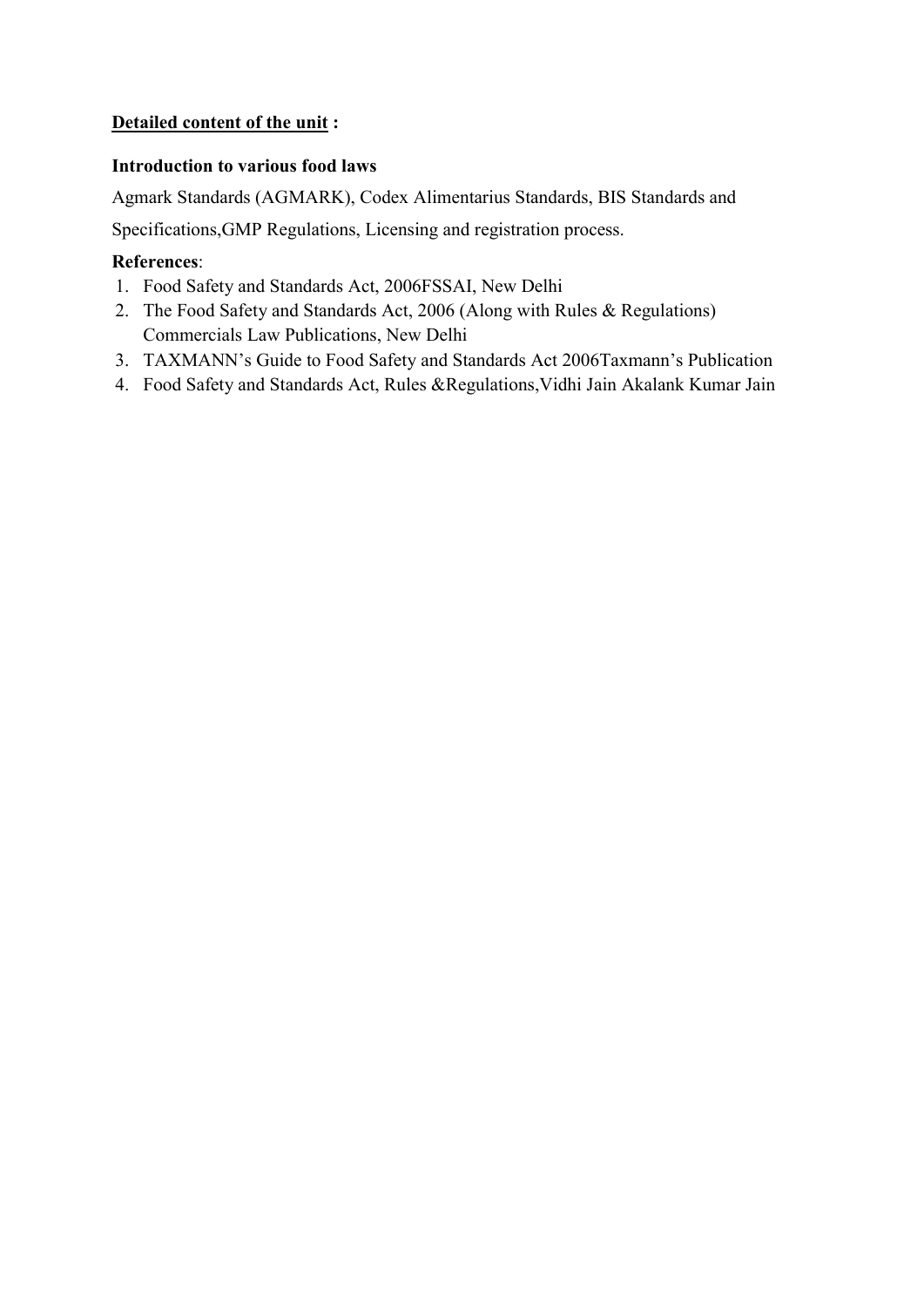# Nanotechnology

(For all branches except Medical Laboratory Technology)

| Course Code       | MLOE508               |
|-------------------|-----------------------|
| Course Title      |                       |
|                   | <b>Nanotechnology</b> |
|                   |                       |
| Number of Credits | 03                    |
| Prerequisites     | Nil                   |
| Course Category   | Open Elective-1       |

# Course Outcomes: -

- 1. Students will be able to understand applications of atomic structure in nanotechnology.
- 2. Students will be able to know surface science and different types of nano-structures.
- 3. Students will be able to know application of nano-materials.

# Course Content:-

# Module- 1: Basics of Quantum Mechanics and Atomic Structure

# Number of class hours: 03hrs

# Suggestive Learning Outcomes:

- 1. Students will be able to understand basics of atomic structure.
- 2. Students will be able to know applications of atomic structure in nanotechnology.
- 3. Students will be able to know formation of nano-materials.

# Detailed content of the unit: -

Duality of light, de Broglie waves, electrons in potential well, structure of hydrogen atom, classic atomic bonding, LCAO theory, band theory, energy bands for metals, semiconductors and insulators

# Module- 1I: Surface Science of Nanomaterials

# Number of class hours: 03hrs

# Suggestive Learning Outcomes:

- 1. Students will be able to understand surface science of nano-materials.
- 2. Students will be able to know various aspects of nano-materials.
- 3. Students will be able to know aspects of nanomaterials.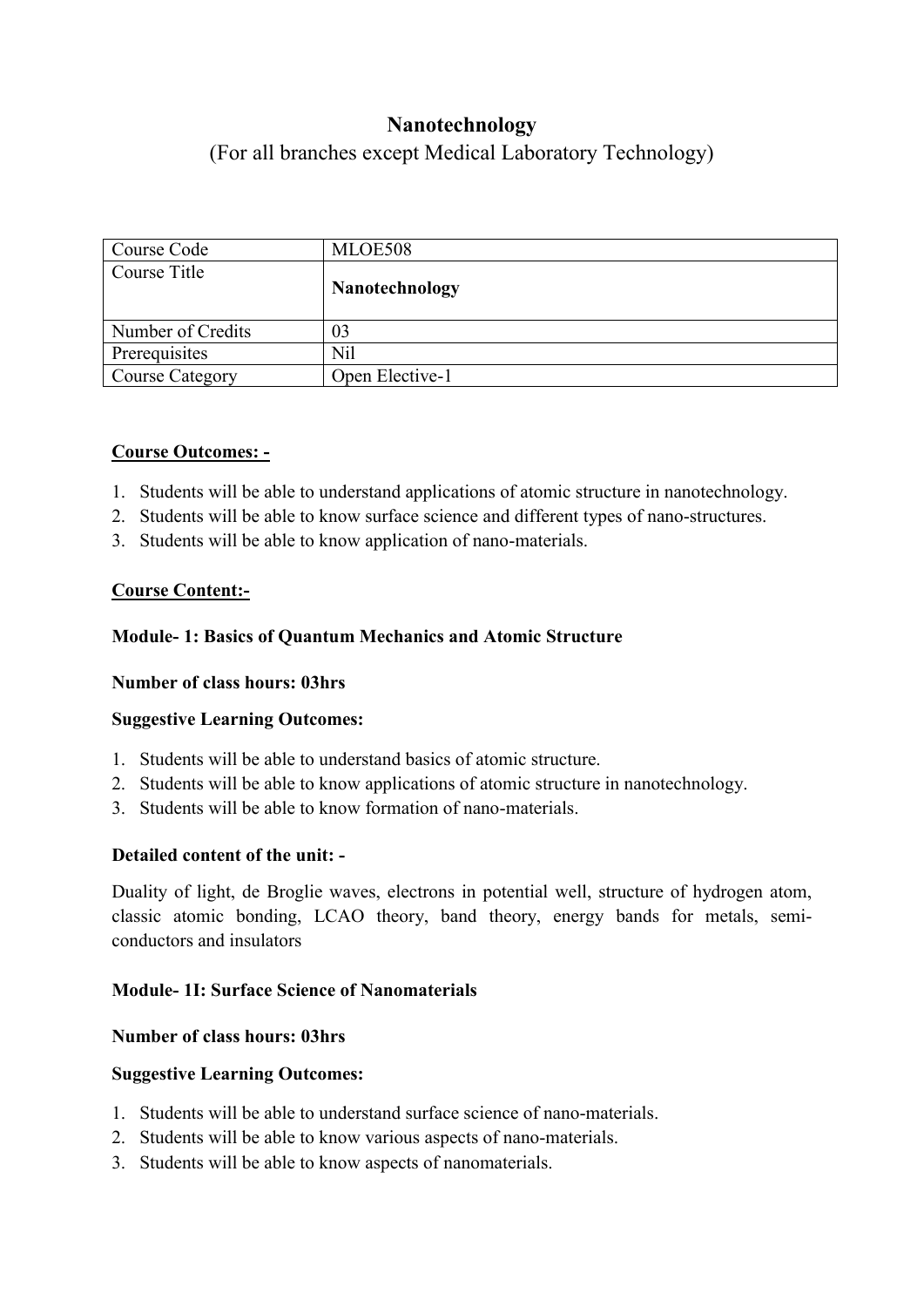# Detailed content of the unit: -

Crystal structure, close packed structures – FCC, HCP and BCC, surface structure for closepacked surfaces, surface reconfiguration (surface relaxation & surface reconstruction) adsorption, wetting, surface area in nanomaterials

# Module- 1II: Introduction to Nanostructures

# Number of class hours: 03hrs

# Suggestive Learning Outcomes:

- 1. Students will be able to understand basics of nano-structures.
- 2. Students will be able to know various types of nano-structures.
- 3. Students will be able to know various components of nano-structures.

# Detailed content of the unit: -

Carbon nanotubes (CNT), fullerene ('C60'), quantum dots and semiconductor nanoparticles, metal-based nanostructures, nanowires, polymer-based nanostructures, gold nanostructures.

# Module- 1V: Nanomaterial Characterization

# Number of class hours: 03 hrs

# Suggestive Learning Outcomes:

- 1. Students will be able to understand basics of characterisation of nanomaterials.
- 2. Students will be able to know various instruments for characterisation of nanomaterials.
- 3. Students will be able to know different components of characterisation of nanomaterials.

# Detailed content of the unit: -

Brief study of X-ray diffraction, electron microscopy, interaction between electron beam and solids, TEM, SEM, SPM (STM & AFM), AES, XPS, SIMS

# Module- V: Nano biomaterials

# Number of class hours: 03hrs

# Suggestive Learning Outcomes:

- 1. Students will be able to know various types of nano-biomaterials.
- 2. Students will be able to understand significance of nano-biomaterials.
- 3. Students will be able to know various applications of nano-biomaterials.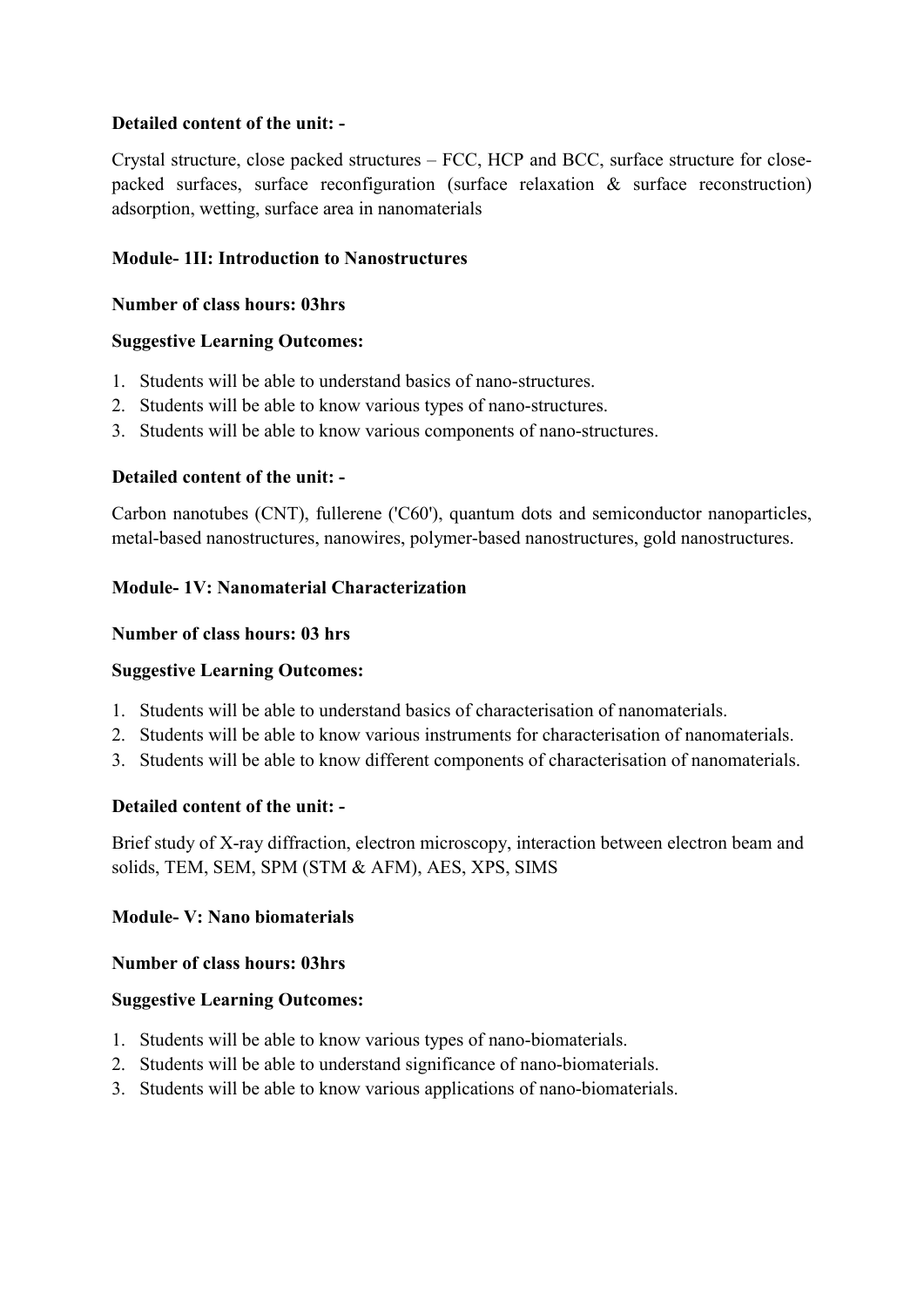# Detailed content of the unit: -

Biomimetic nanotechnology, protein-based nanostructures, Nano motors, bacterial (E. coli) and mammalian (Myosin family), DNA nanotechnology, nanostructures in cells study, proteins biochips applications in nano scale detection, tissue engineering.

# Module- VI: Nanotechnology in Biomedical and General Application

## Number of class hours: 04hrs

## Suggestive Learning Outcomes:

- 1. Students will be able to know various types of nanomaterials.
- 2. Students will be able to understand significance of nanomaterials.
- 3. Students will be able to know various applications of nanomaterials.

# Detailed content of the unit: -

Micro- and Nano electromechanical devices in drug delivery, other applications in drug delivery, targeted drug administration, Nano-sensors, applications of quantum dots, nanochips in computer and electronics, nano-materials in cosmetic, paint, sensors, environmental application and general application.

# References

- 1. Fundamentals and applications of nanomaterials by Guo Z and Tan L, Artech house (2009).
- 2. Nanobiotechnology by Balaji S, MJP Publishers (2010).
- 3. Nanobiotechnology: concepts, applications and perspectives by Niemeyer CM and Mirkin CA, Wiley-VCH (2004).
- 4. Introduction to Nanoscience by Lindsay SM, Oxford University Press (2010).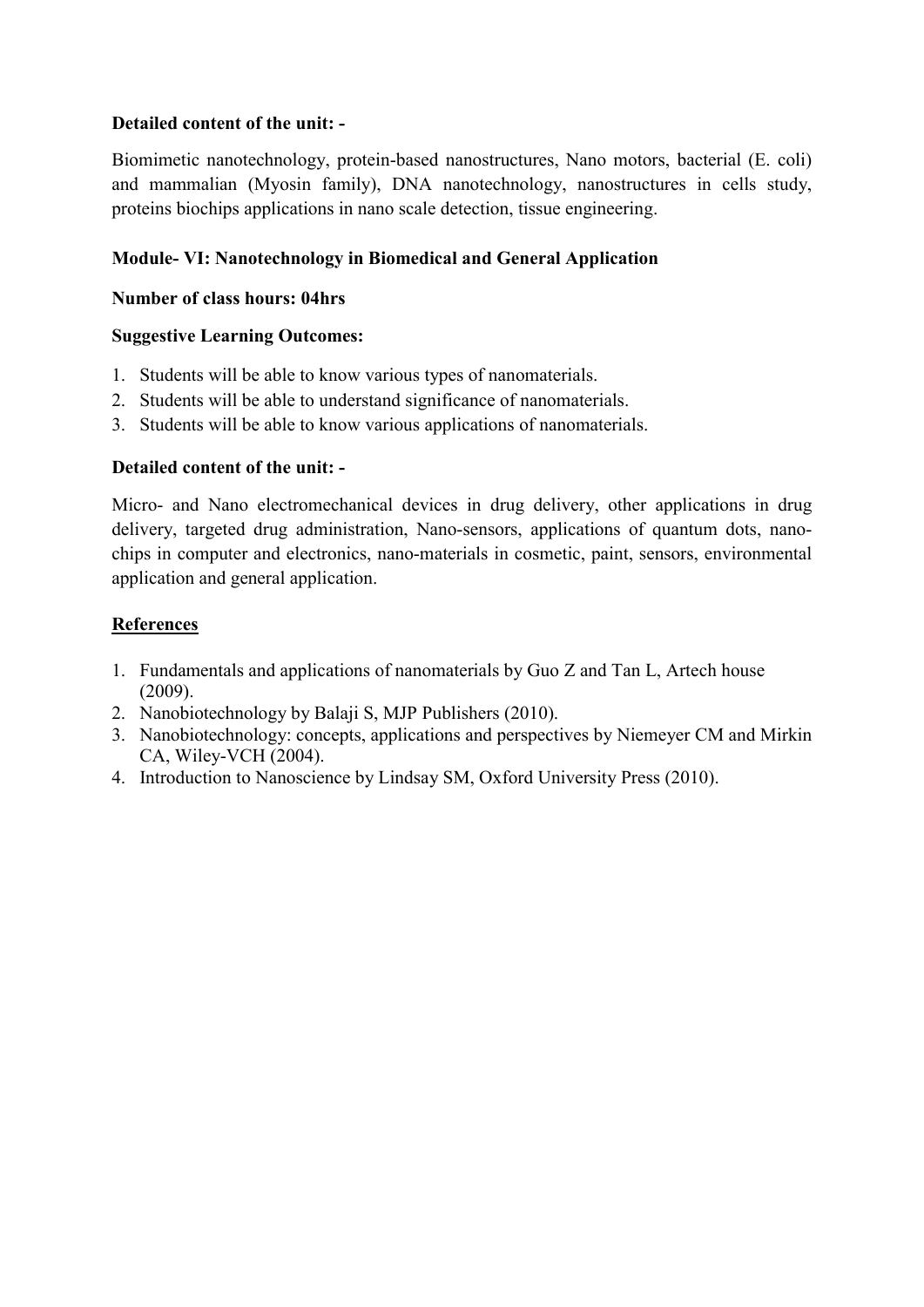# Fashion Illustration

## (All branches accept Fashion Technology)

| Course Code       | FTOE-508                    |
|-------------------|-----------------------------|
| Course Title      | <b>Fashion Illustration</b> |
| Number of Credits | 3(L: 3, T: 0, P: 0)         |
| Prerequisites     |                             |
| Course Category   | Open elective course-1      |

Course Outcomes: -1) To learn about basic drawing techniques..

- 2) Idea about human anatomy structure.
- 3) Knowledge on sketching of different garment parts.

4) Gaining idea about various costume drawings. .

5) Gaining idea about colour wheels and selection of colours..

## Module- 1: Introduction to Fashion Illustration Number of class hours: 2 hours.

## Suggestive Learning Outcomes:

.

- 1) To learn about preparatory process of sketching.
	- 2) To gain idea about different colours.

Changes in fashion Illustration styles and proportion over the centuries .Introduction to various colourmediumspostercolour,watercolour,crayons,waterproofing,pencil&pens.Differenttypes of prints and their affects when draft into dressesplain,striped,checks,textured,floralillustrationwithpencilandcolour.

# Module- 2: Basic gesture drawing

# Number of class hours: 2 Hours

### Suggestive Learning Outcomes:

1) To learn about different figure poses

2) To gain idea about human body and its parts.

Make stick figures in different poses, Make geometric figures, Blocking the human body and studying the different body parts in details.

#### Module-3: Proportion Number of class hours: 4 Hours

Suggestive Learning Outcomes: 1) Gaining knowledge on different techniques of illustration.

 2) Learn about faces, hair styles, accessory designs Study of types and techniques of illustrations Study of Basic Anatomy.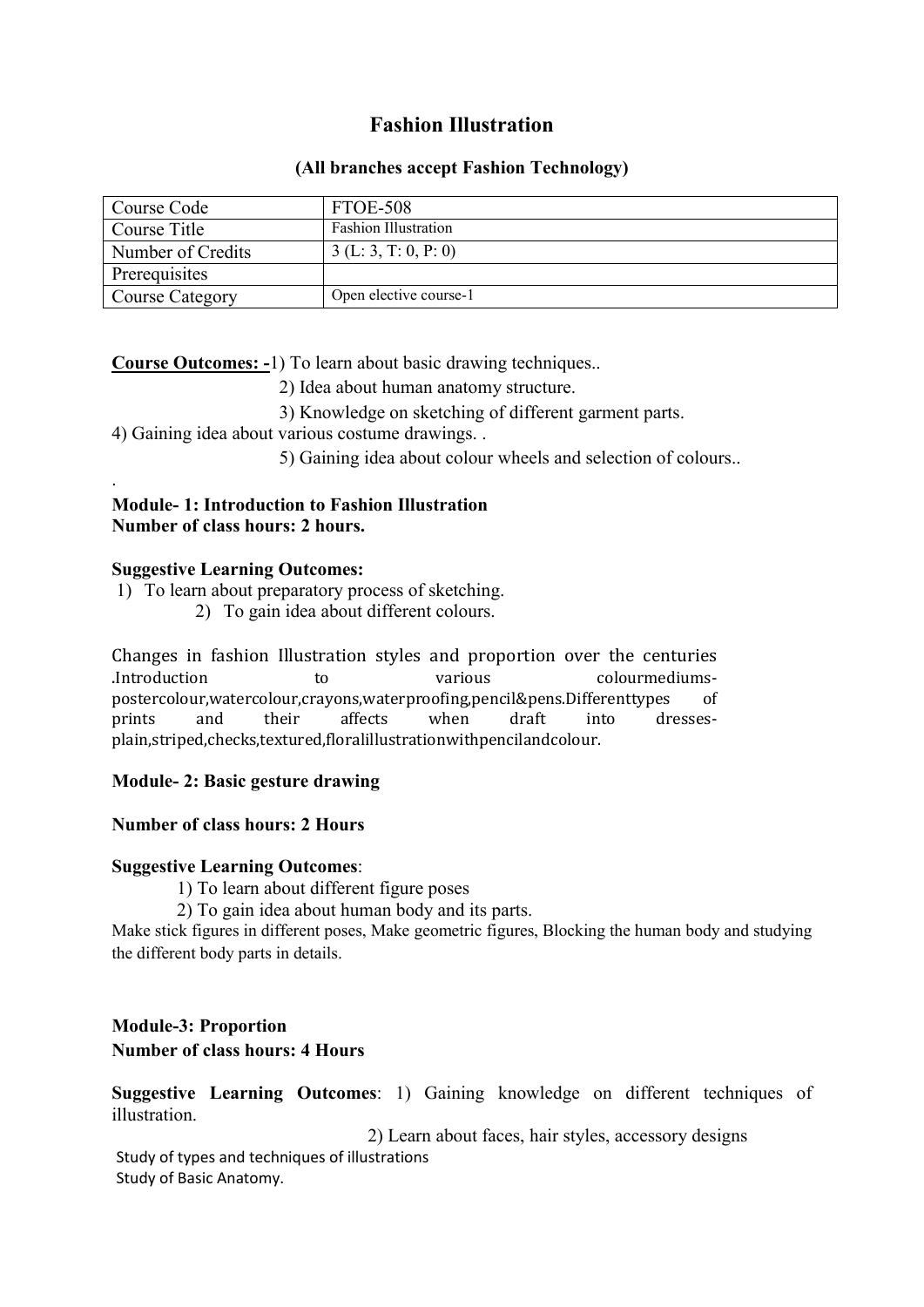Constant proportions  $-$  children, men, women in various poses. Drawing faces and hairstyles, Drawing arm sandlegs with accessories, creating various poses.

### Module-4 :Illustration Fashion figure

## Number of class hours: 3 Hours

#### Suggestive Learning Outcomes:

1) Gaining knowledge on colour figures.

2) Learn about different methods of garment design

Illustrateincolourfigureswithdressesindifferenttypesoffabric,illustratedressesforchildr en,womenandmen.

Whatisdesign?Howtodesign?Presentationtechnique-

Flatsketches,Portfolio.Garmentdesigndetailsforchildren,womenandmen.

## Module- 5: Drawing

## Number of class hours: 5 Hours

### Suggestive Learning Outcomes:

1) Gaining knowledge on silhouette. 2) Learn about different types of garment parts Silhouette and its type. Drawing & study of different types of necklines, collars, sleeves and cuffs, drawing skirt, pants and coats. Drawing blouses, shirts.

# References: -

- 1. Dress selection and design, Harion Hillhouse.
- 2. Visual design, Goldstein and Goldstein.
- 3. Art in everyday life, M.F. Hepbirth / Eng. Uni. Press. Ltd.
- 4. Dress Designing, J.R. Garbth.
- 5. How to draw Human Figures, Sharan Lee Tata, Mona.
- 6. Complete Book of fashion Illustration Shafer Eduardis Hepper and Raw.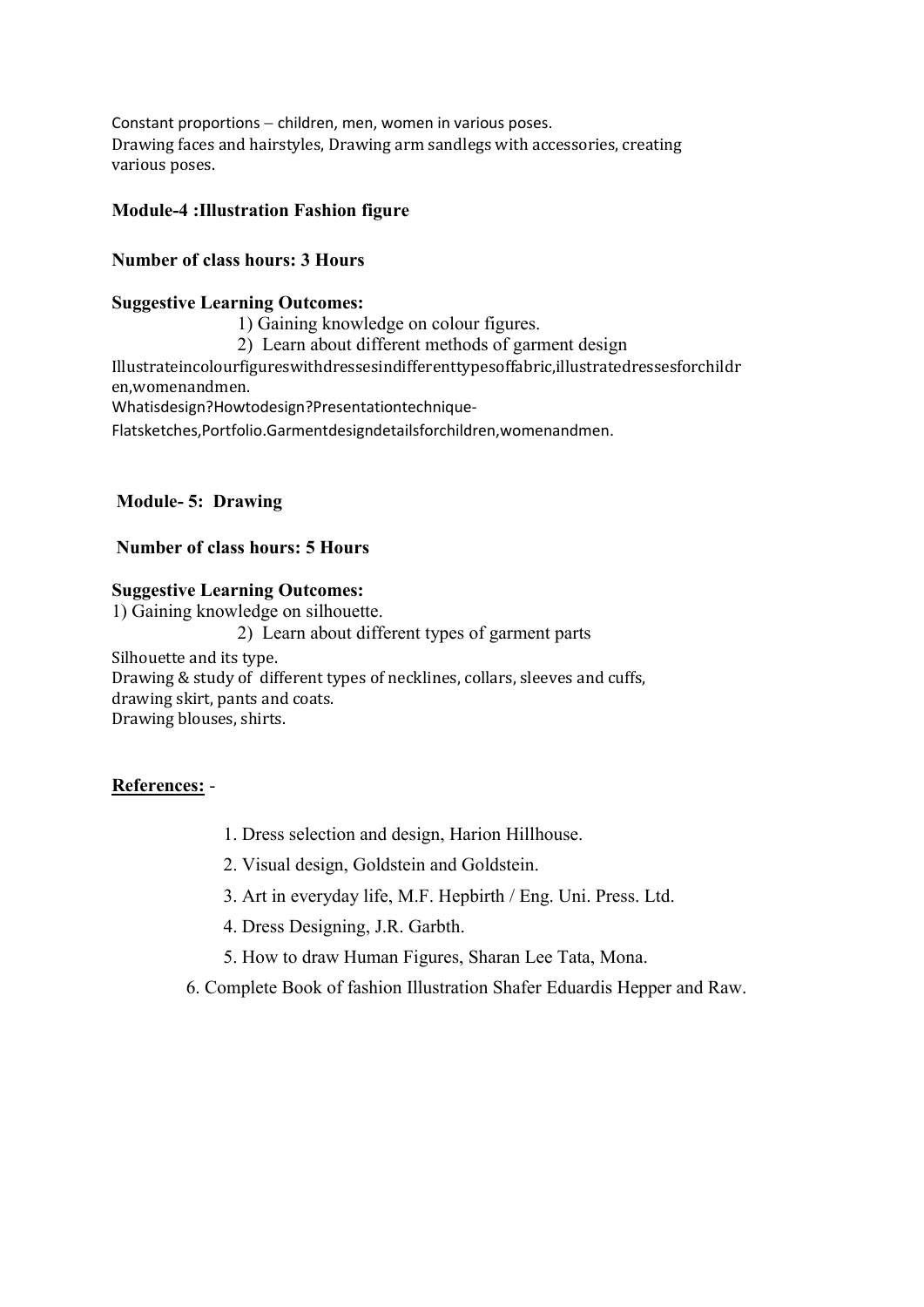# ENGINEERING ECONOMICS & ACCOUNTANCY

# (COMMON For ALL BRANCHES)

| Course Code              | <b>HSOE 508/A</b>                              |
|--------------------------|------------------------------------------------|
| Course Title             | <b>ENGINEERING ECONOMICS &amp; ACCOUNTANCY</b> |
| <b>Number of Credits</b> | (L:3,T:0,P:0)                                  |
| <b>Prerequisites</b>     | NIL                                            |
| <b>Course Category</b>   | ЮE                                             |

## Course Outcomes:

At the end of the course, the student will be able to:

| CO <sub>1</sub> | Understand the basic concept of economics.                                               |
|-----------------|------------------------------------------------------------------------------------------|
| CO <sub>2</sub> | Interpret the concept of demand - supply interaction, theory of production and pricing.  |
| CO <sub>3</sub> | Demonstrate the understanding of accountancy and basic concepts of business transaction. |
| CO <sub>4</sub> | Interpret Cost Sheets and Cash Book for decision making.                                 |
| CO <sub>5</sub> | Analyze various financial statements.                                                    |

# Course Content: Module 1: BASIC CONCEPTS OF ECONOMICS

# Intended Learning Outcomes:

(a) Describe the Basic Concepts of Engineering Economics

(b) Acquire Knowledge on Demand and its Various Affecting Elements

Managerial Economics; Relationship with other disciplines; Firms: Types, objectives and goals; Managerial Decisions, Problems of scarcity of resources and alternative uses of resources, Basic problems of Economics, Definition of Demand, Factors affecting Demand, Law of Demand and its Exceptions, Demand Schedule, Demand Curve, Supply, Supply Curve, Factors affecting Supply, Supply Schedule.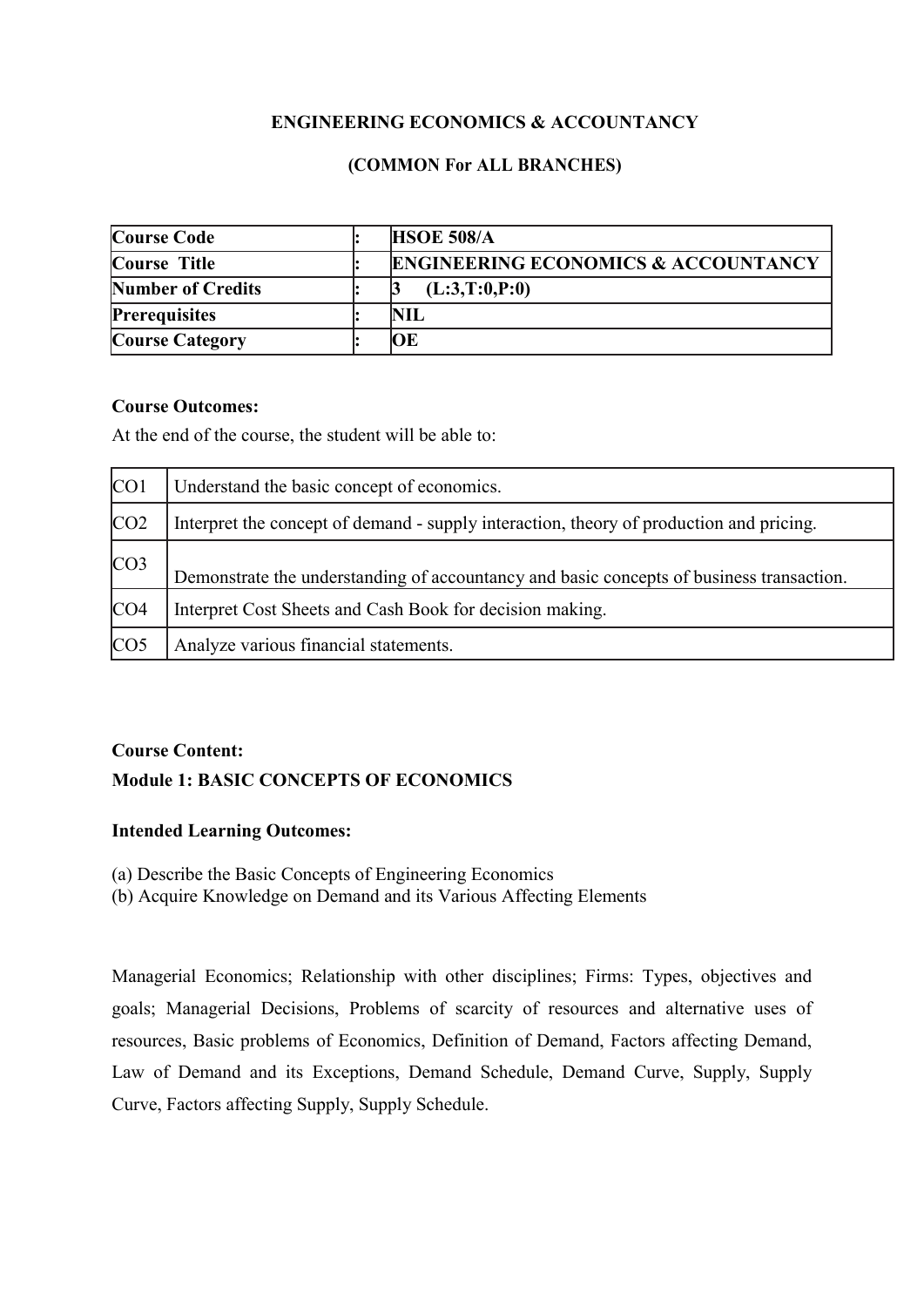## Module 2: DEMAND-SUPPLY INTERACTION, THEORY OF PRODUCTION & PRICING

### Intended Learning Outcomes:

(a) Interpret the Determinants of Price and Price Elasticity

(b) Differentiate between Movement along the Demand Curve and Shift of Demand Curve and Arc and Point Elasticity

Demand: Difference between movement along the demand curve and shift of demand curve, Price Elasticity of Demand: Arc & Point Elasticity, Determinants of Price Elasticity, Demand Forecasting, Estimating Demand Trend using Least Square Method, Interaction of Demand Supply and Equilibrium Price determination, Simple Exercises on Price Elasticity of Demand, Determinants of Price; Pricing under different objectives and different market structures, Pricing methods in practice.

### Module 3: INTRODUCTION TO ACCOUNTANCY & BASIC CONCEPTS OF **TRANSACTION**

### Intended Learning Outcomes:

(a) Describe the Basic Concepts of Accountancy

(b) Distinguish between Single and Double Entry, Journal and Ledger and B/d & C/d

Accountancy: definition & objectives-book keeping & Accountancy, Single & Double Entry System. Difference between Single & Double Entry System, Accounts, Transaction two aspects, Events, Golden Rules, Journal as a book of Prime Entry Recording of Transaction in Journal, Narration, Ledger: Rules for writing Ledger, Balancing of Ledger Accounts, Concept of B/d and C/d.

### Module 4: CASH BOOK & ELEMENTS OF COST SHEET

#### Intended Learning Outcomes:

- (a) Determine Cost with the help of Cost Sheet
- (b) Distinguish between different Types of Cash Book

Single Column , Double Column and Triple Column including Contra Entry, Determination of Cost with the help of Cost Sheet, Machine Hour Rate.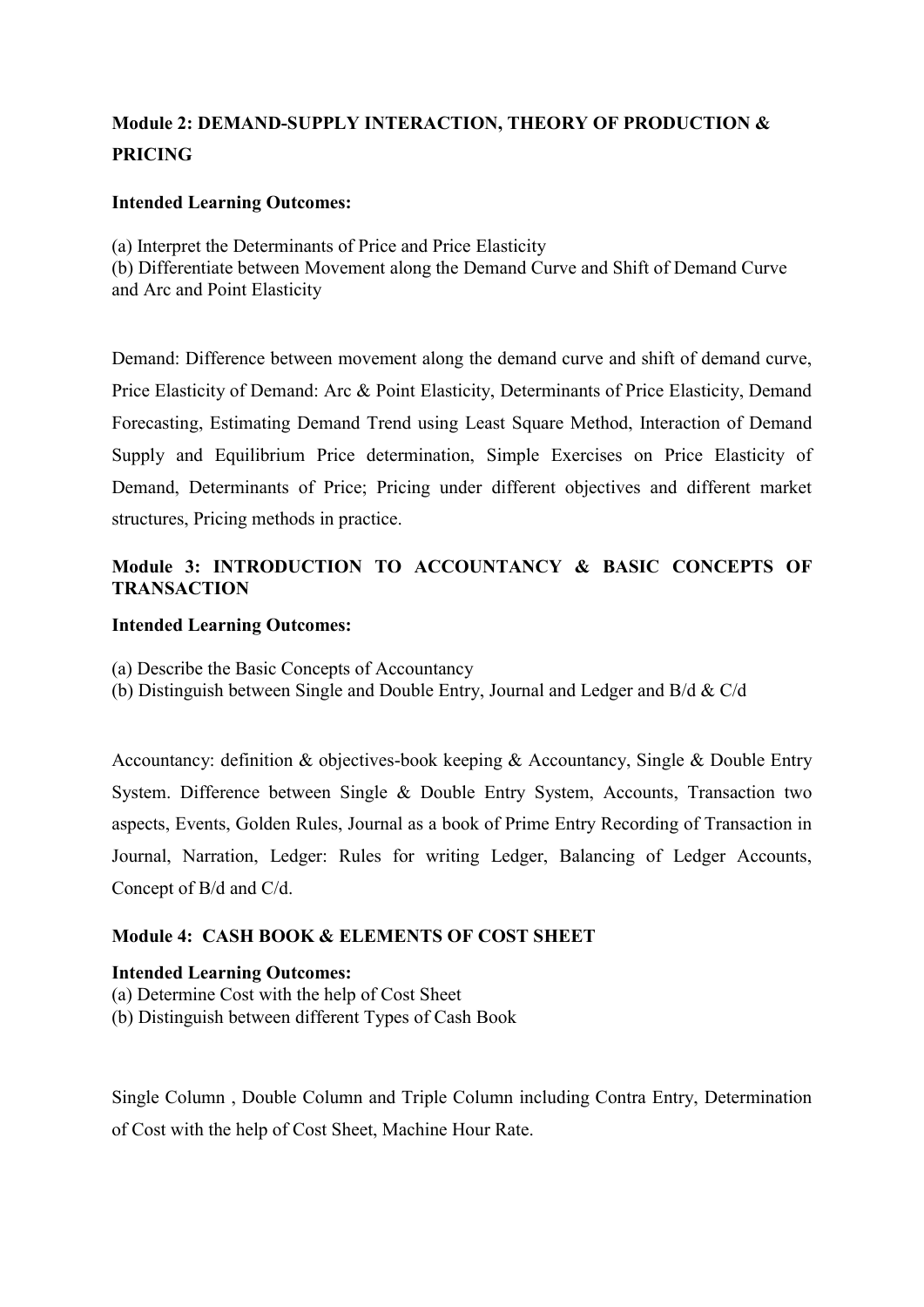### Module 5: TRIAL BALANCE & FINAL ACCOUNT

#### Intended Learning Outcomes:

- (a) Compile Trial Balance, Trading Account and Profit & Loss Account
- (b) Analyze Trial Balance and Balance Sheet

Preparation of Trial Balance, Rectification of a wrong Trial Balance, Trading Account, Profit

& Loss Account, Balance Sheet (simple adjustment).

### ReferenceBooks:

- 1. PremvirKapoor,Sociology&EconomicsforEngineers,KhannaPublishingHouse,New Delhi,2018.
- 2. McGuigan, Moyer and Harris, 'Managerial Economics; Applications, Strategy and Tactics',ThomsonSouthWestern, 10th Edition,2005.
- 3. Prasanna Chandra. 'Fundamentals of Financial Management', Tata Mcgraw Hill PublishingLtd.,4th edition, 2005.
- 4. Samuelson. Paul A and Nordhaus W.D., 'Economics', Tata Mcgraw Hill Publishing CompanyLimited,New Delhi, 2004.
- 5. PareshShah,'BasicFinancialAccountingforManagement',OxfordUniversityPress, New Delhi,2007.3.SalvatoreDominick,'ManagerialEconomicsinaglobaleconomy'.Thoms onSouthWestern,4th Edition, 2001.
- 6. Managerial economics, Maheshwari, Prentice Hall of India Pvt. Ltd.
- 7. Engineering Economics, Dhanasekaran et.al, Scitech.
- 8. Financial Accounting: Concepts , Analysis, Methods And Uses, Banerjee, Prentice Hall Of India Pvt.Ltd.
- 9. Business Economics, H L Ahuja, S Chand and Company Ltd.
- 10. Essentials of Financial Accounting, Bhattacharya.
- 11. Accounting for Management, N.P. Srinivasan & Sakthivel Murugan, S Chand Publishing.
- 12. Financial Accounting (Principles and Practice), Jawahar Lal & Seema Srivastava,S Chand Publishing.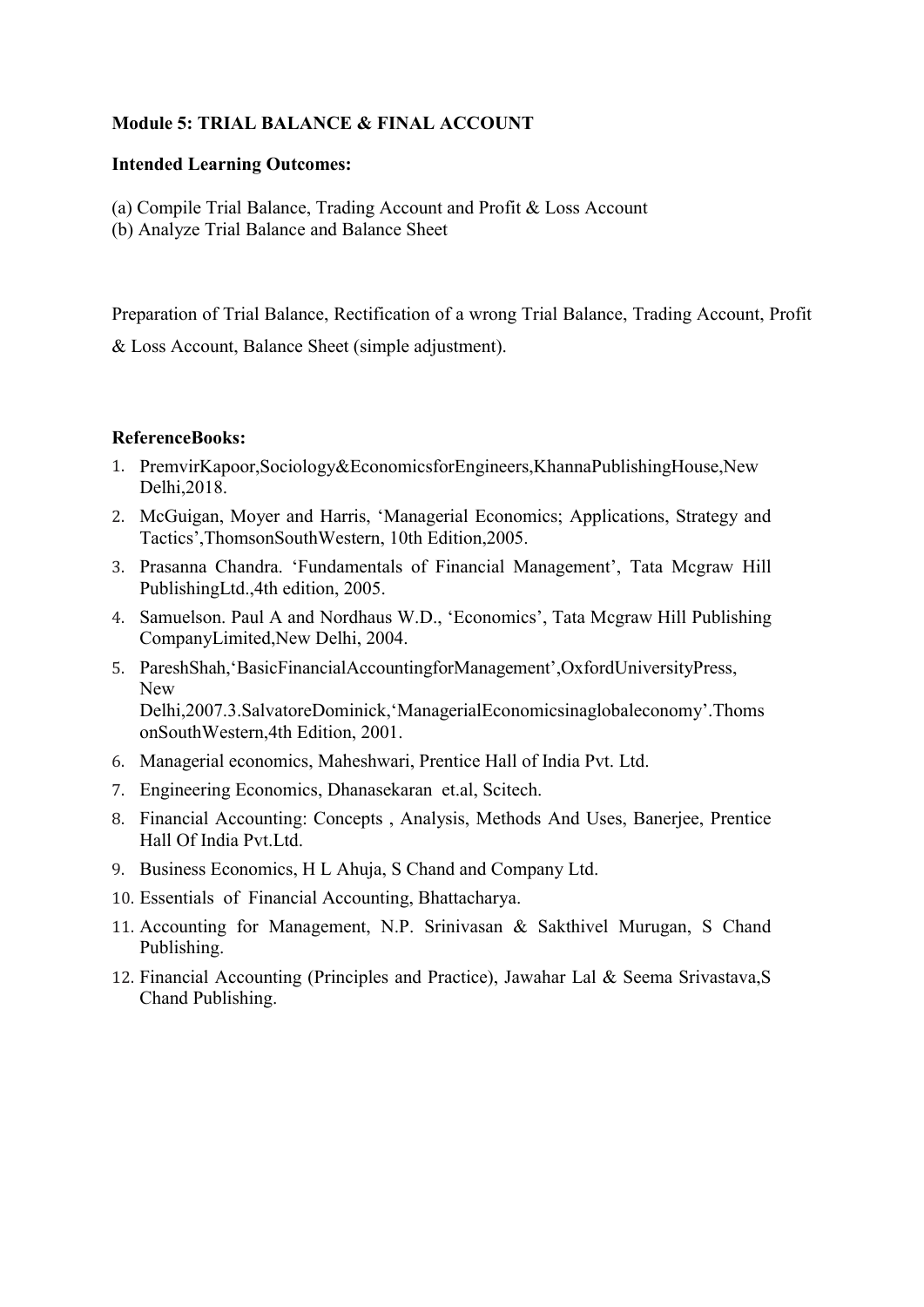## History of Science & Engineering

(Common for all branches)

| Course Code                 | : $HSOE-508/B$                       |
|-----------------------------|--------------------------------------|
| Course Title                | : History of Science $&$ Engineering |
| Number of Credits           | : 3(L: 3, T: 0, P: 0)                |
| Prerequisites (Course code) | NIL                                  |
| Course Category             | OE                                   |

### Course outcomes:

After completion of this course students will be able to:

- a) Understand the connection of Science and technology with society .(K2)
- b) Analyze the development of science and engineering and interpret the statistical data to understand the growth of science and engineering .(K4)
- c) Interpret the role of research  $&$  development in India.(K2)
- d) Discover the development of science and engineering in different areas. (K3)
- e) Analyze the methods of technological transfer .(K4)

### Module 1: Historical Perspective (6 Hours)

### Suggestive Learning Outcome:

- 1. Describe the evolution of science and engineering (K1)
- 2. Extract the motivation behind the growth of science and engineering. (K2)

The nature of science and technology, Roots of science and technology in India, Science and society, Scientists and society, Science and Faith and the rise of applied sciences. Biography of Isaac Newton, Einstein, Thomas Edison, Alfred Nobel, M. Visvesvaraya.

### Module 2: Policies, Plans and Statistical profile of science & engineering profession

### (8 Hours)

### Suggestive Learning Outcome:

- 1. Discover the role of different policies and plans for the development of science  $\&$ engineering in India. (K3)
- 2. Correlate the status of science and engineering from the statistical data. (K4)

Science and technology developments in the new era. After independence Science and technology developments during the Five-Year Plan Periods and science and technology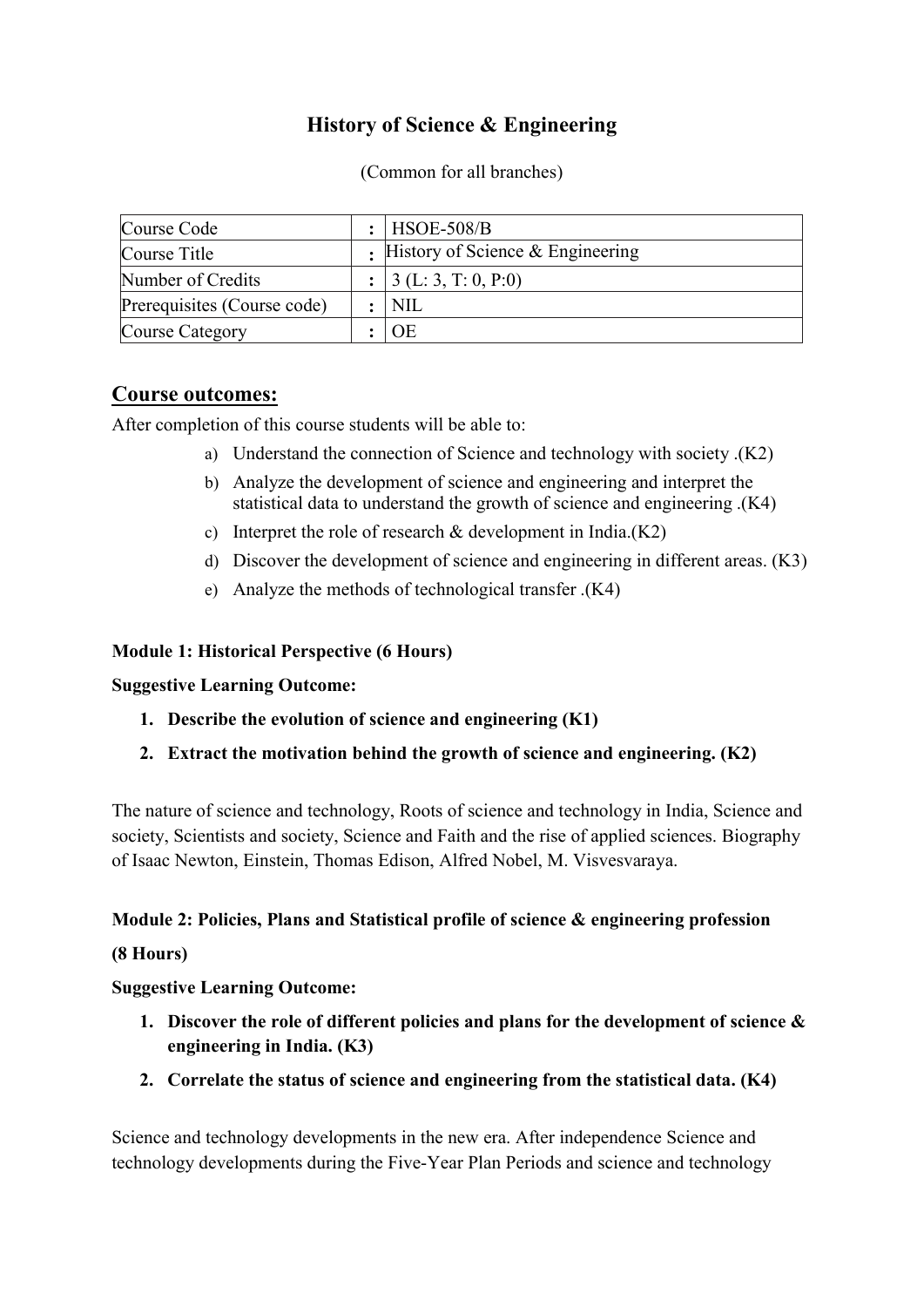policy resolutions. College enrolment trends of science and engineering students, college majors of recent science & engineering students. Job placement trends, diversity of profession distribution of scientist and engineers by type of employer.

### Module 3: Research and Development (R&D) in India (6 Hours)

### Suggestive Learning Outcome:

- 1. Classify the different  $R & D$  activities. (K2)
- 2. Infer the role of R  $\&$  D for the growth of science and engineering. (K2)

Expenditure in R&D, Science and Technology Education, Research activities and promotion of technology development, Technology mission, Programs aimed at technological selfreliance, activities of council of scientific and industrial research (CSIR).

### Module 4: Science and Technological Developments in Major Areas (10 Hours)

### Suggestive Learning Outcome:

- 1. Discover the major areas of development of science and engineering. (K3)
- 2. Recognize the key areas of development of science and engineering in India. (K1)

Space – Objectives of space programs, Geostationary Satellite Services – INSAT system and INSAT services remote sensing applications, Launch Vehicle Technology Ocean Development – Objectives of ocean development, Biological and mineral resources, Marine research and capacity building Defence Research – Spin-off technologies for civilian use, Biotechnology – Applications of biotechnology in medicine, Biocatalysts, Agriculture, Food, Fuel and Fodder, Development of biosensors and animal husbandry Energy – Research and development in conservation of energy, India's nuclear energy program, technology spin-offs.

### Module 5: Nexus between Technology Transfer and Development (10 Hours)

### Suggestive Learning Outcome:

- 1. Categorize the ways of technological transfer. (K4)
- 2. Cite the opportunities and obstacles in the path of technological change. (K2)

Transfer of Technology – Types, Methods, Mechanisms, Process, Channels and Techniques, Appropriate technology, Technology assessment, Technological forecasting, Technological innovations and barriers of technological change.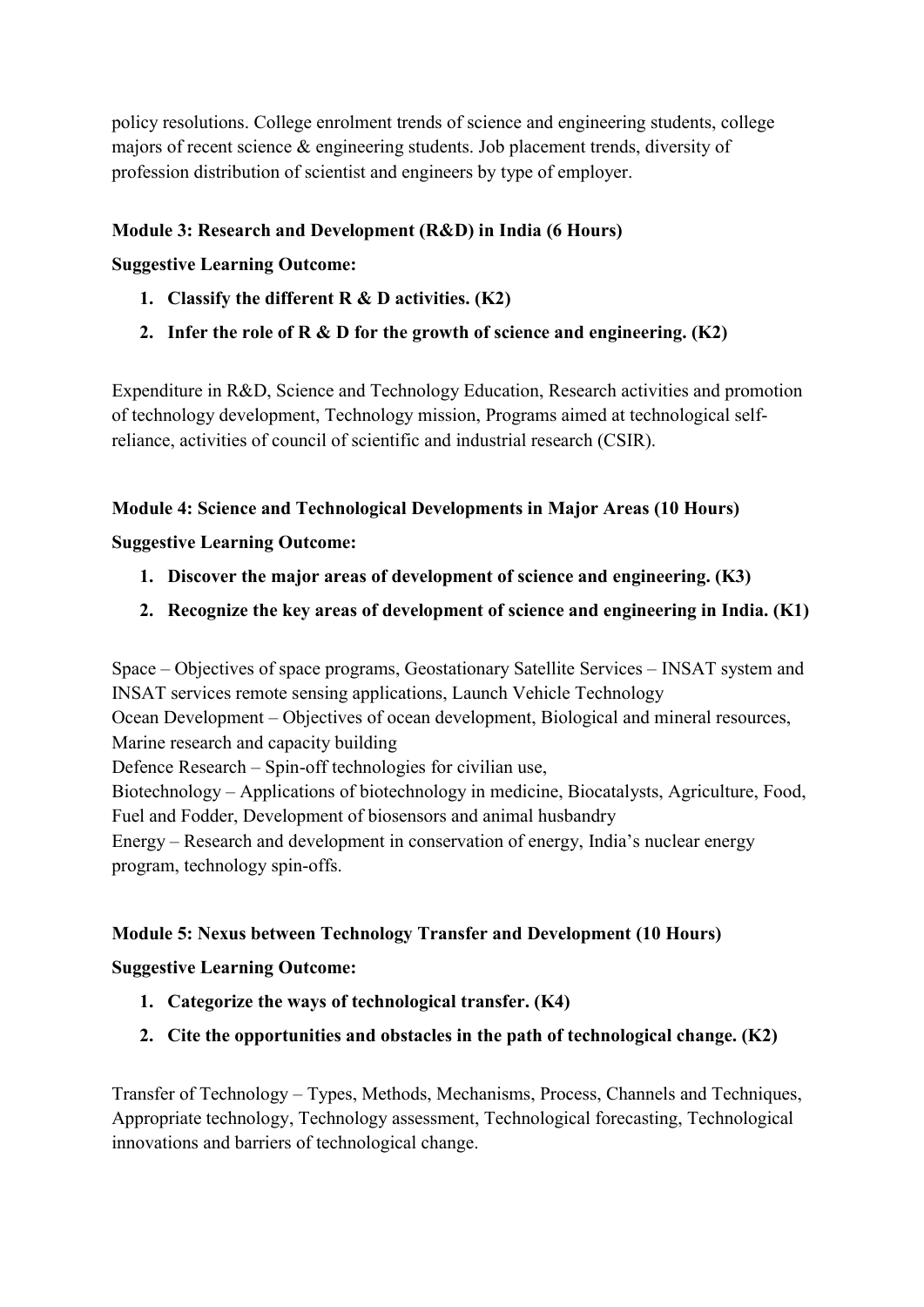## Textbooks:

1. Kalpana Rajaram, Science and Technology in India, Published and Distributed by Spectrum Books (P) Ltd., New Delhi – 58.

2. Srinivasan, M., Management of Science and Technology (Problems & Prospects), East-West Press (P) Ltd., New Delhi.

### Reference Books:

1. Ramasamy, K.A., and Seshagiri Rao, K., (Eds), Science, Technology and education for Developlemnt, K., Nayudamma Memorial Science Foundation, Chennai – 8.

2. Kohili, G.R., The Role and Impact of Science and Technology in the Development of India, Surjeet Publications.

3. Government of India, Five Year Plans, Planning Commission, New Delhi.

4. Sharma K.D., and Quresh M.A., Science, Technology and Development, Sterling Publications (P) Ltd., New Delhi.

5. Pattern of Enrolments at Different Educational Levels. Vipan Kumar, Naresh Kumar and Neelam Kumar.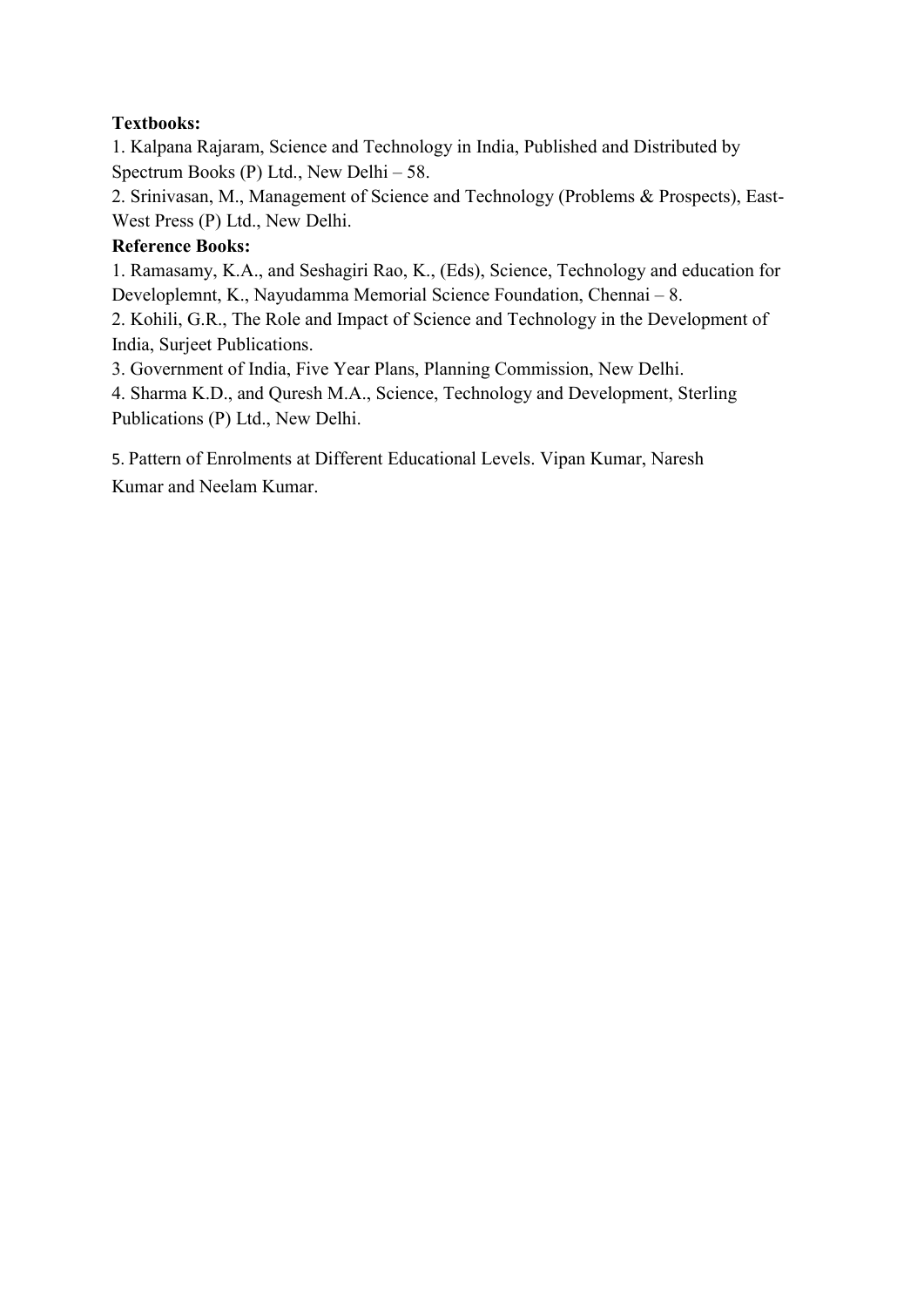# Annexure- II (Open Elective Subjects) For 6<sup>th</sup> Semester Only

| Sl. No.                 | <b>Subject</b>                       | Code              | <b>Offered By the Department</b> |
|-------------------------|--------------------------------------|-------------------|----------------------------------|
| $\mathbf{1}$            | Project Management                   | <b>CEOE-605</b>   | Civil Engineering                |
| $\overline{2}$          | <b>Industrial Automation</b>         | <b>EEOE-605</b>   | <b>Electrical Engineering</b>    |
| $\overline{\mathbf{3}}$ | Principles of Electronic             | <b>ECOE-605</b>   | Electronics &                    |
|                         | Communication                        |                   | Telecommunication                |
| $\overline{\mathbf{4}}$ | Artificial Intelligence              | $CSOE-605$        | Computer Science &               |
|                         |                                      |                   | Technology                       |
| 5                       | Management Information               | ITOE-605          | <b>Information Technology</b>    |
|                         | System                               |                   |                                  |
| 6                       | <b>Operations Research</b>           | <b>MEOE-605</b>   | Mechanical Engineering           |
| $\overline{7}$          | <b>Automobile Chassis</b>            | <b>AEOE-605</b>   | Automobile Engineering           |
| 8                       | <b>Energy Efficient Architecture</b> | <b>AROE-605</b>   | Architectural Assistantship      |
| 9                       | Food Chemistry and Nutrients         | <b>FPOE-605</b>   | Food Processing Technology       |
| 10                      | Green Biotechnology                  | <b>MLOE-605</b>   | Medical Laboratory               |
|                         |                                      |                   | Technology                       |
| 11                      | Garment Designing & Draping          | <b>FTOE-605</b>   | <b>Fashion Technology</b>        |
| 12                      | Economic Policies in India           | <b>HSOE-605/A</b> | Science & Humanities             |
| 13                      | <b>Classical Text Reading</b>        | $HSOE-605/B$      | Science & Humanities             |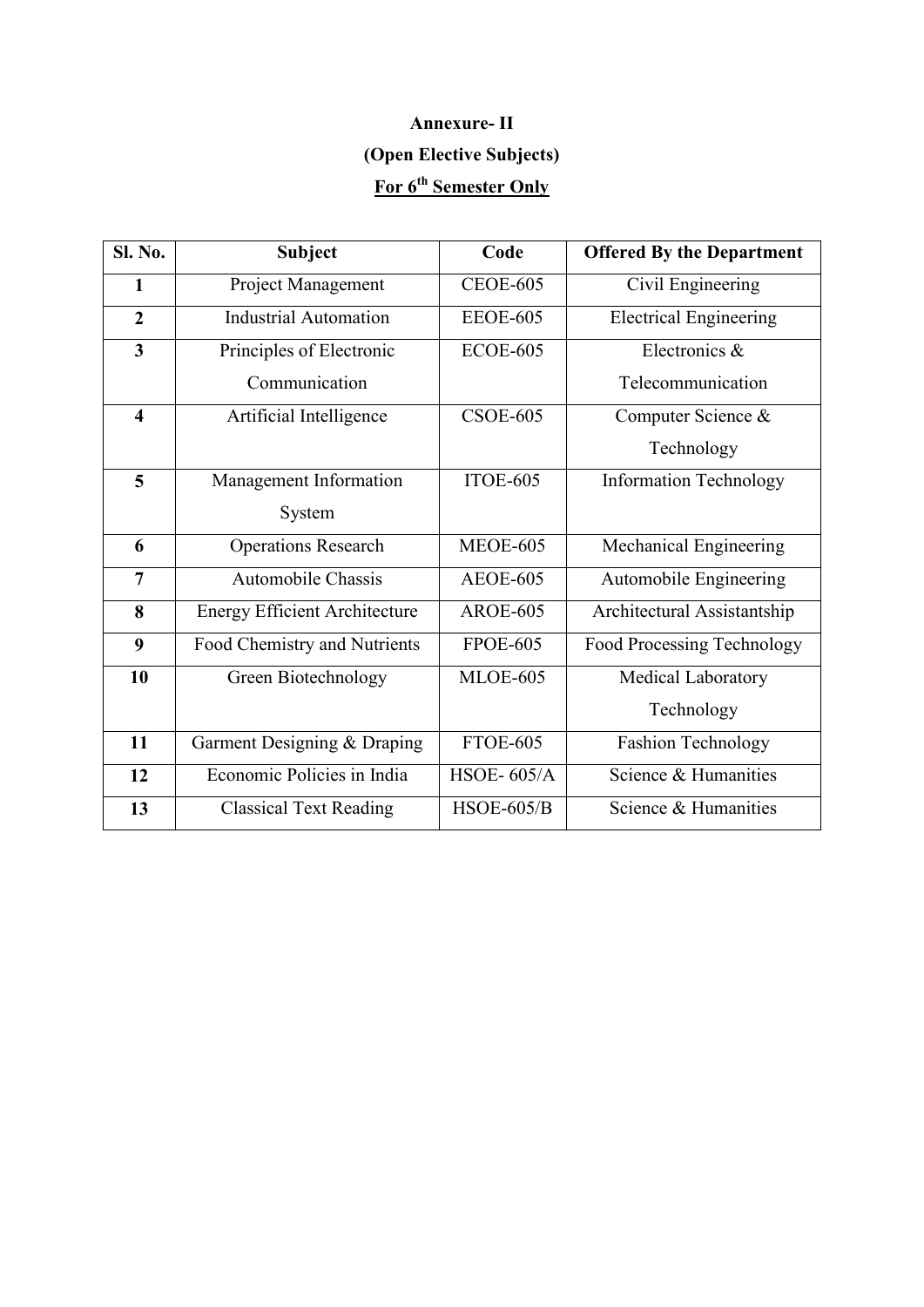### PROJECT MANAGEMENT

| ر ب               |  |                           |
|-------------------|--|---------------------------|
| Course Code       |  | <b>CEOE 605</b>           |
| Course Title      |  | <b>PROJECT MANAGEMENT</b> |
| Number of Credits |  | (L: 3, T: 0, P:0)         |
| Prerequisites     |  | <b>NIL</b>                |
| Course Category   |  | <b>OE</b>                 |

#### (For all branches except Civil Engineering)

### Course outcomes:

After competing this course, student will be able to:

- CO 1. Discover the importance of projects and its phases.(K3)
- CO 2. Analyze projects from marketing, operational and financial perspectives.(K4)
- CO 3. Compute projects based on discount and non-discount methods.(K3)
- CO 4. Model network diagrams for planning and execution of a given project.(K4)
- CO 5. Apply crashing procedures for time and cost optimization(K3)

### Detailed Course Content

#### Module-I: Concept of a project

Number of Class hours: 08

#### Learning Outcomes:

- 1. Classification of projects- importance of project management(K2)
- 2. Identify the project life cycle(K2)
- 3. Discover the project priorities(K3)
- 4. Outline the work break down structure(K1)

### Detailed content of the unit:

- 1.1 Classification of projects- importance of project management.
- 1.2 The project life cycle establishing project priorities (scope-cost-time)
- 1.3 Project priority matrix
- 1.4Work break down structure.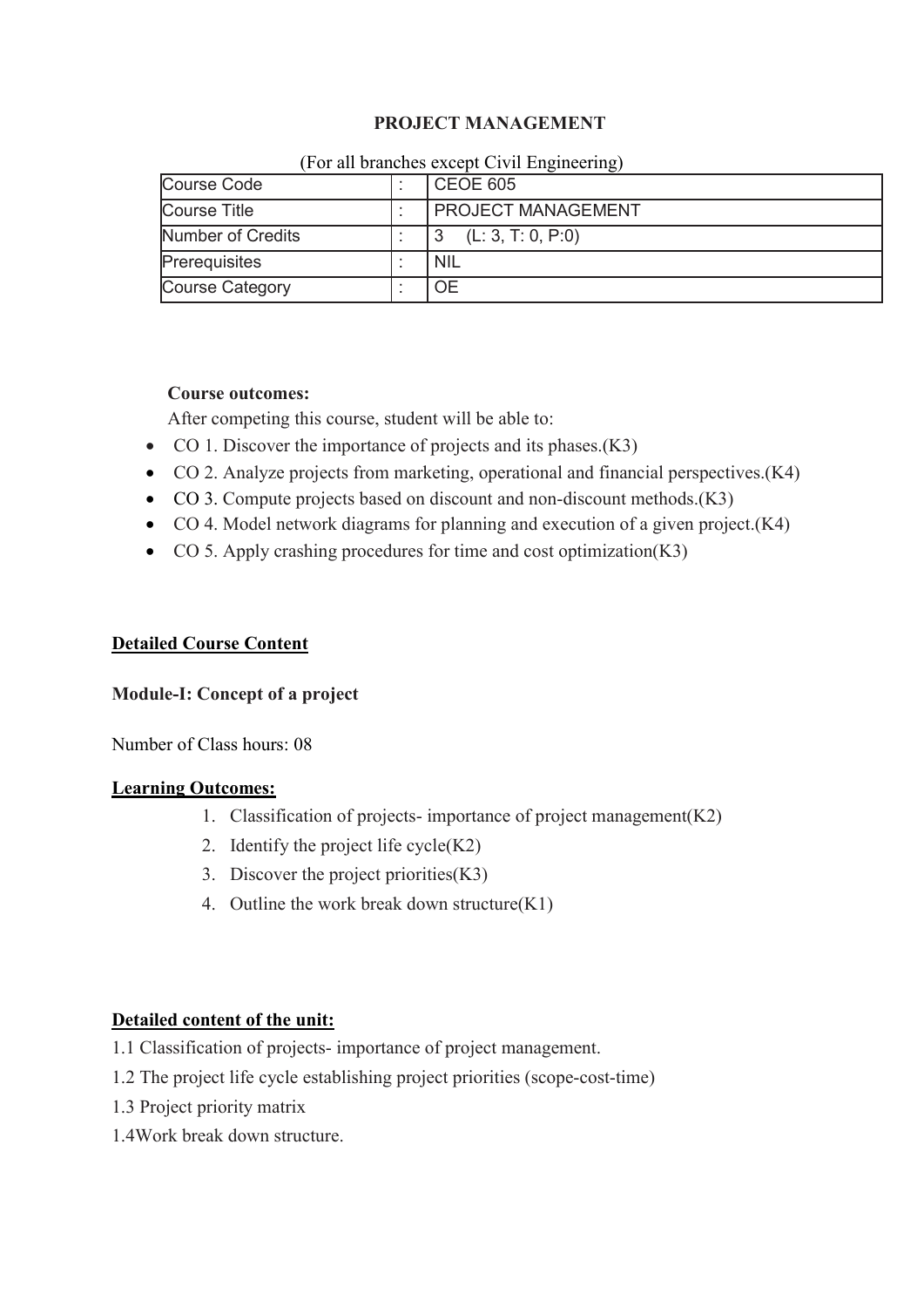### Module-II: Capital budgeting process:

Number of Class hours: 08

### Learning Outcomes:

- 1. Define, Planning-Analysis-Selection-Financing-Implementation-Review.(K1)
- 2. Generation and screening of project ideas- market and demand analysis(K2)
- 3. Identify the demand forecasting techniques.(K2)
- 4. Illustrate the Market planning and marketing research process-Technical analysis $(K4)$

### Detailed content of the unit:

- 2.1 Planning- Analysis-Selection-Financing-Implementation-Re- view.
- 2.2 Generation and screening of project ideas- market and demand analysis
- 2.3 Demand forecasting techniques.
- 2.4 Market planning and marketing research process-Technical analysis

### Module-III: Financial estimates and projections

Number of Class hours: 08

#### Learning Outcomes:

- 1. Discover the Cost of projects-means of financing-estimates of sales and production.(K3)
- 2. Discover the Cost of production-working capital requirement and its financing-profitability projected cash flow statement and balance sheet.(K3)
- 3. Identify the Break evenanalysis.(K2)

### Detailed content of the unit:

- 3.1 Cost of projects-means of financing-estimates of sales and production
- 3.2 Cost of production-working capital requirement and its financingprofitability projected cash flow statement and balance sheet.
- 3.3 Break even analysis.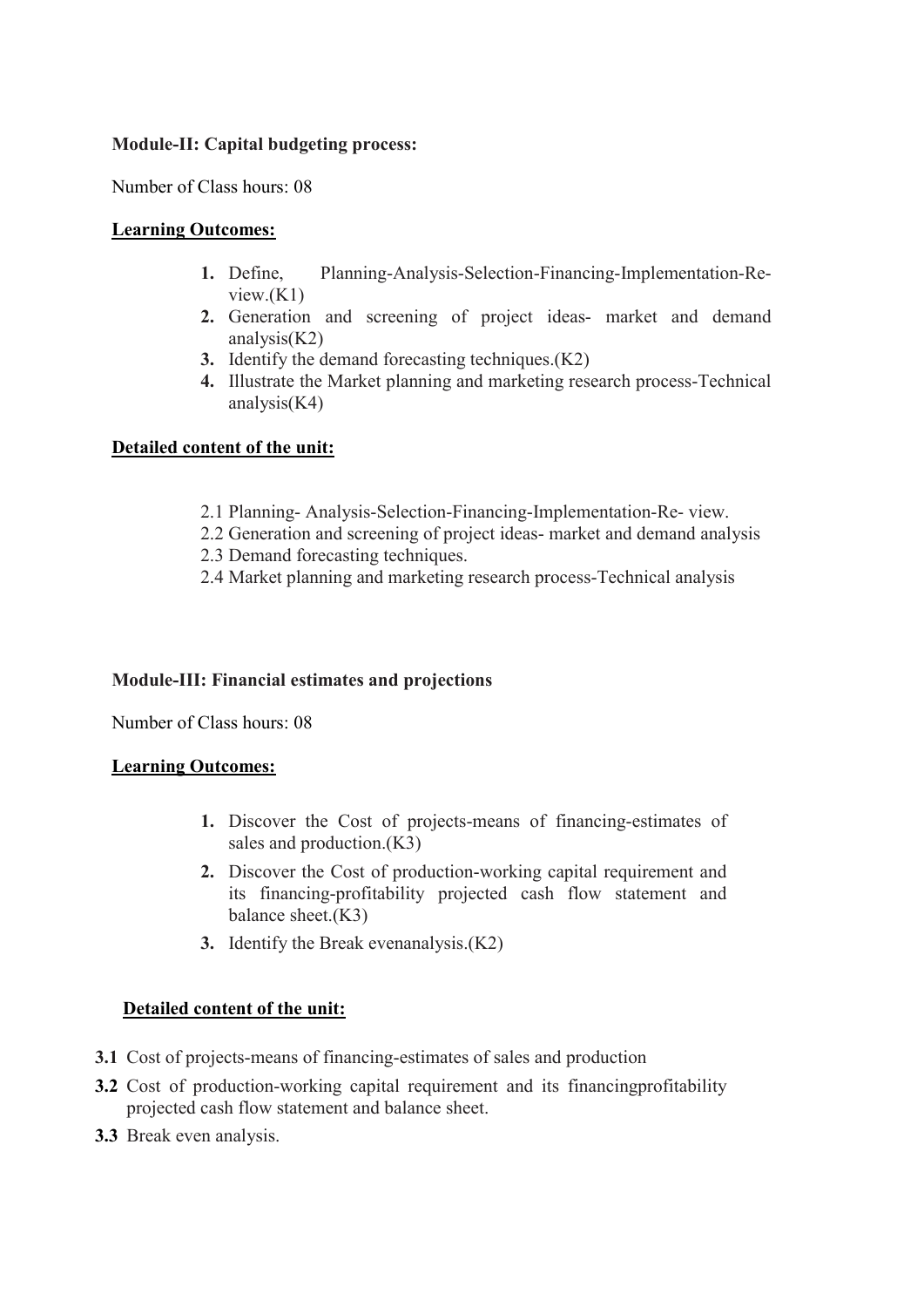### Module-IV: Basic techniques in capital budgeting

Number of Class hours: 08

### Learning Outcomes:

- 1. Categorize the Non discounting and discounting methods- payback period $(K4)$
- 2. Estimate the Accounting rate of return-net present value-Benefit cost ratio-internal rate of return(K2)
- 3. Identify the Project risk.(K1)
- 4. Discover the Social cost benefit analysis and economic rate of return.(K3)
- 5. Discover the Non-financial justification of projects.(K3)

### Detailed content of the unit:

- 4.1 Non discounting and discounting methods- pay- back period
- 4.2 Accounting rate of return-net present value-Benefit cost ratio-internal rate of return.
- 4.3 Project risk.
- 4.4 Social cost benefit analysis and economic rate of return.
- 4.5 Non-financial justification of projects.

### Module-V: Project administration

Number of Class hours: 08

### Learning Outcomes:

- 1. Discover the progress payments, expenditure planning, project scheduling and network planning, use of Critical Path Method (CPM)(K3)
- 2. Generalize the schedule of payments and physical progress, time-cost tradeoff.(K2)
- 3. Identify the ConceptsandusesofPERTcostasafunctionoftime,ProjectEvaluationandReviewT echniques/cost mechanisms.(K1)
- 4. Identification of least cost duration. Post project evaluation. Introduction to various Project management software.(K1)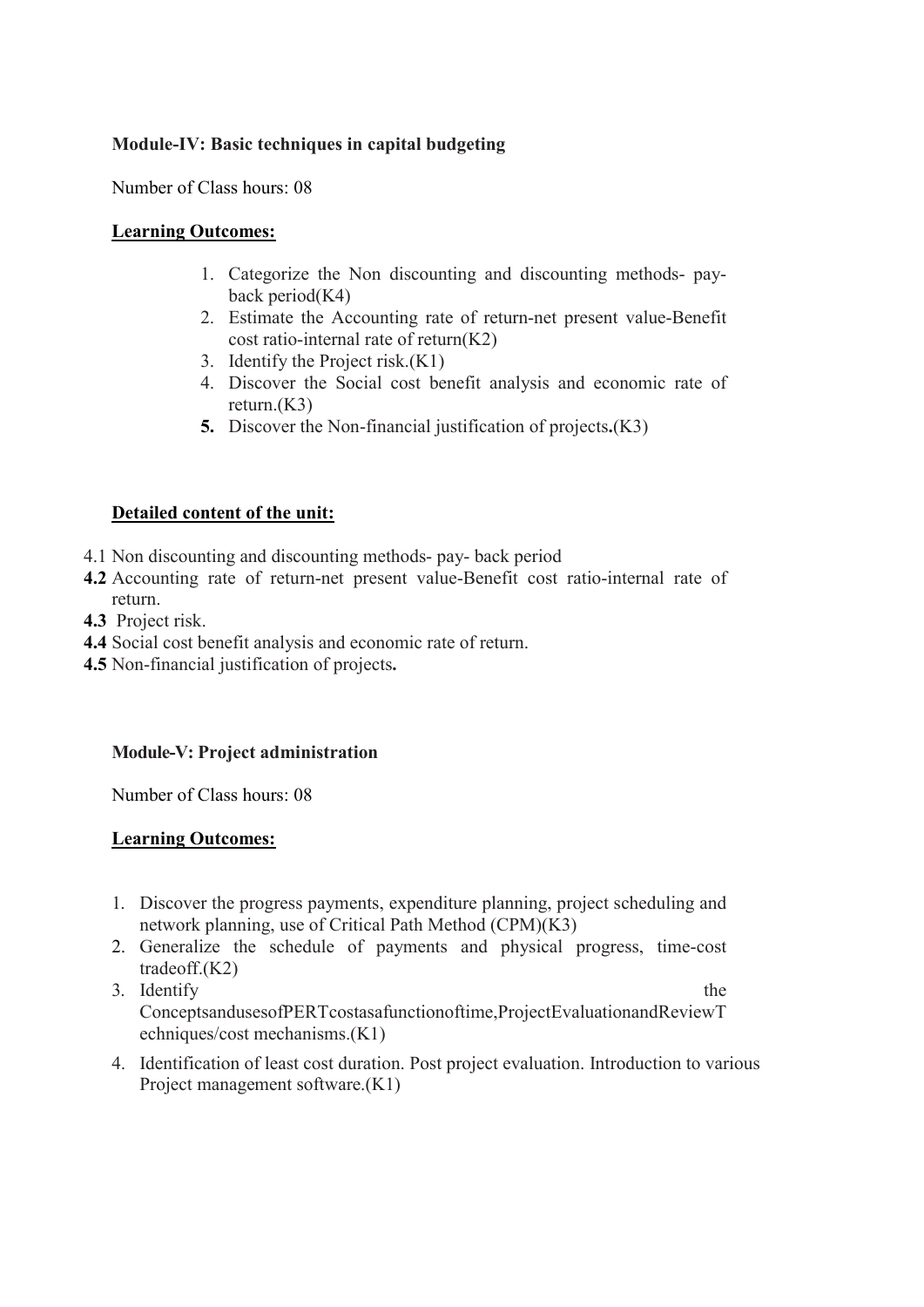### Detailed content of the unit:

- 5.1 Progress payments, expenditure planning, project scheduling and network planning, use of Critical Path Method (CPM)
- 5.2 Schedule of payments and physical progress, time-cost tradeoff.
- 5.3 Concept sand uses of PERT cost as a function of time
- 5.4 Project Evaluation and Review Techniques/cost mechanisms.
- 5.5 Determination of least cost duration.
- 5.6 Post project evaluation. Introduction to various Project management software.

### Reference Books:

- 1. Project planning, analysis, selection, implementation and review Prasannachandra – Tata McGrawHill
- 2. Project Management the Managerial Process Clifford F. Gray  $&$  Erik W. Larson - McGraw Hill
- 3. Project management David I Cleland Mcgraw Hill International Edition,1999
- 4. Project Management Gopala krishnan McmillanIndiaLtd.
- 5. Project Management-Harry-Maylor-PeasonPublication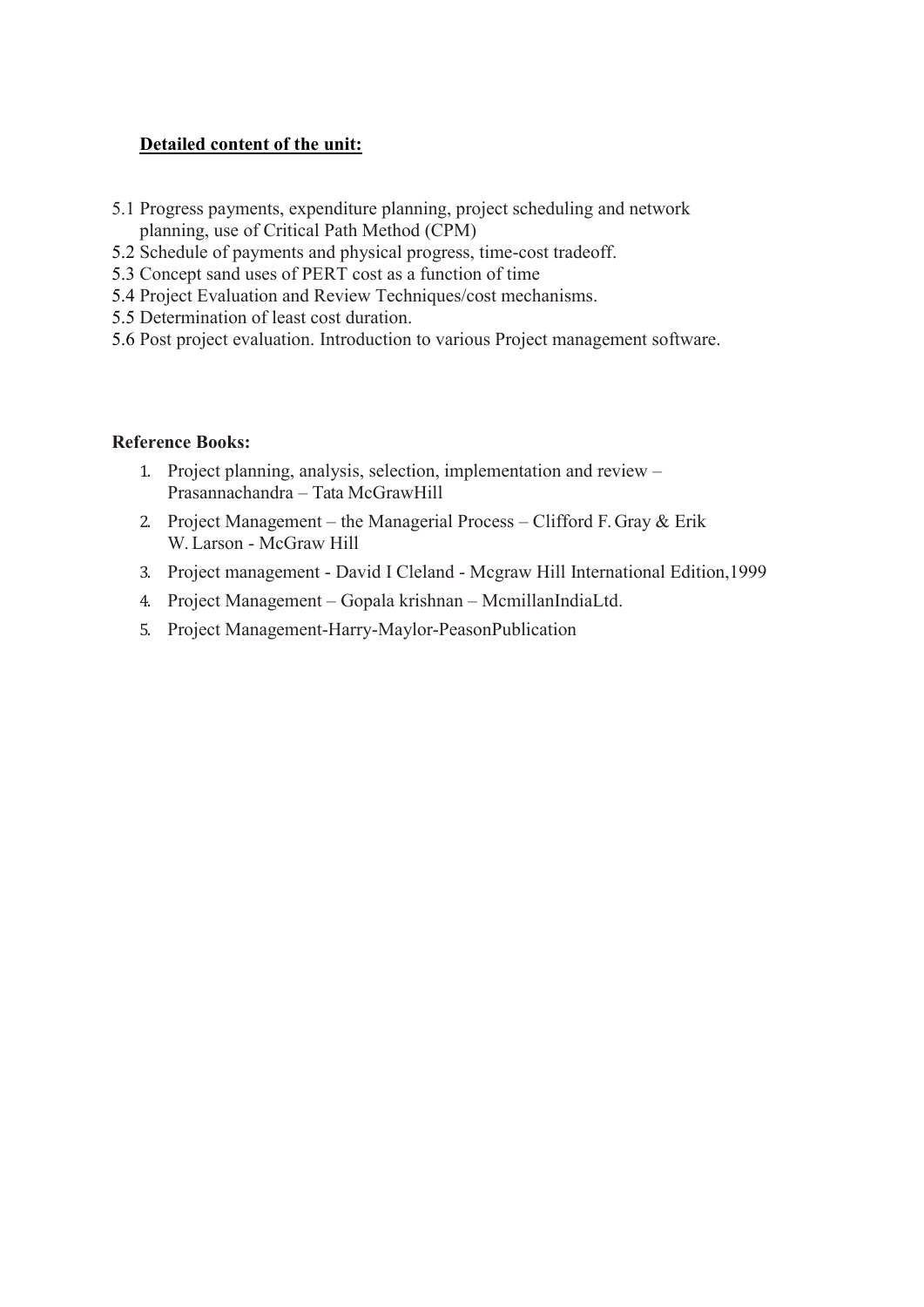## Industrial Automation

(For all branches except Electrical Engineering)

| Course Code            | EEOE-605                     |
|------------------------|------------------------------|
| Course Title           | <b>Industrial Automation</b> |
| Number of Credits      | 3(L: 3, T: 0, P: 0)          |
| <b>Prerequisites</b>   | -                            |
| <b>Course Category</b> | OE.                          |

### Course Outcomes: -

After completion of the course student will be ableto:

- 1. identify different types of automation systems (K-3 Level).
- 2. interface I/O devices with the PLC modules (K-4 Level).
- 3. develop PLC ladder programs for various applications (K-4 Level).
- 4. prepare simple SCADA applications(K-4 Level).

### Course Content:-

### Module- 1: Introduction to Industrial Automation

Number of class hours: 04(Four) Hrs

Suggestive Learning Outcomes:

- 1. To be able to explain significance of automation.
- 2. To be able to state advantages of automation.
- 3. To be able to differentiate Relay based & PLC based control system.

Detailed content of the unit: -

Automation: Need and benefits:

Types of automation system: Fixed, Programmable, Flexible; Different systems used for Industrial automation: PLC, HMI, SCADA, DCS, Drives; Evolution of PLC.

### Module- 2: PLC Fundamentals

Number of class hours: 06(six) Hrs

Suggestive Learning Outcomes:

- 1. To be able to draw generalized block diagram of PLC.
- 2. To be able to draw simple block diagrams and functions of different input modules.
- 3. To be able to know type and use of memory.
- 4. To be able to compare PC and PLC.
- 5. To be able to develop block diagram ofPLC power supply.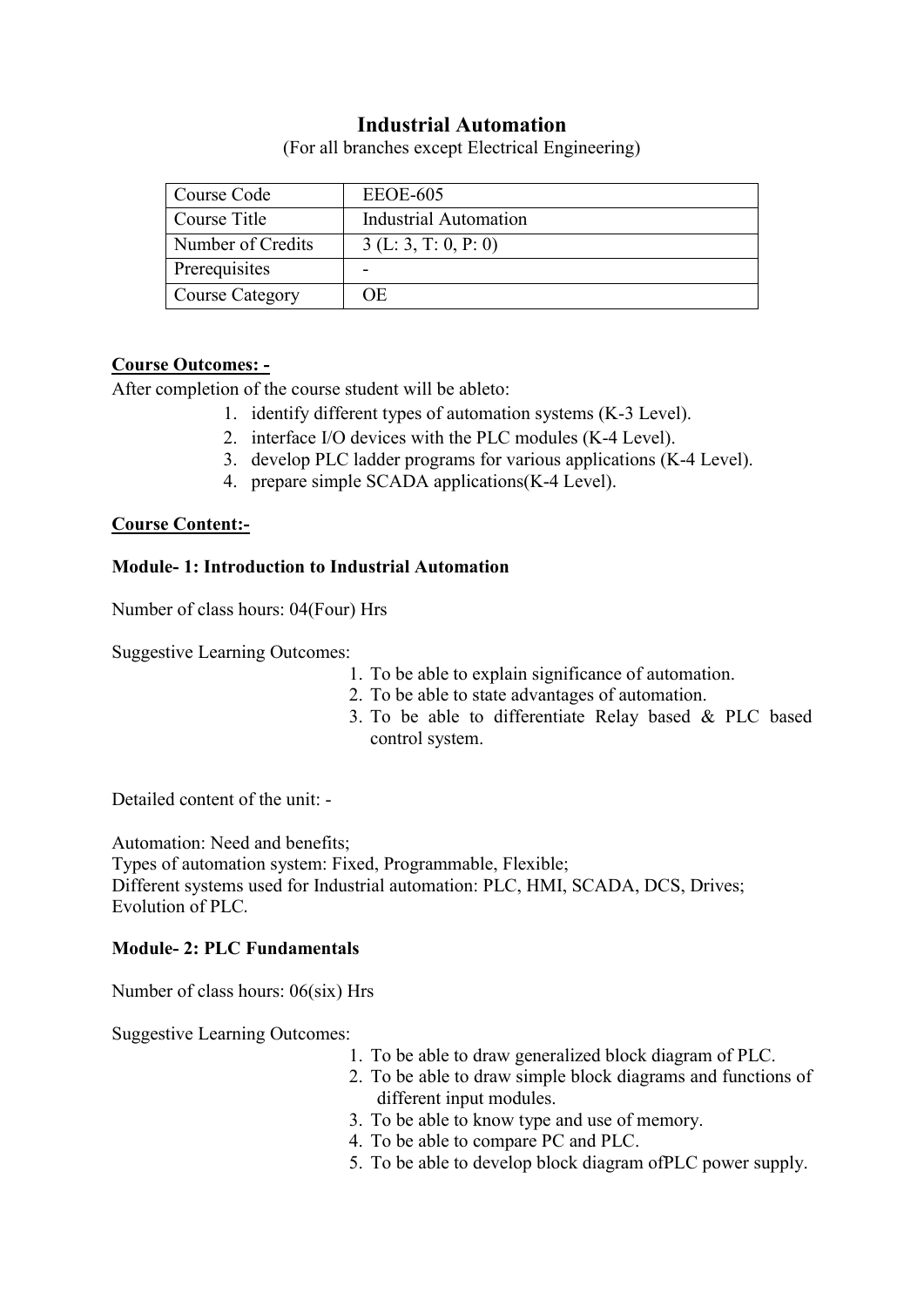Detailed content of the unit: -

Building blocks of PLC: CPU, Memory organization, Input- output modules (discrete and analog),

Specialty I/O Modules, Power supply;

Fixed and Modular PLC and their types, Redundancy in PLC module;

I/O module selection criteria; Interfacing different I/O devices with appropriate I/O modules.

### Module- 3: PLC Programming basics

Number of class hours: 5(Five) Hrs

Suggestive Learning Outcomes:

- 1. To be able to name different PLC Programming languages.
- 2. To be able to understand Ladder diagram development.
- 3. To be able to develop the PLC ladder programs for the given situation

Detailed content of the unit: -

PLC I/O addressing;

PLC programming Instructions: Relay type instructions, Timer instructions: On delay, off delay, retentive, Counter instructions: Up, Down, High speed, Logical instructions, Comparison Instructions, Data handling Instructions, Arithmetic instructions;

PLC programming language: Functional Block Diagram (FBD), Instruction List. Structured text, Sequential Function Chart (SFC), Ladder Programming.

Simple Programming examples using ladder logic: Language based on relay, timer counter, logical, comparison, arithmetic and data handling instructions.

### Module- 4: PLC wiring diagrams and Ladder logic

Number of class hours: 08(Eight) Hrs

Suggestive Learning Outcomes:

- 1. To be able to develop ladder diagrams for the given situations
- 2. To be able to prepare the relevant wiring diagram for connecting the given type of PLC
- 3. To be able to describe the method to troubleshoot the given PLC ladder diagram and wiring diagram.

Detailed content of the unit: -

Seal in circuits using PLC. Ladder and wiring diagram of DOL starter with OLR Latching relay using PLC

PLC Based Applications: Traffic light control, Elevator control, Tank Level control, Conveyor system.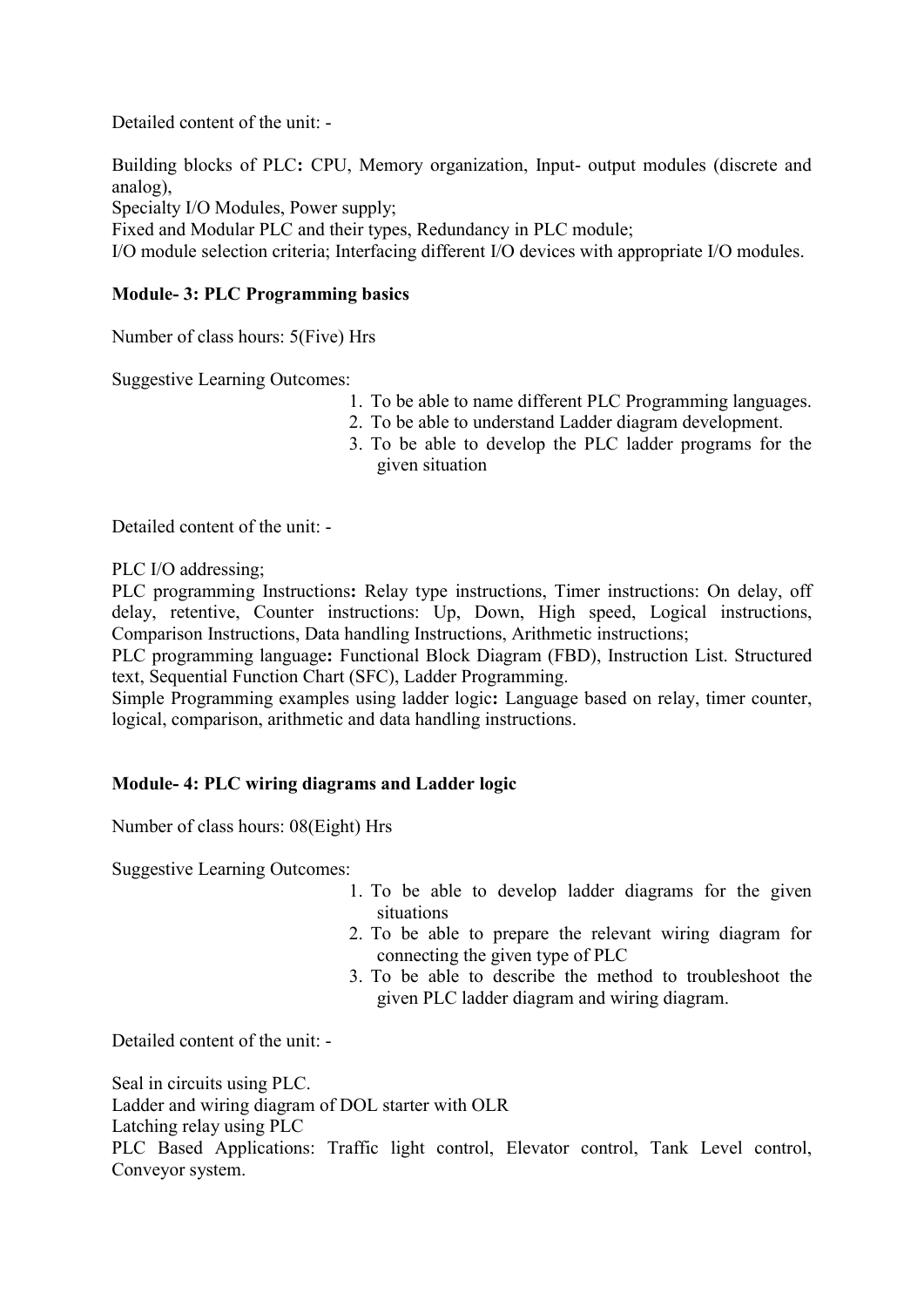### Module- 5: Supervisory Control and Data Acquisition System (SCADA)

Number of class hours: 8(Eight) Hrs

Suggestive Learning Outcomes:

- 1. To be able to identify the specific components of the given SCADA system.
- 2. To be able to prepare block diagram of the given architecture of SCADA.
- 3. To be able to understand various applications of SCADA.

Detailed content of the unit: -

Introduction to SCADA: Typical SCADA architecture/block diagram, Benefits of SCADA; Various editors of SCADA;

Interfacing SCADA system with PLC: Typical connection diagram, Object Linking & embedding

for Process Control(OPC) architecture, Steps in Creating SCADA Screen for simple object, Steps for Linking SCADA object (defining Tags and Items) with PLC ladder program using OPC;

Applications of SCADA: Traffic light control, water distribution, pipeline control.

### References: -

- 1. Dunning, G., Introduction to Programmable Logic Controllers, Thomson /Delmar learning, New Delhi, 2005,ISBN 13 : 9781401884260
- 2. Jadhav, V. R., Programmable Logic Controller, Khanna publishers, New Delhi, 2017, ISBN : 9788174092281
- 3. Petruzella, F.D., Programmable Logic Controllers, McGraw Hill India, New Delhi, 2010, ISBN: 9780071067386
- 4. Hackworth, John; Hackworth, Federic, Programmable Logic Controllers, PHI Learning, New Delhi, 2003, ISBN : 9780130607188
- 5. Stenerson Jon, Industrial automation and Process control, PHI Learning, New Delhi, 2003, ISBN : 9780130618900
- 6. Mitra, Madhuchandra; Sengupta, Samarjit, Programmable Logic Controllers and Industrial Automation - An introduction, Penram International Publication, 2015, ISBN: 9788187972174
- 7. Boyar, S. A., Supervisory Control and Data Acquisition, ISA Publication, USA, ISBN: 978- 1936007097 Electrical Engineering Curriculum Structure
- 8. Bailey David ; Wright Edwin, Practical SCADA for industry, Newnes (an imprint of Elsevier), UK 2003, ISBN:0750658053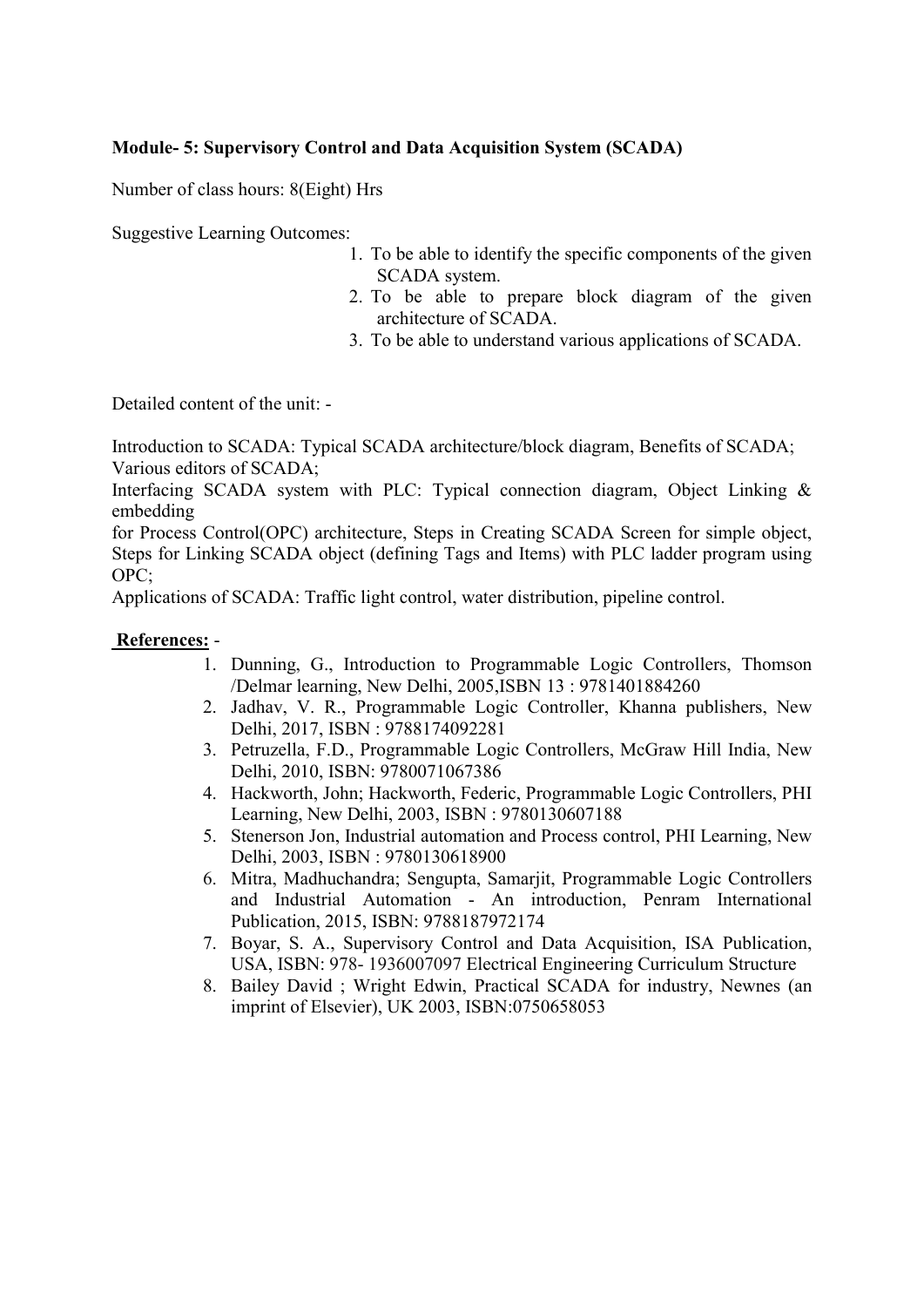## Principles of Electronic Communication Systems

(For all branches except Electronics and Telecommunication Engineering)

| Course Code            | $ECOE-605$                                     |
|------------------------|------------------------------------------------|
| Course Title           | Principles of Electronic Communication Systems |
| Number of Credits      | 4(L: 3, T: 1, P: 0)                            |
| Prerequisites          | NIL                                            |
| <b>Course Category</b> | ΟE                                             |

### Course Objectives: After completing the course, the students will able to:-

CO 1: Understand the concept of Elements of Electronics Communication System. (K 2)

CO 2: Demonstrate the concept of different types of Amplitude Modulation & Demodulation. (K 2)

CO 3: Illustrate the concept of different types of Frequency Modulation & Demodulation. (K 2)

CO 4: Explain the concept of various types of pulse modulation. (K 2)

CO 5: Understand the basic concepts of Telephony system. (K 2)

### Module I - Introduction to Electronic Communication (8 hours)

### Learning Outcomes:-

#### Students will be able to

1) Be familiar with the basic concepts of Electronic Communication.

- 2) Understand the modulation techniques.
- 3) Be familiar with the basic requirements for the transmission of signals.

Evolution of Communication System, Elements of Communication systems, Types of electronic communications, Baseband signals and baseband transmission, Modulation techniques, Bandwidth requirements. Introduction to Electronic Communication: Evolution of Communication System, Elements of Communication systems, Types of electronic communications, Baseband signals and baseband transmission, Modulation techniques, Bandwidth requirements.

### Module II - Amplitude Modulation & De modulation(8 hours)

#### Learning Outcomes:-

#### Students will be able to

- 1) Understand the concepts of Amplitude Modulation.
- 2) Explain the operation of different types in Amplitude Modulation.
- 3) Understand the concepts of Amplitude Demodulation.

Introduction, Equation of AM signal, Modulation index and percentage of modulation for sinusoidal AM, Frequency spectrum of the AM wave, Representation of AM wave, Average power for sinusoidal AM wave, Effective voltage and current for sinusoidal AM, Modulation, Low and high level modulation and their comparison, Low modulator, High level modulator: Basic requirements, modulator circuits: Collector modulator Class C Amplifier, Grid Modulated Class C Amplifier, Pulse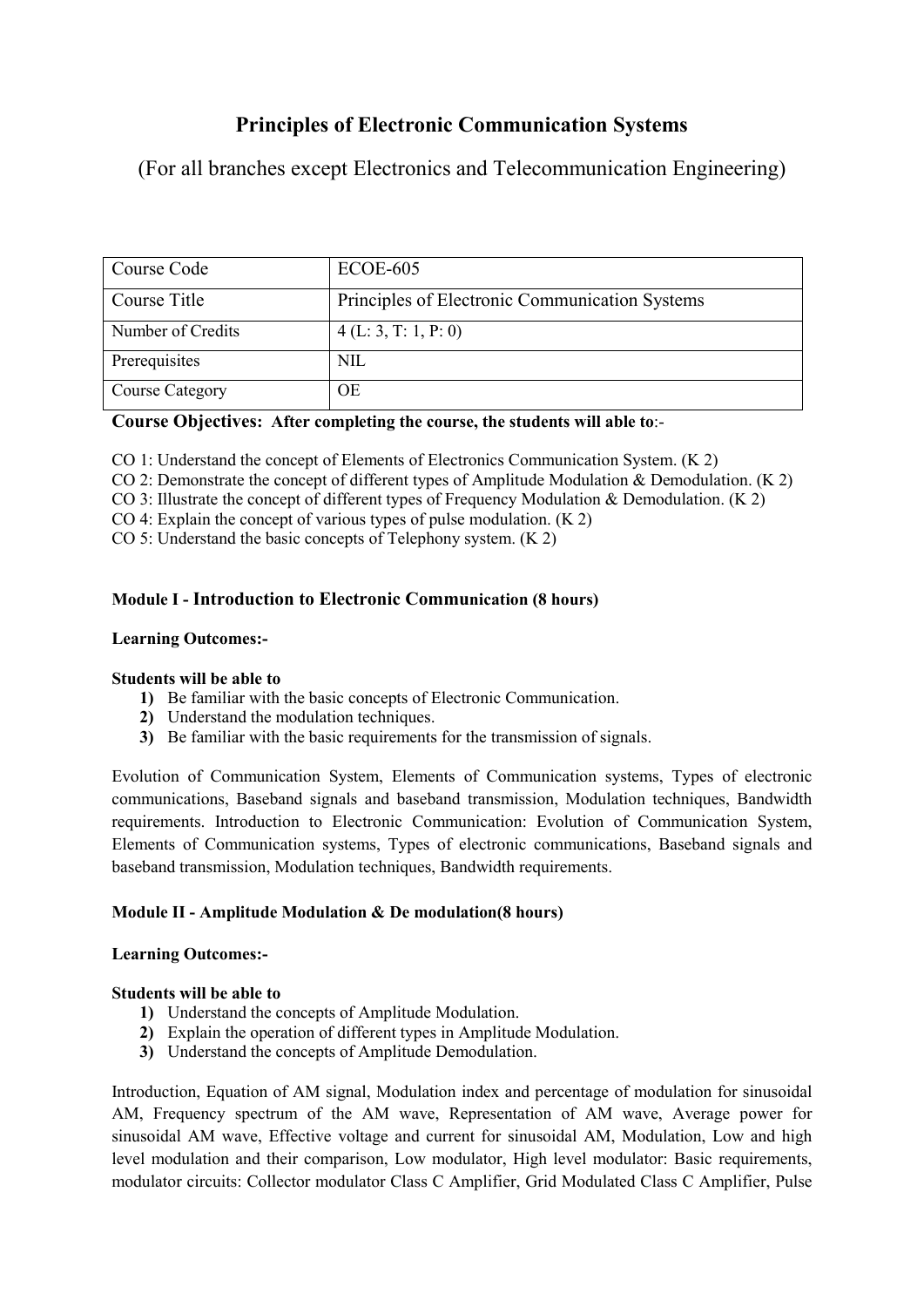Modulated Class C Amplifier, Amplitude modulated transmitters. FM receiver, Basics of FM demodulators, Noise triangle in FM, Capture effect, FM stereo system.

#### Module III - Frequency Modulation &Demodulation (8 hours)

#### Learning Outcomes:-

#### Students will be able to

- 1) Understand the concepts of Frequency Modulation.
- 2) Explain the operation of different types in Frequency Modulation.
- 3) Understand the concepts of Frequency Demodulation.

Frequency modulation theory, Characteristic of frequency modulation, Mathematical representation of frequency modulated wave, Frequency emphasis, Directly modulated FM transmitter, Phase–emphasis, De–modulators, Pre modulation, Indirect method of FM modulation, Wide and narrow band FM transmission, Advantages and disadvantages of FM, Comparison of FM and AM system.

FM receiver, Basics of FM demodulators, Noise triangle in FM, Capture effect, FM stereo system.

#### Module IV- Introduction of Pulse Modulation (8 hours)

#### Learning Outcomes:-

#### Students will be able to

- 1) Understand the basic concepts of Pulse modulation.
- 2) Explain the operation of different types in Pulse Modulation.

Classification of pulse modulation, Differences between Continuous & discrete time signals, Sampling process, Pulse amplitude modulation, Pulse time modulation, Pulse position modulation, Comparison of PAM and PPM systems, Pulse code modulation, Multiplex transmission, Crosstalk, Comparison of FDM and TDM, Differential pulse code modulation, delta A/D conversion, Comparison–Delta modulation, Adaptive delta modulation, Sigma between PCM, DM, ADM and DPCM.

#### Module V – Basics of Telephony (8 hours)

#### Learning Outcomes:-

#### Students will be able to

- 1) Understand the basic concepts of Telephony system.
- 2) Be familiar with the basic system of Electronic Exchange &Teleprinters.

Principles of telephony, Telephone transmitter and receiver, Side tone, Necessity for telephone exchange, Tones in telephony, Automatic exchange, Pulsed and DTMF dialing, Electronic telephone exchanges, E10B Electronic exchange, Teleprinters.

#### References:

- 1. Blake, R., Electronic Communication Systems, Thomson Business Information
- 2. Lathi, B.P., Modern Analog and Digital Communication, Oxford University Press .
- 3. Hill–Kennedy, G., Electronic Communication Systems, McGraw
- 4. Hall of India Private Limited–Schweber, W., Electronic Communication Systems, Prentice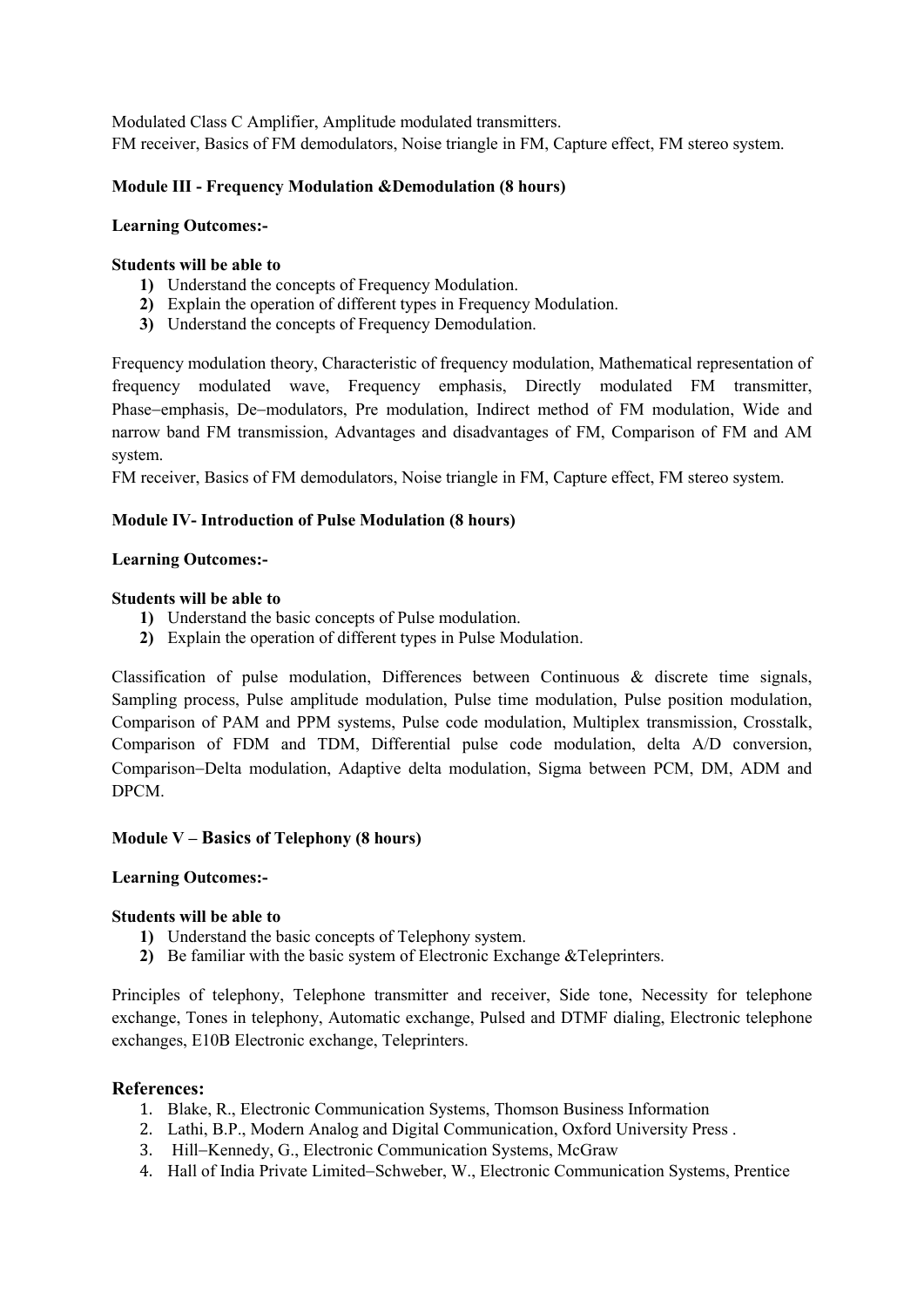## Fundamentals of AI

| Course Code            | $\sim$ 0. an oranging except compared before $\alpha$ reemforts,<br>CSOE605 |
|------------------------|-----------------------------------------------------------------------------|
| Course Title           | Fundamentals of AI                                                          |
| Number of Credits      | 4(L:3, T:1, P:0)                                                            |
| Prerequisites          | Basic knowledge of algorithm and searching technique.                       |
| <b>Course Category</b> | <b>Open Elective Course</b>                                                 |

(For all branches except Computer Science  $\&$  Technology)

### Course Outcomes: -

Upon successful completion of this course, students will be able to

1) Demonstrate fundamental understanding of the history of artificial intelligence (AI) and its foundations. (K1)

2) Understand and implement search and game algorithms. (K1, K2)

- 3) Explain basic concepts, methods and theories for search. (K2)
- 4) Account for classical planning of proactive agents. (K1)

5) Apply basic principles of AI in solutions that require problem solving, inference,

knowledge representation, and learning.(K3)

### Module- 1: Introduction

Number of class hours: 5

After completing this module students will be able to

- 1) Understand basic concepts and history behind AI. (K2)
- 2) Explain Symbol system. (K2)
- 3) Identify agents of AI. (K2)

Detailed content of the unit:

Overview and Historical Perspective of AI, Turing test, Physical Symbol Systems and the scope of Symbolic AI, Agents of AI.

### Module- 2: Searching

Number of class hours: 9

Suggestive Learning Outcomes:

After completing this module students will be able to

- 4) Understand basic concepts of search mechanism in AI. (K2)
- 5) Explain different types of Heuristic and Randomized Search. (K2)
- 6) Apply search in problem solving. (K3)

Detailed content of the unit:

Heuristic Search: Best First Search, Hill Climbing, Beam Search, Tabu Search. Randomized Search: Simulated Annealing, Genetic Algorithms, Ant Colony Optimization.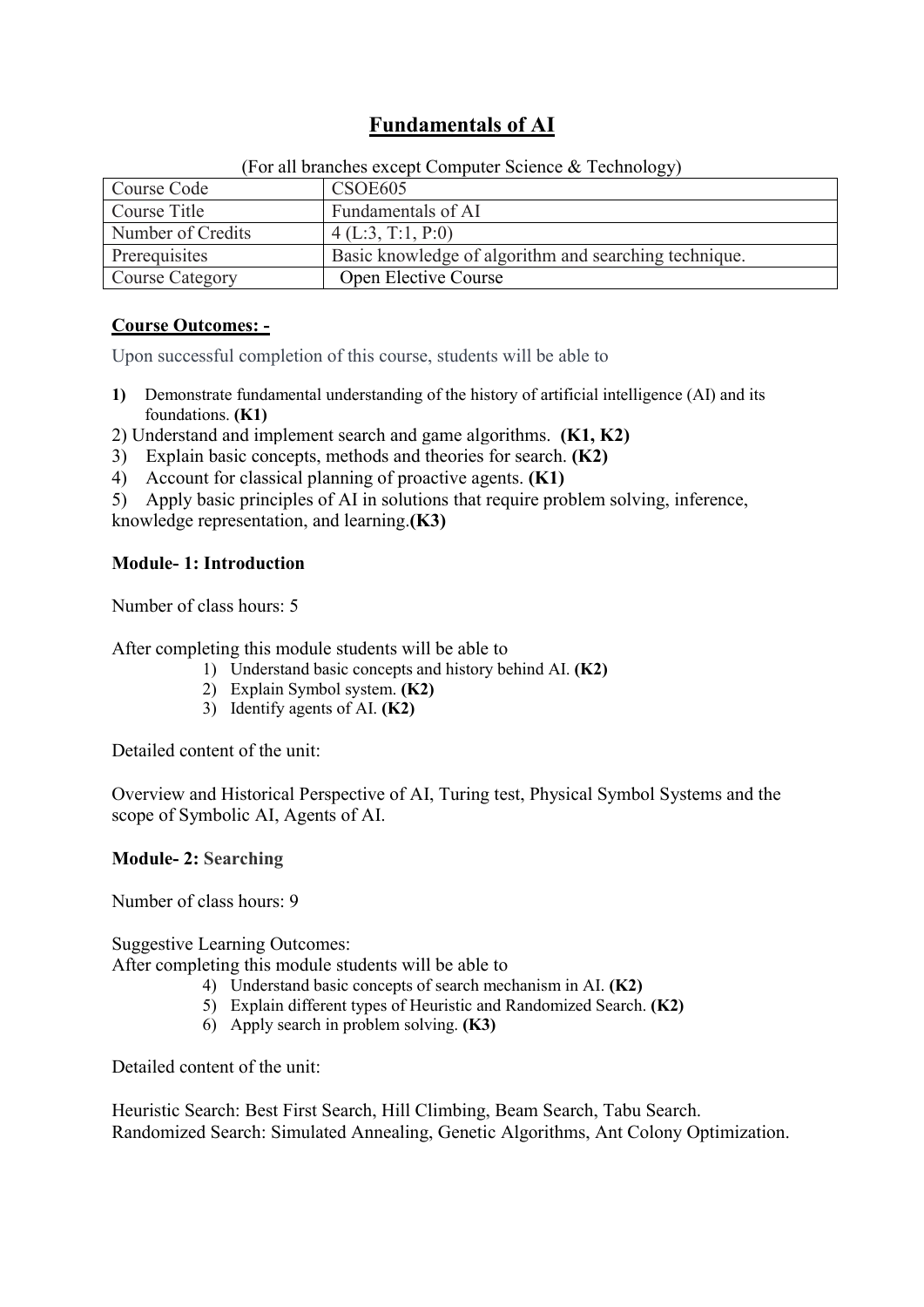### Module-3: Path Finding Algorithms

Number of class hours: 8

After completing this module students will be able to

- 1) Explain different optimal pathfinding techniques. (K1)
- 2) Describe Rule based system. (K1)
- 3) Understand and apply game playing algorithm.(K2)

Detailed content of the unit:

Finding Optimal Paths: Branch and Bound, A\*, IDA\*, Divide and Conquer approaches, Beam Stack Search. Problem Decomposition: Goal Trees, AO\*, Rule Based Systems, Rete Net.

Game Playing: Minimax Algorithm, AlphaBeta Algorithm, SSS\*.

### Module-4: Planning and Constraint Satisfaction

Number of class hours: 7

After completing this module students will be able to

- 1) Understand and explain forward and backward search. (K2)
- 2) Understand basic concept of planning and propagation.(K2)

Detailed content of the unit:

Planning and Constraint Satisfaction: Domains, Forward and Backward Search, Goal Stack Planning, Plan Space Planning, Graphplan, Constraint Propagation.

### Module- 5 :Logic and Inferences

Number of class hours: 6

After completing this module students will be able to

- 1) Differentiate between various types of Logic. (K2)
- 2) Understand and demonstrate chaining in AI. (K2)

Detailed content of the unit:

Logic and Inferences: Propositional Logic, First Order Logic, Soundness and Completeness, Forward and Backward chaining.

### References: -

- 1. Deepak Khemani. A First Course in Artificial Intelligence, McGraw Hill Education (India)
- 2. https://nptel.ac.in/courses/106106126/
- 3. Stefan Edelkamp and Stefan Schroedl. Heuristic Search, Morgan Kaufmann.
- 4. Pamela McCorduck, Machines Who Think: A Personal Inquiry into the History and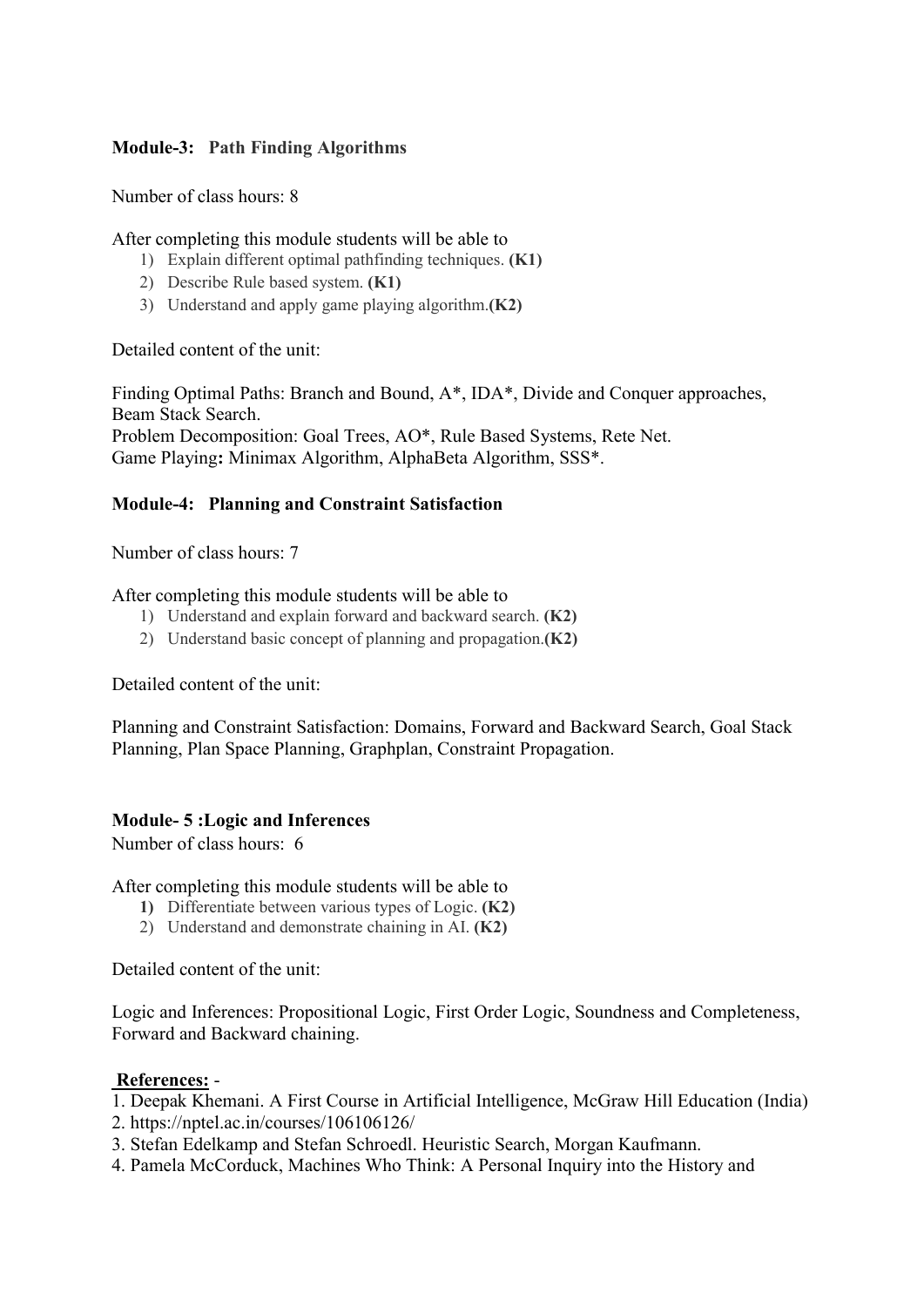Prospects of Artificial Intelligence, A K Peters/CRC Press

5. Elaine Rich and Kevin Knight. Artificial Intelligence, Tata McGraw Hill.

6. Stuart Russell and Peter Norvig. Artificial Intelligence: A Modern Approach, Prentice Hall

7. M.C. Trivedi, A classical approach to Artificial Intelligence, Khanna Publishing House.

## MANAGEMENT INFORMATION SYSTEM

|                   | ر رب                        |
|-------------------|-----------------------------|
| Course Code       | ITOE605                     |
| Course Title      | Multimedia Technologies     |
| Number of Credits | 4(L: 3, T: 1, P: 0)         |
| Prerequisites     | ----                        |
| Course Category   | <b>Open Elective Course</b> |

(For all branches except Information Technology)

Course Outcomes: -Upon completion of the course the students will be able to:

- 1) Explain need and importance of Management Information System.
- 2) Describe the role of MIS in various functional areas of management.
- 3) Explain the determination of requirement and analysis it to design information system necessary.
- 4) Elaborate the supporting role of MIS in decision-making.
- 5) Describe importance of integration of information with MIS and security in MIS.

### Course Content:-

Module- 1: Introduction to MIS No. of Lecture periods:6 Suggestive learning outcomes:

- 1. Explain information system and its roles.
- 2. Classify information.
- 3. Elaborate Management Information System.
- 4. Describe benefits and limitations of MIS.

Detailed content: Introduction to Information System, need of information system, classification of Information, Key aspects of management, Definition, roles and features of MIS, Structure of MIS, Benefits of MIS, Limitations of MIS.

Module- 2: MIS Development No. of Lecture periods:10 Suggestive learning outcomes: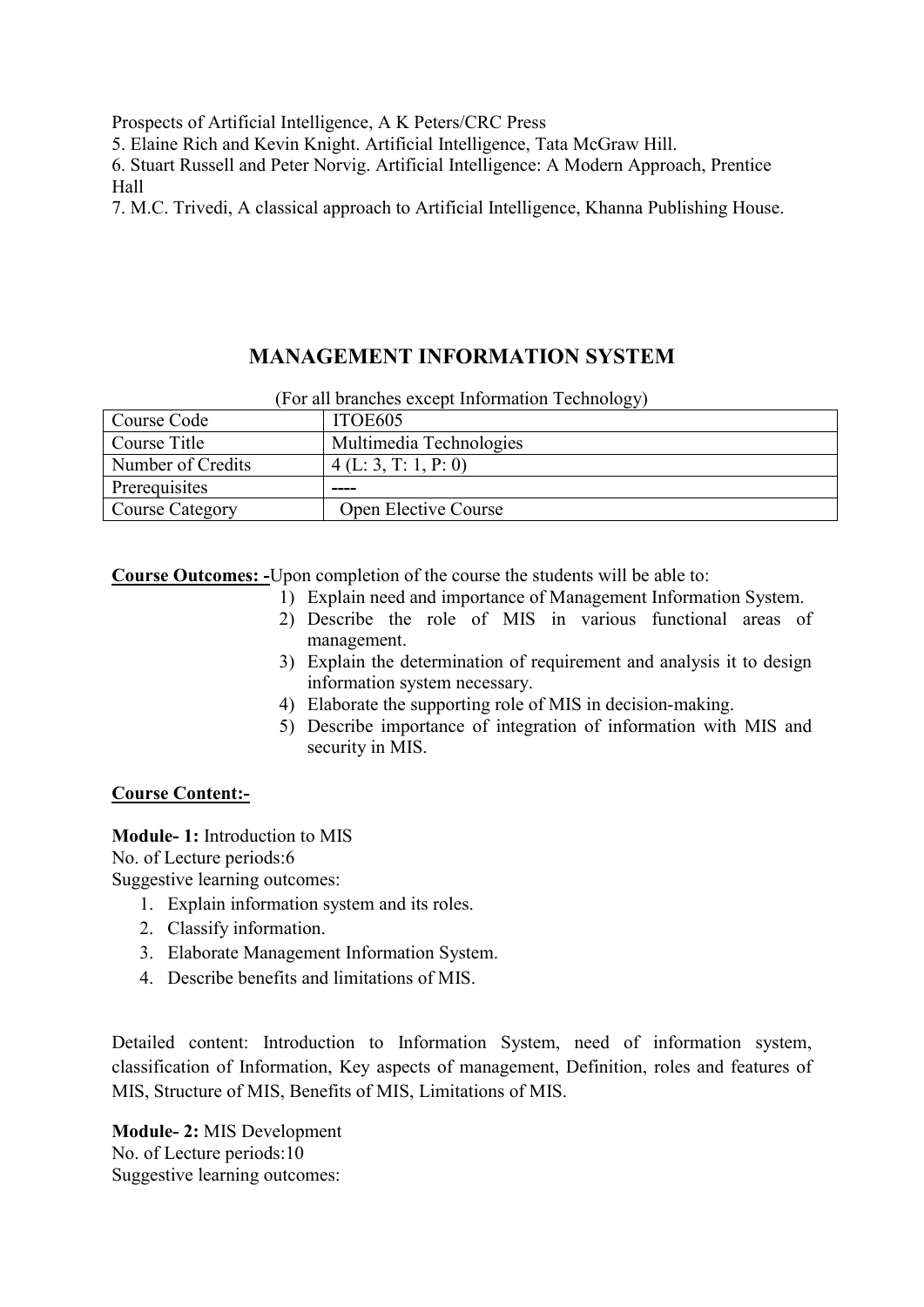- 1. Describe the roles of system analyst.
- 2. State the tools used by system analyst in designing information system.
- 3. Describe MIS development life cycle.
- 4. State the features of MIS development models.
- 5. Elaborate MIS design & development phase.

Detailed content: Overview of design of an information system, the role and tasks of systems analysts, tools used by system analyst in designing information system. MIS requirement analysis, MIS requirement specification, feasibility analysis & report, MIS development models, MIS design & development phase.

### Module- 3: Decision Support System in MIS

No. of Lecture periods:10

Suggestive learning outcomes:

- 1. Define decision support system.
- 2. Describe characteristics and components of DSS.
- 3. Elaborate decision support models.
- 4. Explain risks of DSS.

Detailed content: Types of decisions, Define DSS, Characteristics of DSS, Components of DSS, Role of DSS in MIS, Decision Support Models, Risks of DSS in MIS.

### Module- 4: Integration of Information.

No. of Lecture periods:7

Suggestive learning outcomes:

- 1. State the areas of MIS integration with various business function area.
- 2. Elaborate following terms ERP, EMS, CRM, BPO, E-commerce.
- 3. Explain data warehouse and data mining.

Detailed content: Areas of MIS integration with various business function: e.g. ERP & MIS, EMS & MIS, CRM, BPO, E-commerce, Data warehouse & data mining.

### Module- 5: MIS Security.

No. of Lecture periods:7

Suggestive learning outcomes:

- 1. Define MIS security.
- 2. Elaborate threats & vulnerability, assessing risks in MIS security.
- 3. Describe in brief the importance of common MIS controls (physical, electronic, software, management controls).
- 4. Predict the damage by MIS threats (natural disasters, employee errors, computer crime, frauds, abuse, program bugs).
- 5. Elaborate control, audit and security of MIS.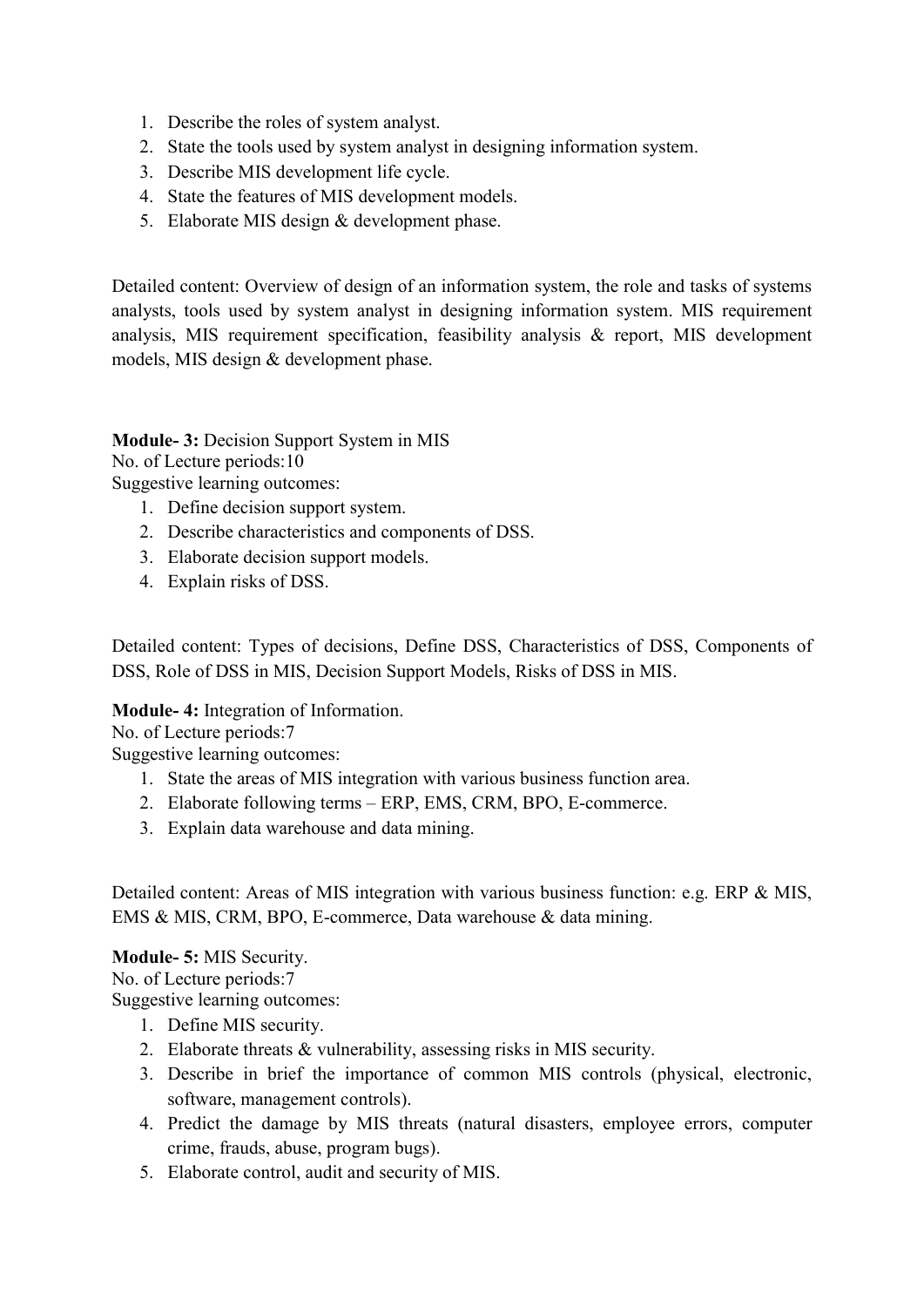6. Describe the Access controls, QA and QC in context of Information Security and control.

Detailed content: MIS security risks, threats & vulnerability, assessing risks, Common MIS controls (Physical, Electronic, Software, Management controls), MIS threats (natural disasters, employee errors, computer crime, fraud, abuse, program bugs), information security and control concepts – Access controls, QA and QC concepts with respect to the processes of various functional areas of management, social and security issues related to MIS, Control, audit and security of MIS.

### List of books:

1. Management Information System, Davis, Tata McGraw-Hill.

2. Designing Management Information Systems, Hans van der Heijden, Govardus, Maria Heijden, Oxform University Press.

- 3. Management Information Systems : An Insight, Hitesh Gupta, Internation Book House.
- 4. Management Information Systems, S. Sadagopan, PHI Learning PVT. Ltd.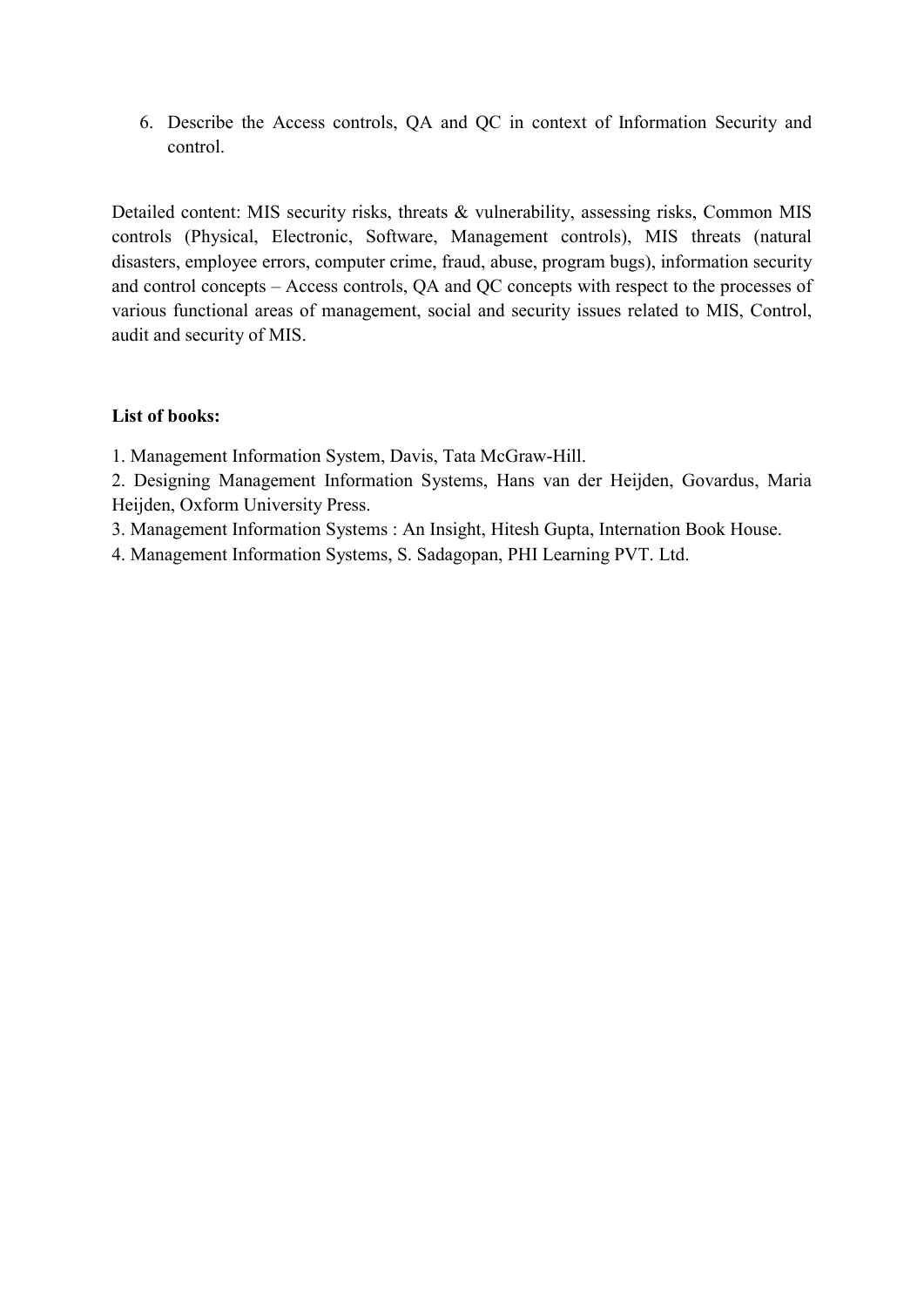## OPERATIONS RESEARCH

| Course Code       | MEOE $611/B$               |  |
|-------------------|----------------------------|--|
| Course Title      | <b>Operations Research</b> |  |
| Number of Credits | 4(L: 3, T: 1, P: 0)        |  |
| Prerequisites     | <b>Nil</b>                 |  |
| Course Category   | Open elective course       |  |

#### (For all branches except Mechanical Engineering)

### Course Outcomes: - By the end of the course, the students are expected to

CO1: Recognize the importance and value of Operations Research and mathematical modelling in

solving practical problems in industry. (K5)

CO2: Formulate a managerial decision problem into a mathematical model. (K5)

CO3: Understand Operations Research models and apply them to real-life problems. (K2)

CO4: Understand and implement the Transportation Models and Assignment Models at workplace. (K2)

CO5: Understand the characteristics of different types of decisions. (K2)

### Course Content:-

### Module- 1: Development of Operations research

Number of class hours: 8 Hrs.

Suggestive Learning Outcomes:

- 4) Understand Definition, Characteristics and phase of Scientific Method.
- 5) Describe the location of power plant.

Detailed content of the unit: -

Development of Operations research: Definition, Characteristics and phase of Scientific Method, Types of models; General methods for solving operations research models.

#### Module-2: Allocation

Number of class hours: 8 Hrs.

Suggestive Learning Outcomes:

- 4) Formulate linear programming models.
- 5) Solve linear programming problem by using different methods.

Detailed content of the unit: -

Allocation: Introduction to linear programming formulation, graphical solution, Simplex Method, artificial variable technique, Duality principle. Sensitivity analysis.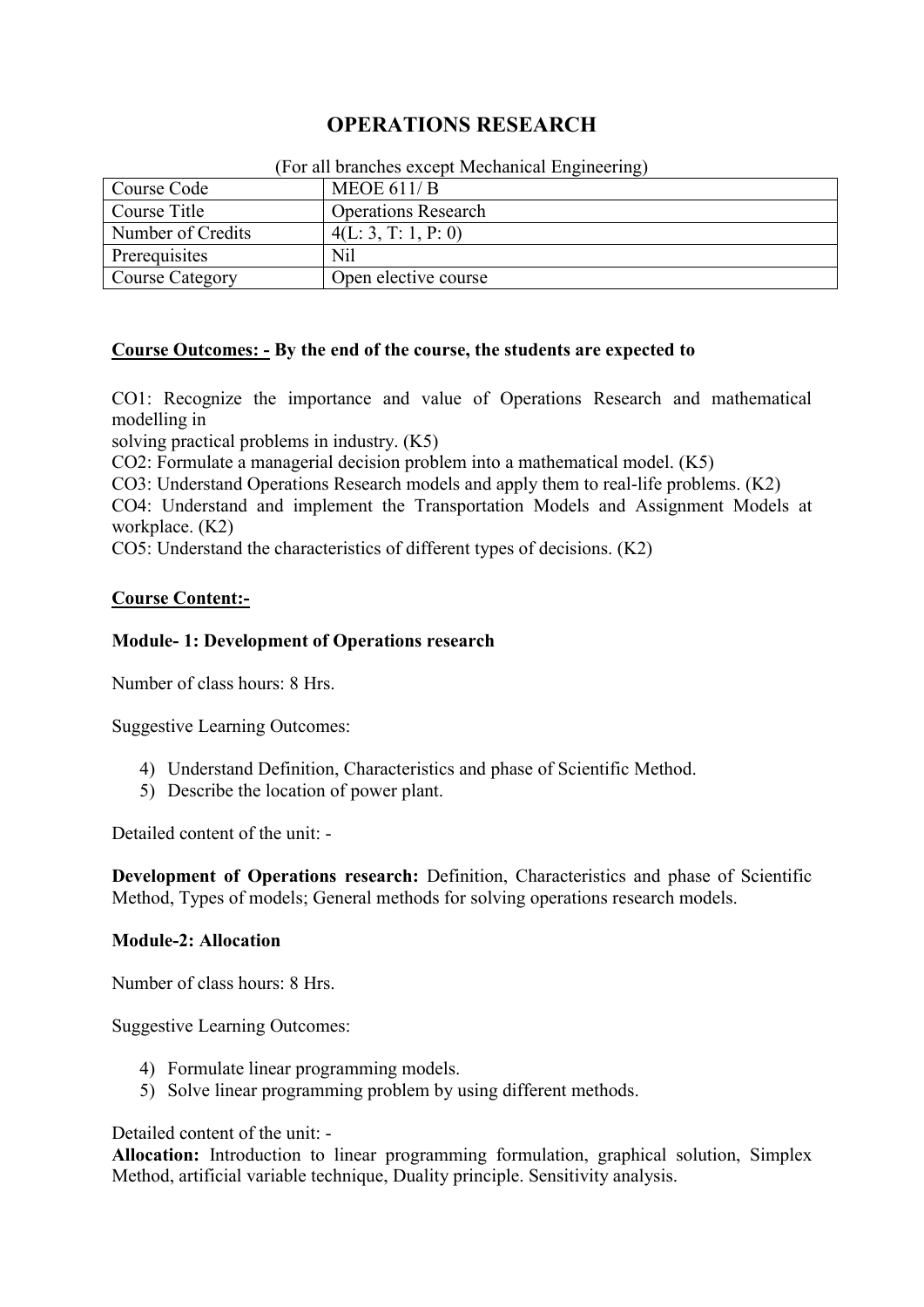#### Module- 3: Transportation Problem

Number of class hours: 8 Hrs

Suggestive Learning Outcomes:

- 4) Formulate and solve Transportation problems.
- 5) Formulate and solve Assignment problems.

Detailed content of the unit: -

Transportation Problem: Formulation; Optimal solution; Unbalanced Transportation problems; Degeneracy; Assignment problem: Formulation; Optimal solution.

### Module 4- : Sequencing

Number of class hours: 8 Hrs

Suggestive Learning Outcomes:

- 4) Understand Sequencing problems.
- 5) Formulate and solve different types of Sequencing problems.

Detailed content of the unit: -

Sequencing: Introduction; Terminology; Notations and Assumptions; Problems with n-jobs and two machines; Optimal sequence algorithm; Problems with n-jobs and three machines.

### Module- 5: Theory of games

Number of class hours: 8 Hrs

Suggestive Learning Outcomes:

- 4) Discuss the Two-person zero-sum games.
- 5) Describe the Maximum–Minimax principle.
- 6) Solve Game Theory problems by different methods.

Detailed content of the unit: -

Theory of games: Introduction; Two-person zero-sum games; The Maximum–Minimax principle; Games without saddle points; Mixed Strategies; 2 x n and m x 2 Games; Graphical solutions; Dominance property; Use of L.P. to games.

#### Reference Books:

1. Operations Research: Principles and Applications -G.Srinivasan, PHI Learning Private Limited.

2. Operations Research: An Introduction - Hamdy A. Taha, Pearson.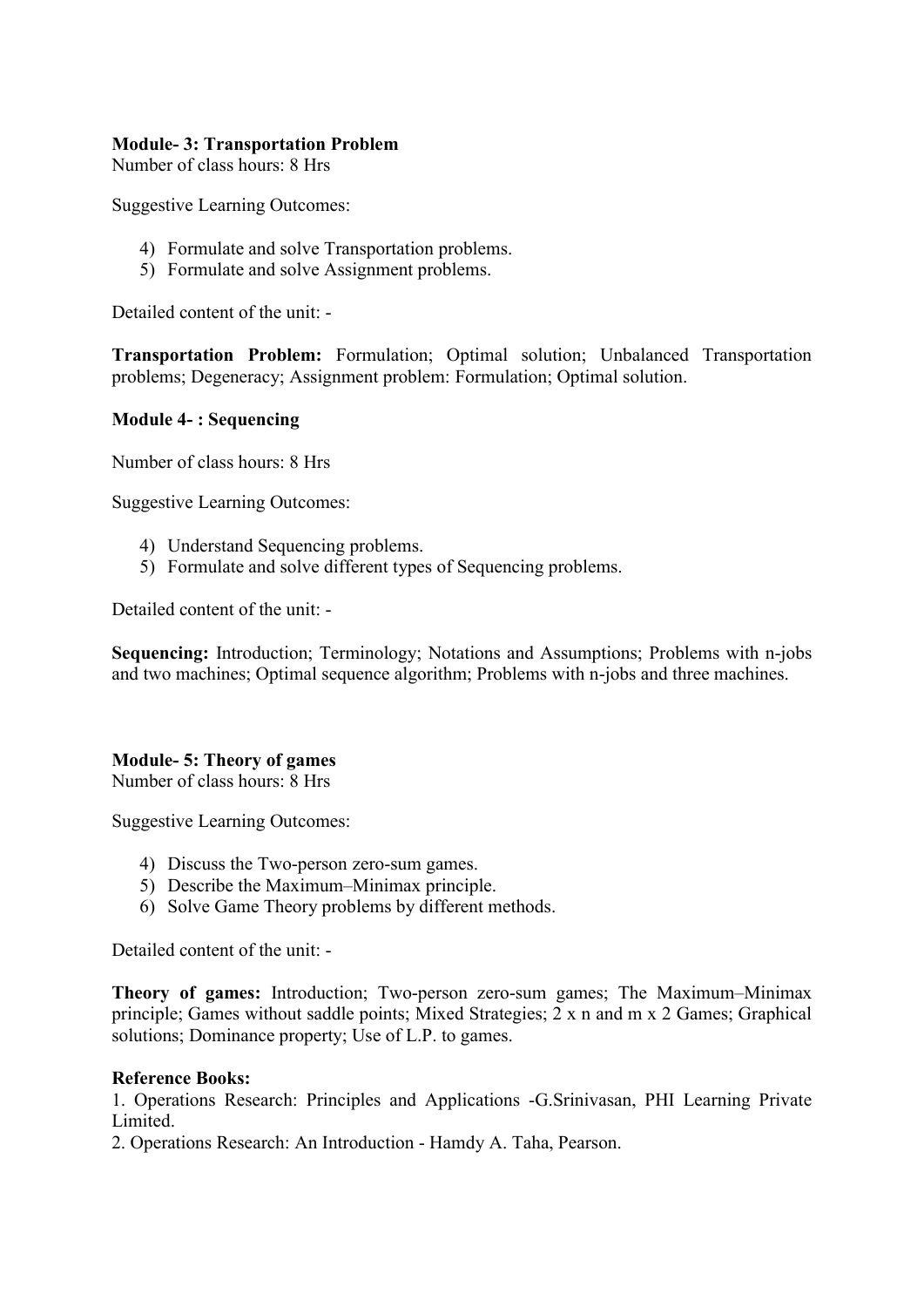3. Operations Research: Principles and Practice - Ravindran, Phillips and Solberg, Wiley India

- 4. Operations Research: Concepts and Cases Hillier and Liberman, McGraw-Hill 1984.
- 5. Operations Research: Gupta & Hira, S. Chand.

## AUTOMOBILE CHASSIS

#### (For all branches except Automobile Engineering)

| Course Code       | AEOE611/B                 |
|-------------------|---------------------------|
| Course Title      | <b>Automobile Chassis</b> |
| Number of Credits | $04$ (L: 3, T: 1, P: 0)   |
| Prerequisites     | NIL                       |
| Course Category   | Open elective-2           |

### Course outcomes:

After completing this course, student will be able to:

- 1) Describe the components of automobile chassis and the different types of chassis layout.
- 2) Express about Aerodynamic consideration in body profiling and different types of front axle arrangements.
- 3) Explain steering geometry and features of given type of steering.
- 4) Understand about Power steering system and its working principle, types of power steering system.
- 5) Discuss necessity of power brakes, construction and working principle of power brakes.
- 6) Explain functions of suspension systems, air and hydro pneumatic suspension.

#### Course Contents:

### Module - I: Basics of Automobile Chassis

Number of class hours:

Suggestive Learning Outcomes:

- 1. Explain the different components of automobile chassis.
- 2. Differentiate the various types of automobile chassis.

Detailed content of the unit:

History and Developments of Automobiles; Classification of Vehicles; Components of Automobile Chassis; Layout of Conventional Type Chassis--Front Engine Front Wheel Drive, Rear Engine Rear Wheel Drive, Four Wheel Drive; Comparison between various types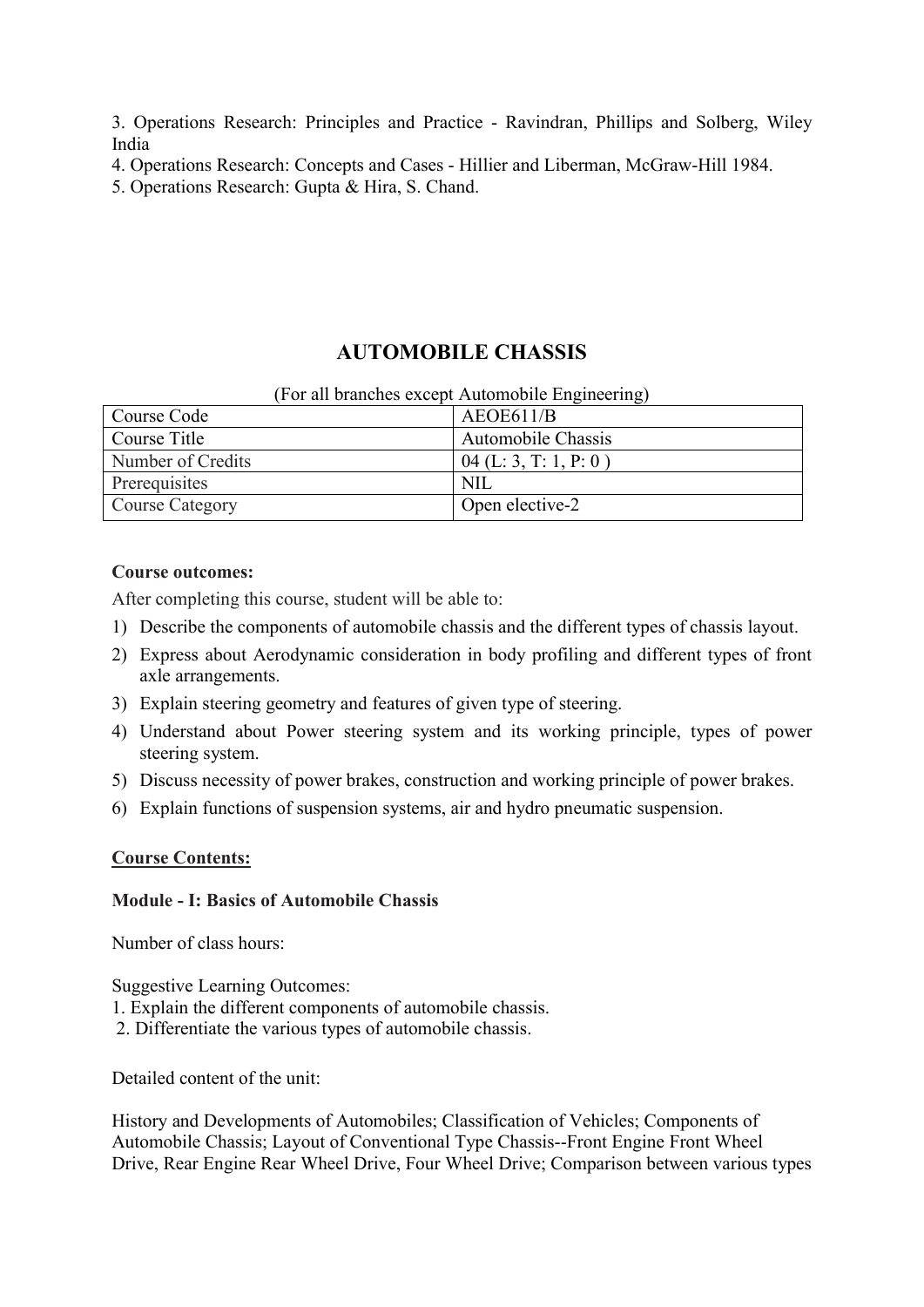of Chassis Layout; Mono Coquet Chassis. Automobile Frame; Types of Frame; Alignment of frames; Two wheeler frames; Stresses on frames; Defects in frames.

### Module - II: Automobile Body and axles

Number of class hours:

Suggestive Learning Outcomes:

- 1. Understand the vehicle body architecture.
- 2. Describe the front axle arrangement.

Detailed content of the unit:

Automobile Body Construction; Vehicle Body Architecture; Aerodynamic consideration in body profiling; Comparison between Integral body and Framed Construction. Live Axles; Dead Axles; Types of Front Axle Arrangement; Front Wheel Assembly; Transaxle. Types of stub axle arrangements- Elliot, Reverse Elliot, Lamoine and Reverse Lamoine, Front wheel assembly.

### Module - III: Steering System

Number of class hours:

Suggestive Learning Outcomes:

- 1. Discuss the steering geometry.
- 2. Describe the salient features of the given type of steering.

Detailed content of the unit:

Steering Geometry; Camber; Castor; King Pin Inclination or Steering Axis Inclination; Combined Angle; Centre Point Steering; Toe-in &Toe-out; Correct Steering Angle; Steering Gears – worm and sector, Rack and pinion, ball Re-circulating type; Steering Linkage – Components and functions; Factors affecting Steering; Under-steering; Over-steering; Steering System – Troubleshooting. Independent suspension system. Ackerman steering gear mechanism. Construction, working and application of Steering gear box.

Principles of Power Steering; Comparison between Conventional Steering System and Power Steering System; Power Steering System Types; Construction and working of different power steering system; Power Steering Pumps; Four Wheel Steering; Power Steering System – Troubleshooting.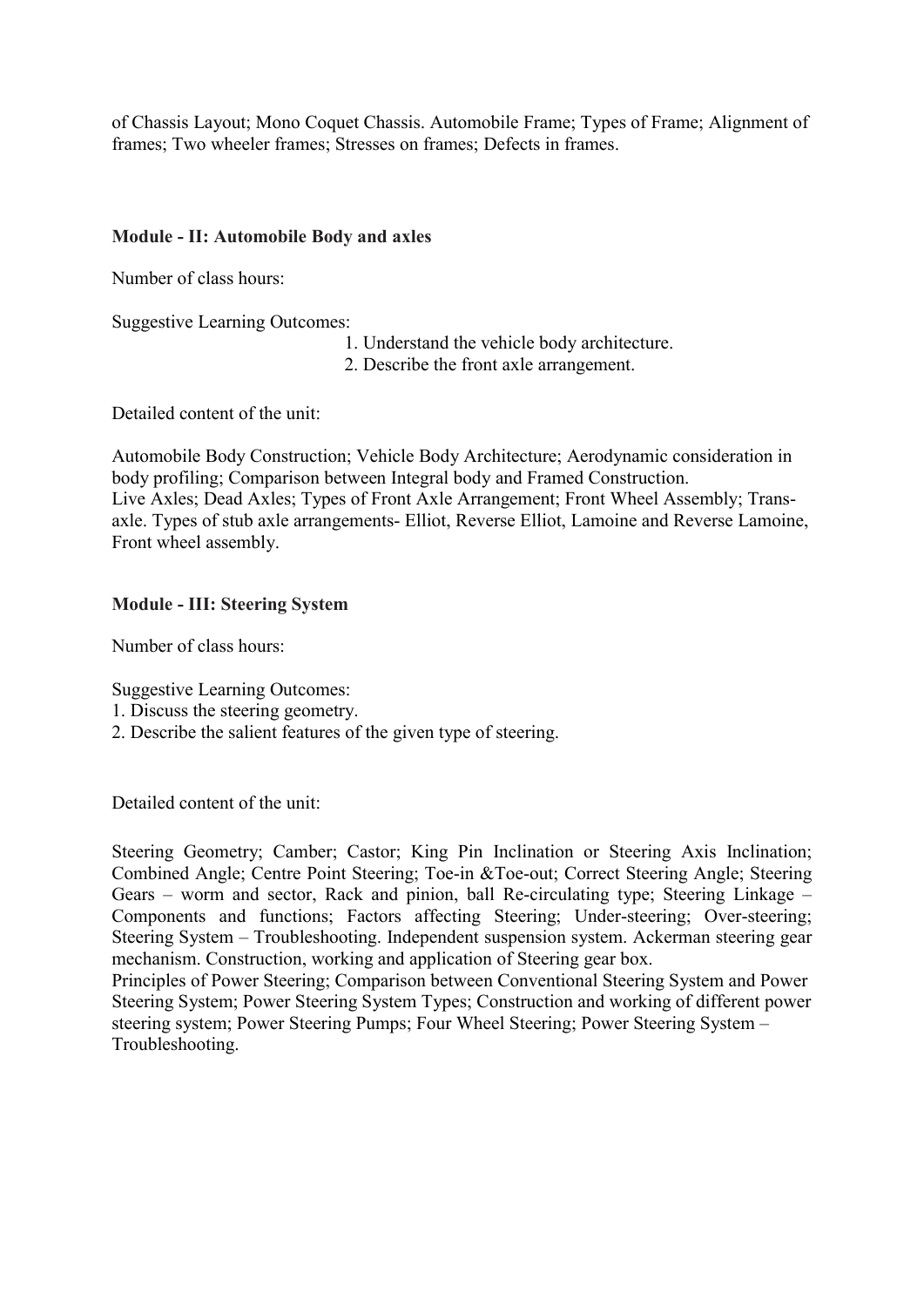### Module - IV: Braking System

Number of class hours:

Suggestive Learning Outcomes:

- 1. Explain the braking principle and different types of brake.
- 2. Describe with sketches construction and working of pneumatic and disc brakes.
- 3. Explain types of power brakes, construction and working principle of power brakes.

Detailed content of the unit:

Principle of Braking. Braking effect- weight transfer. Types of Brakes. Drum Brakes Construction and working Leading Shoe, Trailing shoe. Mechanical Brakes. Hydraulic Brakes- Bleeding of Brakes. Master cylinder, wheel cylinder. Properties of Brake Fluid. Pneumatic Brake- construction and working. Brake drum- their material, lining thickness, brake clearance. Heat generation and operating temperature antifade characteristics. Disc brakes- operation and construction. Solid and ventilated disk brakes. Comparison between Drum Brake and Disc Brakes. Hand Brake, Exhaust Brake, Fail Safe Brakes. Adjustments of Brakes. Brake Test. Brake System Troubleshooting.

Necessity of Power Brakes. Types of Power Brakes. Construction and working principle of power brakes (Pedal assisted and combined unit type). Vacuum pump, manifold vacuum Antilock Brake System. Power Brake Troubleshooting.

#### Module - V: Suspension Systems

Number of class hours:

Suggestive Learning Outcomes:

- 1. Explain functions of suspension system.
- 2. Classify tyre suspension systems.
- 3. Explain air and hydro pneumatic suspension.

Detailed content of the unit:

Functions of suspension system. Sprung weight, Un-sprung Weight. Types of suspension system (Rigid axle suspension system, Independent suspension system). Springs (Leaf spring, Coil spring). Helper springs (Variable rate springs). Air and Hydro Pneumatic Suspension.

### References: -

- 1) Heldt.P.M. Automotive Chassis, Chilton Co., New York, 1990. 2. Steed.W., Mechanics of Road Vehicles, IIIiffe Books Ltd., London, 1.
- 2) Powloski. J. Vehicle Body Engineering, Business Books Ltd., 1989.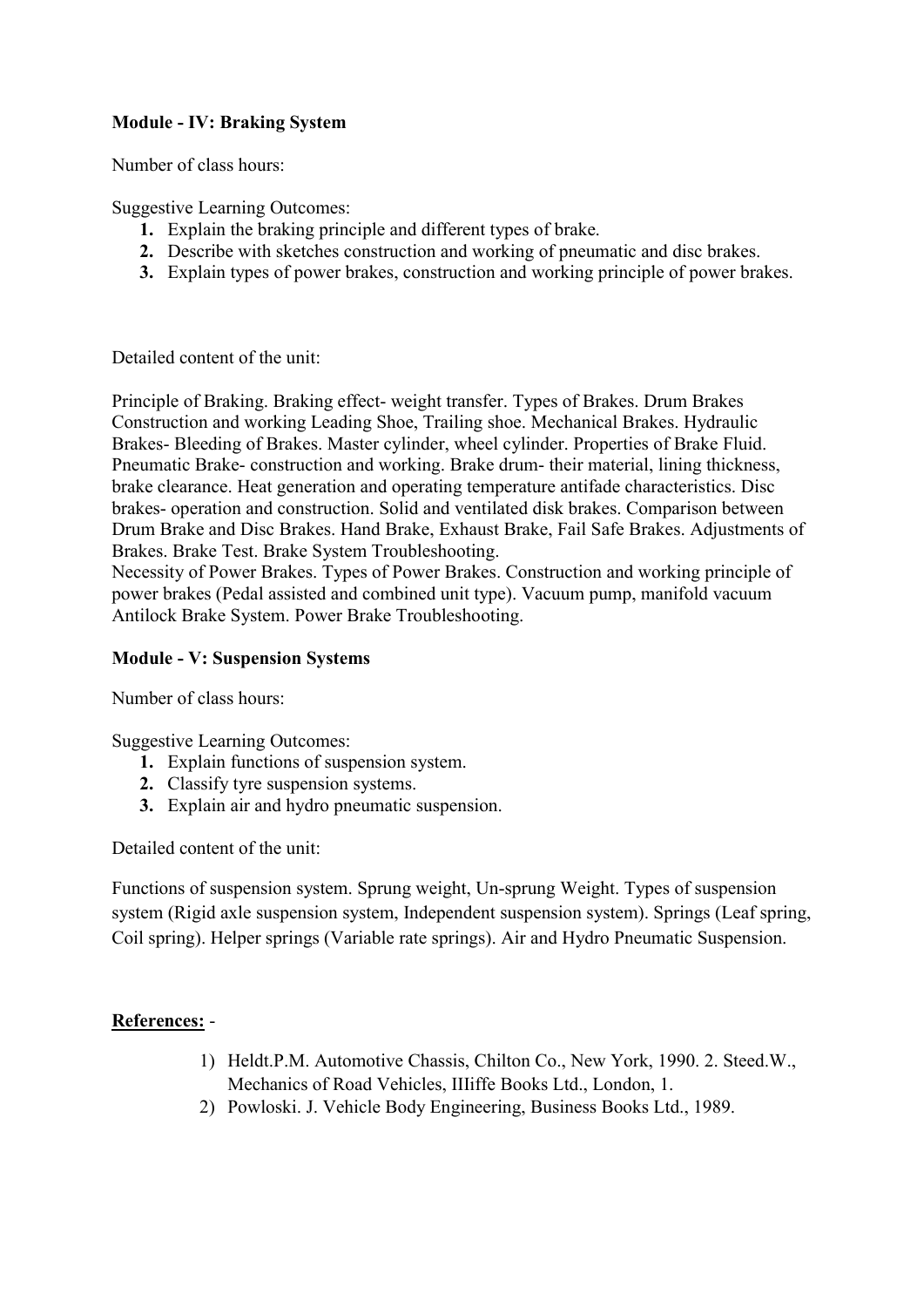### ENERGY EFFICIENT ARCHITECTURE

#### (For all branches except Architectural Assistantship)

| Course code            | <b>AROE 605</b>               |
|------------------------|-------------------------------|
|                        |                               |
| Course title           | Energy efficient architecture |
|                        |                               |
| Number of Credits      | 3(L:3,T:0,P:2)                |
|                        |                               |
| Prerequisites          | Nil                           |
|                        |                               |
| <b>Course Category</b> | Open Elective                 |
|                        |                               |

#### Expected Course outcome: By the end of the course, the students are expected

- CO-1: To understand the passive design consideration $(K2)$
- CO-2: To explain the building materials and its impact on environment $(K2)$
- CO-3: To use various Energy Efficient Materials and Sustainable Construction Technology.(K3)

#### Module 1

Number of class hours: 12

#### Suggestive Learning Outcomes

- 1) Student will be able to describe the significance of energy efficiency $(K2)$
- 2) Student will be able to explain the thermal performance of building components (K2)

#### Detailed content of the unit:

- 1.1 Significance of Energy Efficiency in the contemporary context, Simple passive design Considerations involving Site Conditions,
- 1.2 Building Orientation, Plan form and Building Envelope Heat transfer and Thermal Performance of Walls and Roofs

#### Module 2

Number of class hours: 10

#### Suggestive Learning Outcomes

1) Student will be able to describe the process of heat gain(K2)

2) Student will be able to discuss different types of natural ventilations(K2)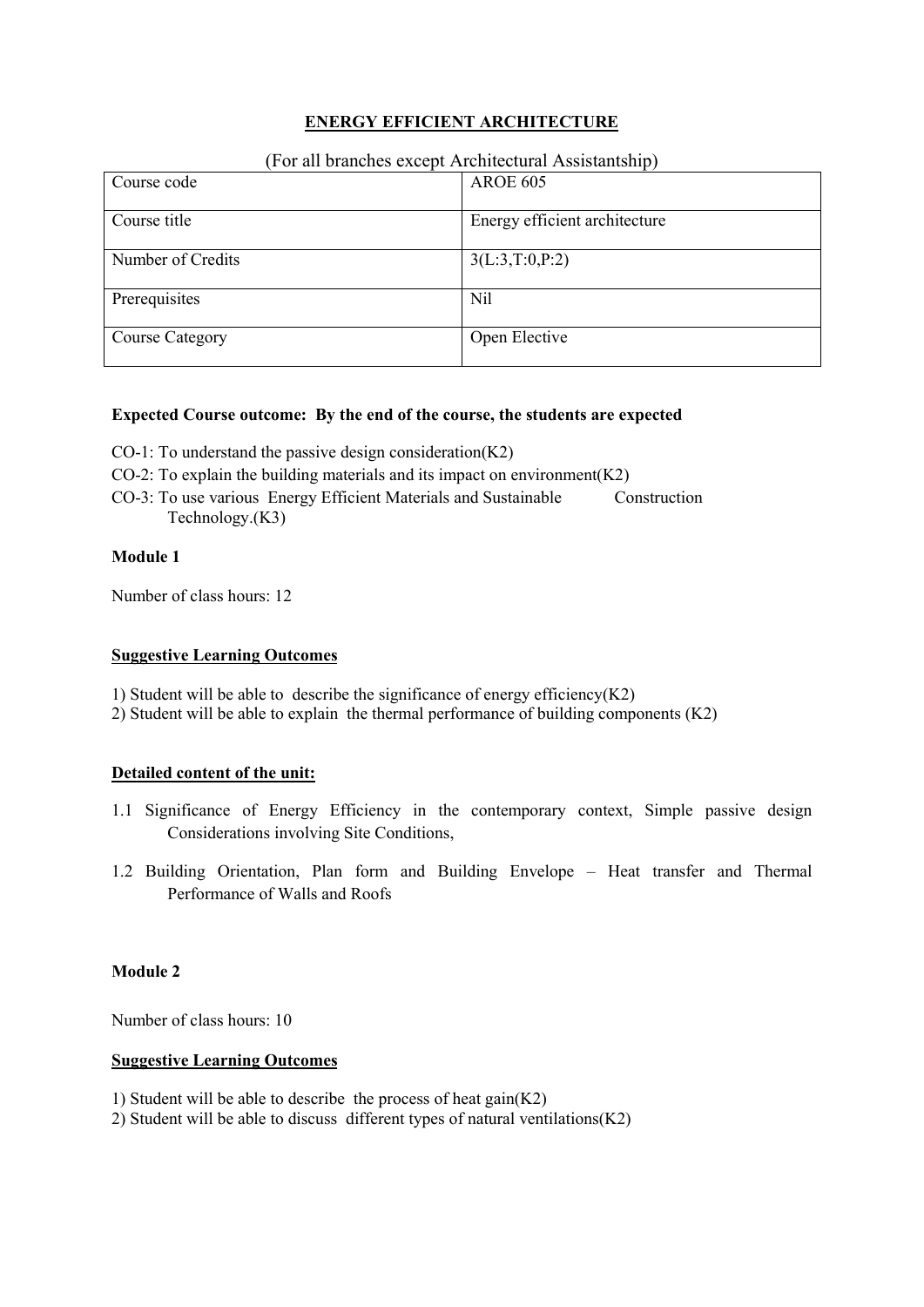#### Detailed content of the unit:

2.1 Direct Gain Thermal Storage of Wall and Roof - Roof Radiation Trap - Solarium - Isolated Gain

2.2 Evaporative Cooling - Nocturnal Radiation cooling - Passive Desiccant Cooling – Types of 2.3 Ventilation - Ventilation and Building Design. Induced Ventilation - Earth Sheltering - Wind Tower - Earth Air Tunnels

#### Module 3

Number of class hours: 10

#### Suggestive Learning Outcomes

- 1) Student will be able to demonstrate areas of innovation in improving energy efficient building(K3)
- 2) Student will be able to identify of various simulating software (K2)

#### Detailed content of the unit:

- 3.1 Areas for innovation in improving energy efficiency such as Photo Voltaic Cells, Battery Technology, Thermal Energy Storage, Recycled and Reusable Building materials,
- 3.2 Nanotechnology, smart materials and the future of built environment, Energy Conservation Building code

3.3Introduction to simulation software for carrying out thermal design of buildings and predicting performance, materials and construction techniques for achieving energy efficiency

#### Module 4

Number of class hours: 10

#### Suggestive Learning Outcomes

1) Student will be able to indicate the sustainable development  $(K2)$ 

2) Student can discuss about portable architecture (K2)

#### Detailed content of the unit:

4.1 Design issues relating to sustainable development including site and ecology, community and culture, health, materials, energy, and water-

4.2 Domestic and Community buildings using self-help techniques of construction; adaptation, repair and management. portable architecture

#### Module 5

Number of class hours: 10

#### Suggestive Learning Outcomes

1) Student will be able to discuss the traditional building construction techniques(K2)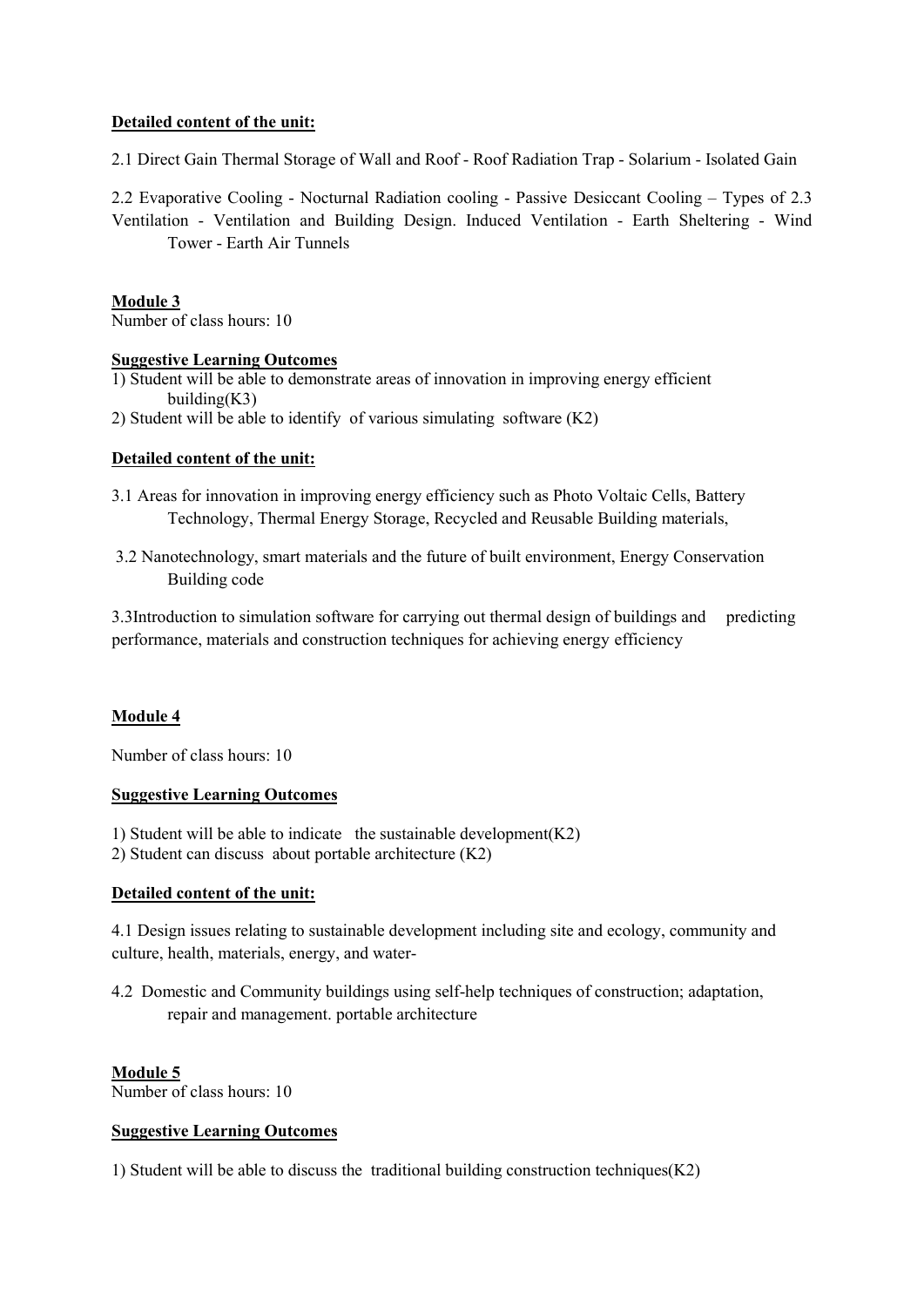2) Student will be able to identify the intelligent building (K2)

### Detailed content of the unit:

5.1 Energy Efficient Construction Technology – Filler Slab – Rat trap Bond – Technologies developed by CBRI Traditional Building Construction Technologies

5.2 Introduction to other Technological interventions to save Energy – Intelligent Buildings

5.3 Energy Conservation through Technological intervention Saving Energy used for lighting by design innovation – Case studies.

### REFERENCE BOOKS

1. Manual on Solar Passive Architecture, IIT Mumbai and Mines New Delhi, 1999

2. Arvind Krishnan & Others, "Climate Responsive Architecture", A Design Handbook for

3. Energy Efficient Buildings, TATA McGraw Hill Publishing Company Limited, New Delhi, 2001

4. Majumdar M, "Energy-efficient Building in India", TERI Press, 2000.

5. Givoni .B, "Passive and Low Energy Cooling of Buildings", Van Nostrand Reinhold, New York, 1994

6. Fuller Moore, "Environmental Control Systems", McGraw Hill INC, New Delhi - 1993

7. Sophia and Stefan Behling, Sol power, "The Evolution of Solar Architecture", Prestel, New York, 1996

8. Patrick Waterfield, "The Energy Efficient Home: A Complete Guide", Crowood press ltd, 2011.

9. Dean Hawkes, "Energy Efficient Buildings: Architecture, Engineering and Environment",

10. "Green from the Ground Up: Sustainable, Healthy and Energy efficient home construction", Taunton Press, 2008

11. Manual of Tropical housing and Building by Koenigsberger Ingersoll et al. Longman Group Ltd. London now published by Orient Longman Ltd., Madras, India.

12. Design with climate: bioclimatic approach to architectural regionalism by Olgyay, V., Princeton University Press.

13. Climate responsive architecture: a design handbook for energy efficient buildings by Krishan, A., Tata McGraw-Hill Education.

14. Bureau of Energy Efficiency, "Energy Conservation Building Code 2017", Ministry of Power, Govt. of India.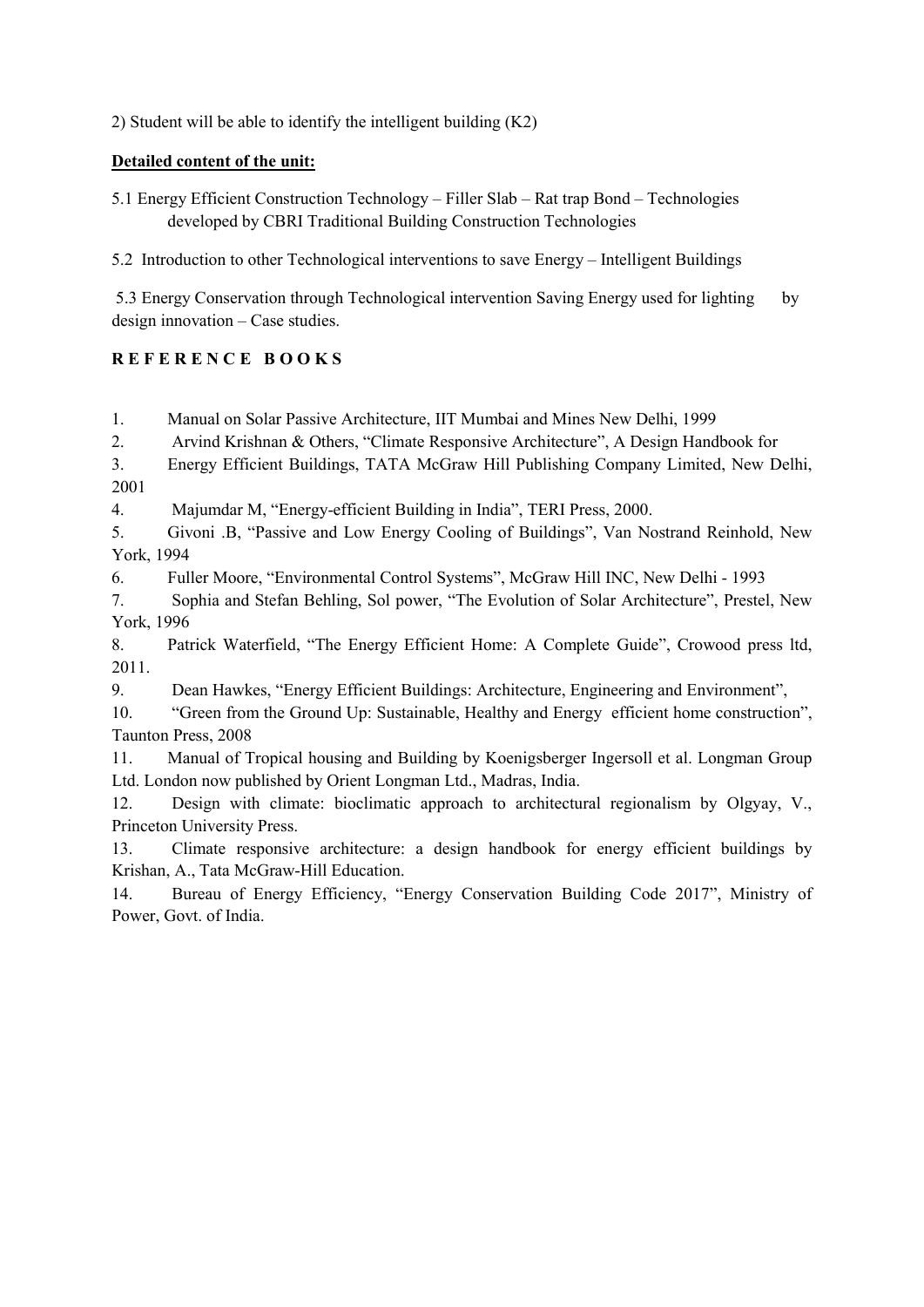## Food Chemistry and Nutrients

| $\frac{1}{2}$ of an oranomes encept 1 con 11000000000 $\frac{1}{2}$ |                              |  |
|---------------------------------------------------------------------|------------------------------|--|
| Course Code                                                         | FPOE604                      |  |
| Course Title                                                        | Food Chemistry and Nutrients |  |
| Number of Credits                                                   | 04                           |  |
| Prerequisites                                                       | Basic chemistry              |  |
| Course Category                                                     | Open Elective-2              |  |

(For all branches except Food Processing Technology)

### Course Outcomes: -

- 1. Understand the fundamentals of nutrition. (K2)
- 2. Describe the carbohydrates.(K2)
- 3. Illustrate the details of proteins and lipids. (K3)
- 4. Discuss aboutwater and micronutrients. (K2)
- 5. Explain metabolism and energy balance. (K2).

### Module- 1:

#### Number of class hours: 10

#### Suggestive Learning Outcomes:

- 1. Students will be able to define nutrition.
- 2. Students will be able to classify nutrients.

#### Detailed content of the unit :

#### An Overview of Nutrition

Definition, classes of nutrients, calculating energy values from food, using the RDA, nutritional status, nutritional requirement, malnutrition, nutritional assessment of individuals and populations, dietary recommendations; Balanced diet planning: Diet planning principles, dietary guidelines, food groups, exchange lists, personal diet analysis; Digestion, Absorption: digestion, absorption of nutrients.

#### Module- 2:

#### Number of class hours: 12

#### Suggestive Learning Outcomes:

- 1. Students will be able to know the types of carbohydrates.
- 2. Students will be able to discuss the properties of carbohydrates.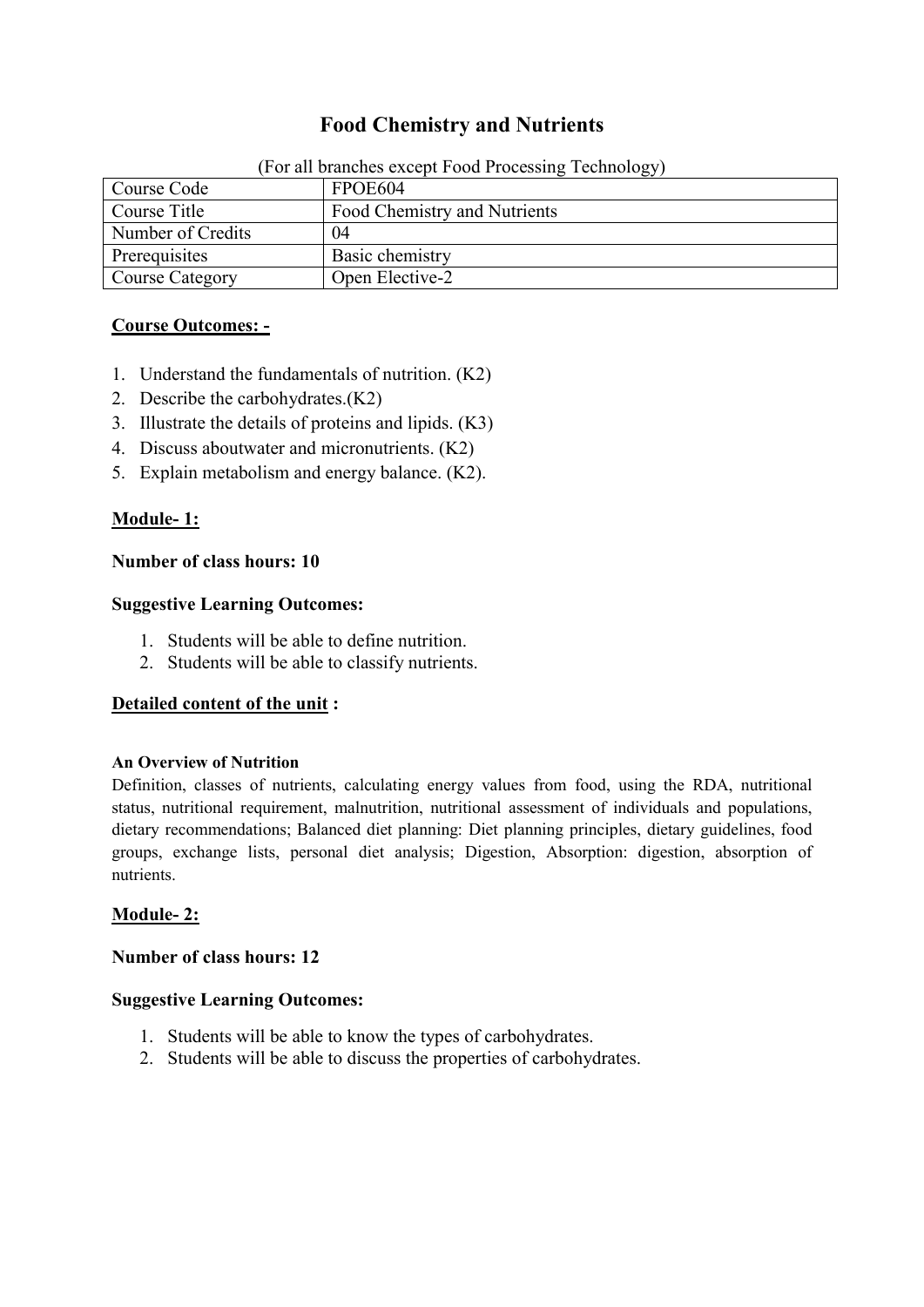### Detailed content of the unit :

#### Carbohydrates

Simple Sugars: mono and disaccharides, Properties, Caramelization, Maillard reaction;Sugar alcohols; Oligosaccharides: structure, nomenclature, occurrence, uses in foods. Polysaccharides: Starch-Structure, Properties, Functional role in food system, Modified starches, Resistant starch, Starch hydrolysates, Applications in food industry. Non starch polysaccharides:Pectins, Gums &Hydrocolloid, Fiber - Cellulose & hemicellulose; Food sources, functional role and uses in foods.Digestion and absorption of carbohydrates, lactose intolerance; Glycemic and Nonglycemic carbohydrates, health effects of fiber and starch intake, Artificial sweeteners.

#### Module- 3:

#### Number of class hours: 15

#### Suggestive Learning Outcomes:

- 1. Students will know about details of proteins.
- 2. Students will be able to discuss the properties of fats.

#### Detailed content of the unit :

#### Proteins& Lipids

protein structure, Properties & reactions of proteins in food systems: Dissociation, optical activity, solubility, hydration, swelling, foam formation & stabilization, gel formation, emulsifying effect, thickening & binding, amino acids in Maillard reaction, denaturation; Food enzymes, Food sources, functional role and uses in foods. structure, composition & nomenclature of fats. Nonglyceride components in fats & oils;

Properties of fats & oils: crystal formation, polymorphism, melting points, plasticity, unsaturation; Modification of fats: hydrogenation, interesterification, acetylation, winterization; Hydrolytic rancidity & oxidative rancidity; radiolysis, Shortening power of fats, tenderization, emulsification, smoke point, auto oxidation, polymerization; Food sources, functional role and uses in foods.

#### Module- 4:

#### Number of class hours: 12

#### Suggestive Learning Outcomes:

- 1. Students will know the role of water.
- 2. Students will be able to illustrate the details of minerals.

#### Detailed content of the unit :

#### Water and Micronutrients

Chemistry, physical properties, water, water activity. water hardness, water quality for food processing.Mineral & vitamin content of foods- Food and Pharmaceutical grades; Recommended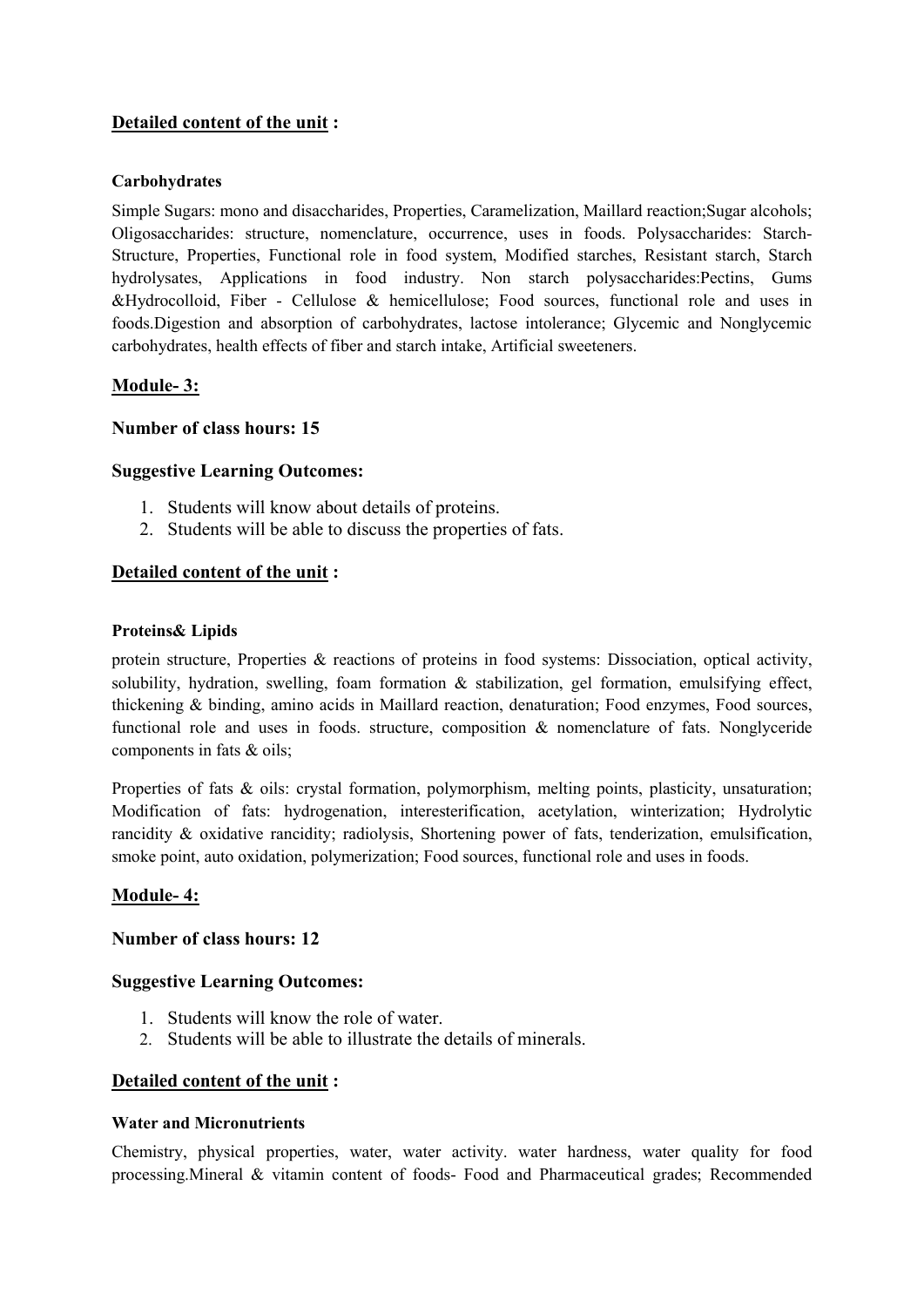daily intake,toxicities, deficiencies, factors affecting bioavailability, Stability under food processing conditions.

### Module- 5:

#### Number of class hours: 11

#### Suggestive Learning Outcomes:

- 1. Students will know about metabolism.
- 2. Students will be able to discuss energy balance.

#### Detailed content of the unit :

#### Metabolism and Energy balance

Catabolic and anabolic pathways of glucose, fats and amino acids; Definition, units, calorific value of foods – bomb calorimeter; energy requirements – basal metabolism, specific dynamic action of foods, energy balance, direct and indirect calorimetry, physiological energy value of foods; Energy Balance health implications, obesity, Weight Control: Fat cell development, dangers of weight loss, identify unsafe weight loss schemes, treatment of obesity; attitudes and behaviours toward weight control.

#### References:

- 1. Chopra, H.K. and P.S. Panesar. " Food Chemistry". Narosa, 2010.
- 2. Meyer, Lillian Hoagland. "Food Chemistry". CBS Publishers, 1987.
- 3. Gibney, Michael J., et al., "Introduction to Human Nutrition". 2nd Edition. Blackwell,2009.
- 4. Gropper, Sareen S. and Jack L.Smith "Advanced Nutrition and Human Metabolism". 5th Edition. Wadsworth Publishing, 2008.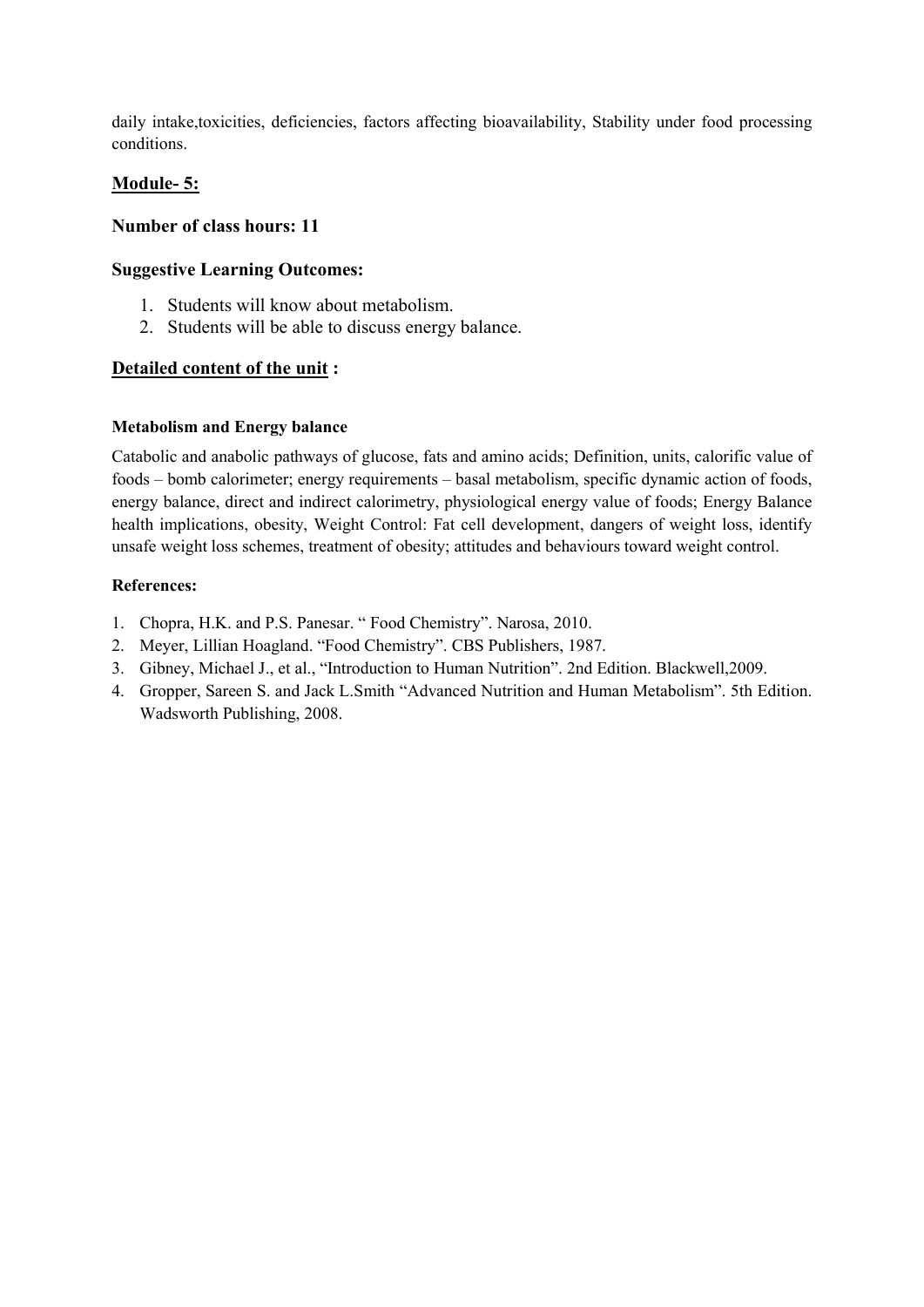| For all branches except Medical Laboratory Technology |                     |  |
|-------------------------------------------------------|---------------------|--|
| Course Code                                           | MLOE604             |  |
| Course Title                                          | Green Biotechnology |  |
| Number of Credits                                     | 4                   |  |
| Prerequisites                                         | <b>Nil</b>          |  |
| Course Category                                       | Open elective-2     |  |

## Green Biotechnology

## (For all branches except Medical Laboratory Technology)

### Course Outcomes: -

- 1. Students will be able to understand various concepts & principles of Green Biotechnology.
- 2. Students will be able to enumerate the background of Green Biotechnology and its significance.
- 3. Students will be able to evaluate problems on Green Biotechnology and its applications.

### Course Content:-

### Module- 1: E-waste management and Green biotechnology

### Number of class hours: 04hrs

### Suggestive Learning Outcomes:

- 1. Students will be able to understand basics of background and principles of E-waste management and Green biotechnology.
- 2. Students will be able to analyse significance of E-waste management and Green biotechnology.
- 3. Students will be able to enumerate various methods in E-waste management and Green biotechnology.

### Detailed content of the unit: -

Basics of E-waste, E-wastes leading to water and soil pollution , ISO 14000 & Environmental Management , Metallic wastes and Non-Metallic wastes (lubricants, plastics, rubber) from industries. Collection and disposal: MSW (3R, principles, energy recovery, sanitary landfill), Hazardous waste. Steps in E-waste management and biotechnology based solutions.

### Module- 2: Machine Learning for Green Biotechnology

### Number of class hours: 08hrs

### Suggestive Learning Outcomes:

1. Students will be able to enumerate various methods in Machine Learning for Green Biotechnology.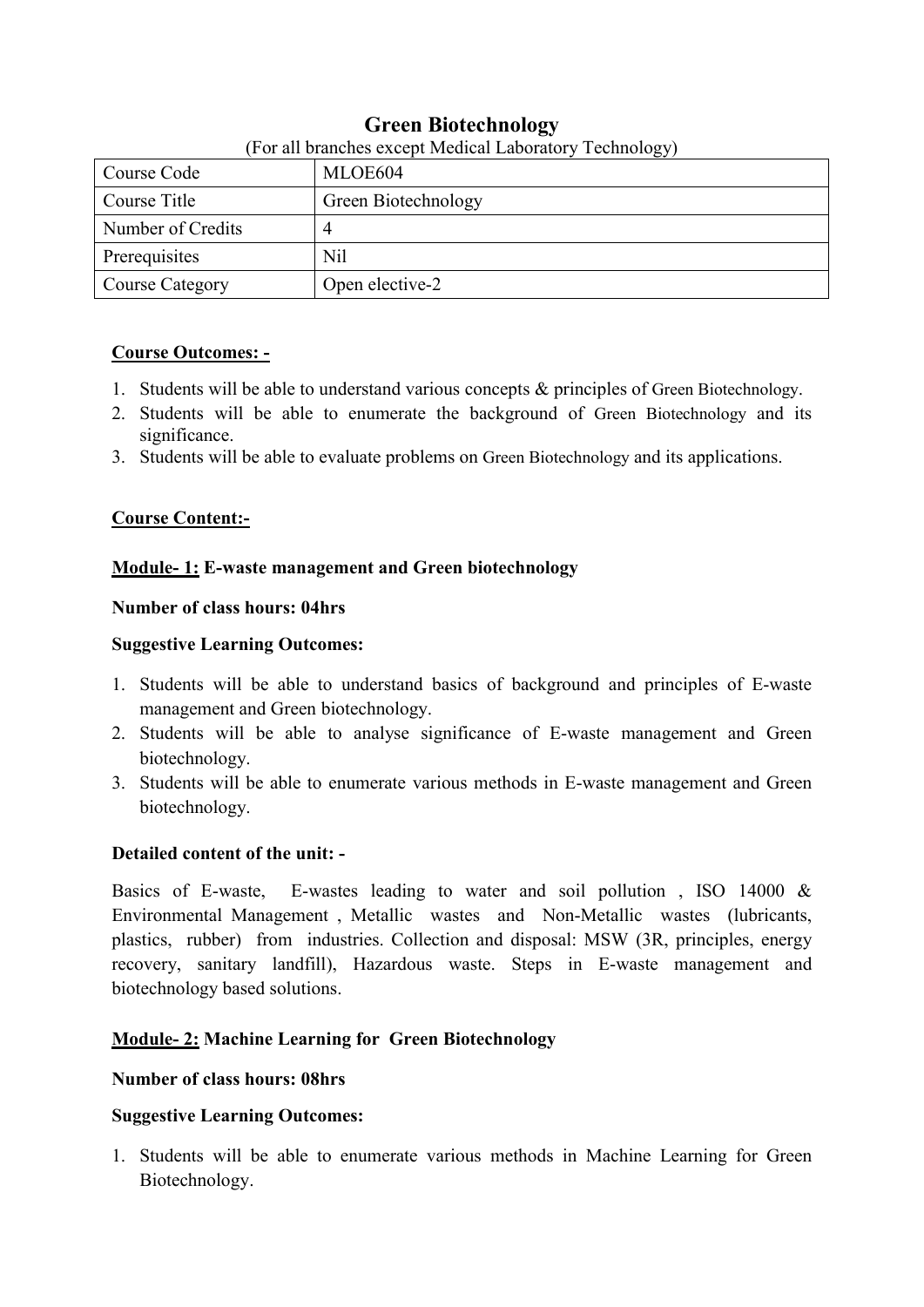- 2. Students will be able to understand basics of background and principles of Machine Learning for Green Biotechnology.
- 3. Students will be able to analyse significance of Machine Learning for Green Biotechnology.

### Detailed content of the unit: -

Bayesian concepts in protein structure prediction, Support Vector Machine (SVM) based technologies for identification of novel mutations in a bacteria or virus , Decision trees and implementation of high level assembly in biological macro-molecule , ANN based method for domain architecture in enzymes with environmental applications. Analysis and profiling of biomolecules of medical application using Machine learning principles, Bio-inspired algorithms for prediction of molecular function, Networking in molecular level , Molecular graphics and application of image processing in Biotechnology,

### Module- 3: Big Data analytics and Green Biotechnology

### Number of class hours: 08hrs

### Suggestive Learning Outcomes:

- 1. Students will be able to enumerate various methods in Big Data analytics and Green Biotechnology.
- 2. Students will be able to understand basics of background and principles of Big Data analytics and Green Biotechnology.
- 3. Students will be able to analyse significance of Big Data analytics and Green Biotechnology.

### Detailed content of the unit: -

Concept of grid computer and GUI , Classifications and clustering of Biological data , Handling of large volume of biomedical data , File formats and databases relevant to biotechnology, Implementation of feature selection & classification in biotechnology applications , Pattern recognition in high throughput biomedical data , Bootstrapping and analysis of biomedical data for different applications , Cloud platform and its implementation of biotechnology, Python based tools for visualizing biomedical data for biotechnology applications. Regression analysis, Scatter plot, histogram, hypothesis testing, significance of p-value, chi-square, T-test, ANOVA and Bayesian Probability for biomedical and biotechnology applications.

### Module- 4: Biofuels

#### Number of class hours: 08hrs

### Suggestive Learning Outcomes:

1. Students will be able to enumerate various methods related to Biofuels.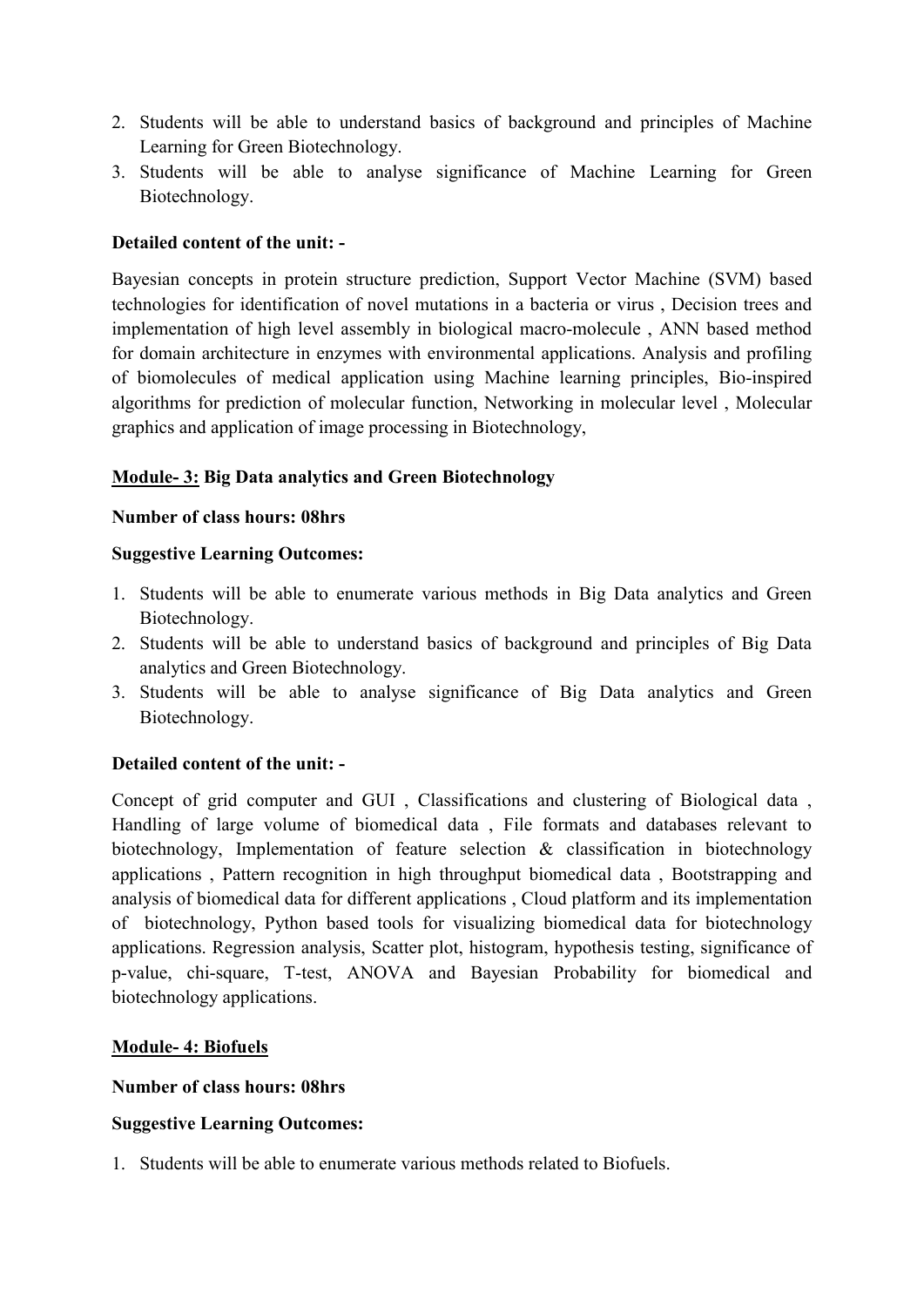- 2. Students will be able to understand basics of background and principles of Biofuels.
- 3. Students will be able to analyse significance of Biofuels.

### Detailed content of the unit:

Chemistry of biofuels , Rational of using alcohol and fossil fuel as hybrid fuels , Nature of Biodiesels , Production method of Biodiesels , Technical bottlenecks of using biodiesels , Genetically engineered organisms for enhanced production of biodiesels , Harvesting of biomass for biodiesel production, Centrifugation , Precipitation and flocculation for harvesting of biomass.

### Module- 5: Civil and Environmental Managements through Green Biotechnology

### Number of class hours: 08hrs

### Suggestive Learning Outcomes:

- 1. Students will be able to enumerate various methods used in Civil and Environmental Managements through Green Biotechnology.
- 2. Students will be able to understand basics of background and principles of Civil and Environmental Managements through Green Biotechnology.
- 3. Students will be able to analyse significance of Civil and Environmental Managements through Green Biotechnology.

### Detailed content of the unit:

Biological wastewater treatment, Analysis of municipal sewage , Principles and design aspects of various waste treatment methods with advanced bioreactor configuration , Introduction and types of bioremediation, bioremediation of surface soil and sludge, In situ and Ex-situ technologies, phytoremediation, reforestation through micro propagation, use of mycorrhizae in reforestation, use of microbes for improving soil fertility, restoration of soils contaminated with heavy metals ,Analysis of BOD , COD and abiotic stress of water body.

### Module- 6: Biotechnology for allied industries

#### Number of class hours: 08hrs

#### Suggestive Learning Outcomes:

- 1. Students will be able to understand basics of background and principles of Biotechnology for allied industries.
- 2. Students will be able to enumerate various methods used in Biotechnology for allied industries.
- 3. Students will be able to analyse significance of Biotechnology for allied industries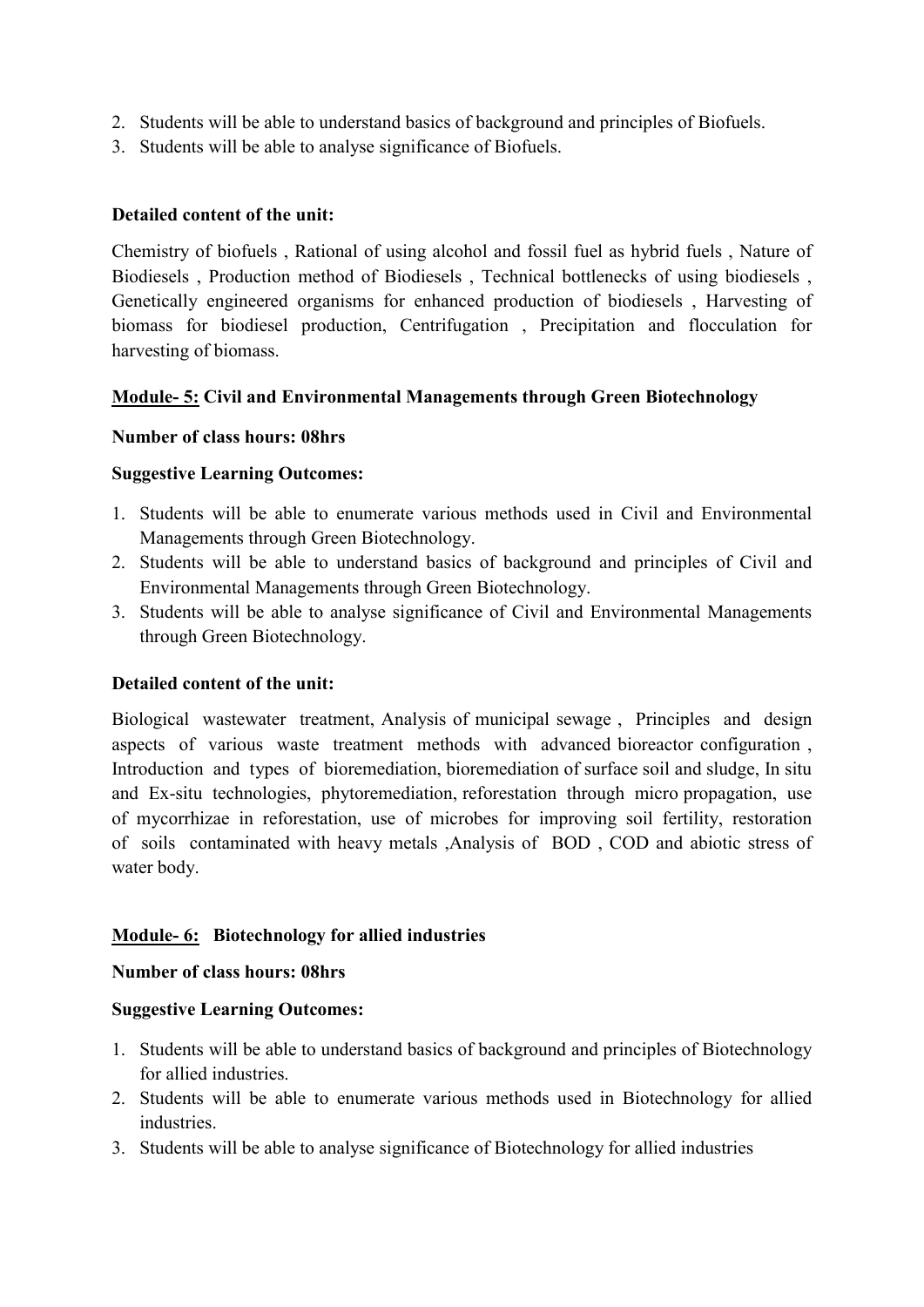### Detailed content of the unit:

Wearable technologies for sustainable approaches, biogenic synthesis of nano materials for varied applications, Interaction of small molecules in a matrix/ textiles and their bioactivity , Bioelectrical signals of cardiac origin and monitoring through pacemakers, Photo analytic methods for estimation of dyes and pigments , ADMET analysis of dyes and pigments , HACCP analysis for nutaceuticals and food materials , Concept of functional food , Other green technologies.

### Sample Tutorial:

- 1. Analysis of the Interaction of small molecules in a textiles and their bioactivity.
- 2. Regression analysis and generation of scatter plot, histogram, and evaluation of data by chi-square, T-test and ANOVA.
- 3. Cloud platform and its implementation in biotechnology through a Python script.
- 4. Hazard analysis of E-wastes in an institute.

### References:

- 1. Environmental Biotechnology, B.C. Bhattacharya &Ritu Banerjee, Oxford Press, 2007.
- 2. Bioinformatics: methods and applications, S. C. Rastogi, PHI learning; 4<sup>th</sup>edition, 2013.
- 3. Biotechnology for Waste mass Utilization, Sarangi et al , Eds , CRC Press, Taylor & Francis, UK , 2022 , ISBN:978-1-77463-995-5.
- 4. Environmental Biotech, PradiptaKrimar, I.K. International Pvt. Ltd., 2006.
- 5. Environmental Microbiology & Biotechnology, D.P. Singh, S.K. Dwivedi, New Age International Publishers, 2004.
- 6. The Role of Microalgae in Wastewater Treatment,Suklaet al , *Eds*., Springer Nature Singapore Pte Ltd. 2019, ISBN:978-981-13-1585-5.
- 7. Basic Biotechnology,R.C.Dubey , S.Chand Publisher ,Recent Edition.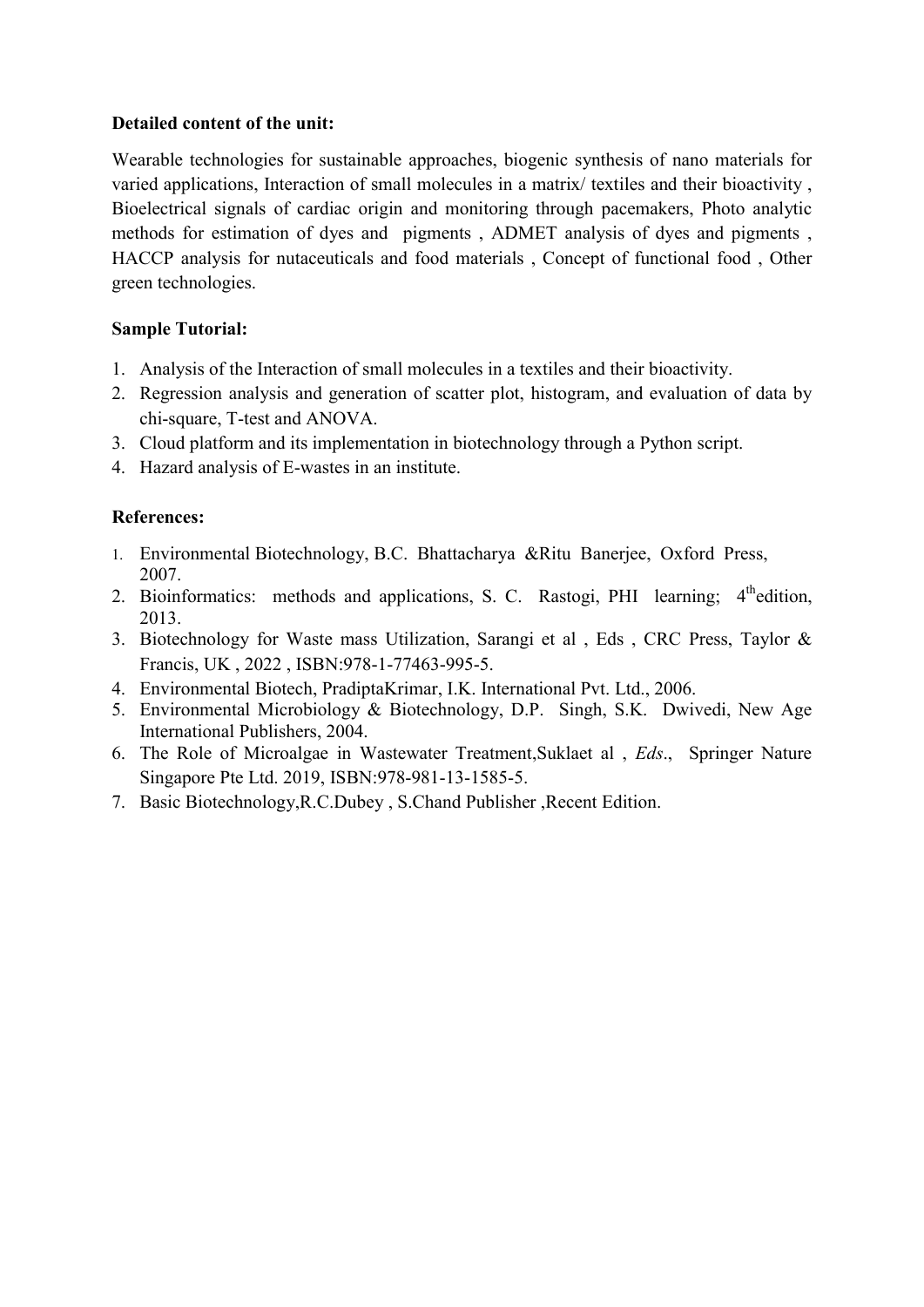# Garment Design

(For all branches except Fashion Technology)

|                        | $\tilde{ }$            |
|------------------------|------------------------|
| Course Code            | FTOE-605               |
| Course Title           | <b>Garment Design</b>  |
| Number of Credits      | 4(L: 4, T: 0, P: 0)    |
| Prerequisites          |                        |
| <b>Course Category</b> | Open elective course-2 |

Course Outcomes: -1) To learn about importance of design sources

- 2) Idea about use of medium of decoration on dresses.
- 3) Knowledge on Measurement & its importance
- 4) Gaining idea about basic garment construction techniques
- 5) Gaining idea about fullness & design

#### Course Content:-

Module- 1: Design Sources

#### Number of class hours: 3Hours Suggestive Learning Outcomes:

1) Knowledge on port folio management

2) Idea about different embroidery, painting, texture, patches,

colours, etc.

Selectionofdesign,whatisadesign?Howtodesign?PresentationtechniquesFlatsketches,portfolio-ConceptandmeaningofPort-folio management.

Useofmediumofdecorationondressessuchasembroidery,painting,texture,patches,c olours,etc.

#### Module- 2: Measurement & Layout

#### Number of class hours: 3hours

Suggestive Learning Outcomes: 1) Knowledge on Measurement & its importance 2) Idea about layout

Measurement & its importance - standard body measurement for children, ladies and

gents.Sequenceoftakingbodymeasurementforvariousagegroupandsex.Recordingof measurement.

Layout-openlayout,lengthwiselayout,crosswiselayout,doublelayout,etc.Principles of layout-laying of different patterns on different types of fabrics.

### Module-3: Garment Construction Number of class hours: 4hours

Suggestive Learning Outcomes: 1) Learning about different garment stitches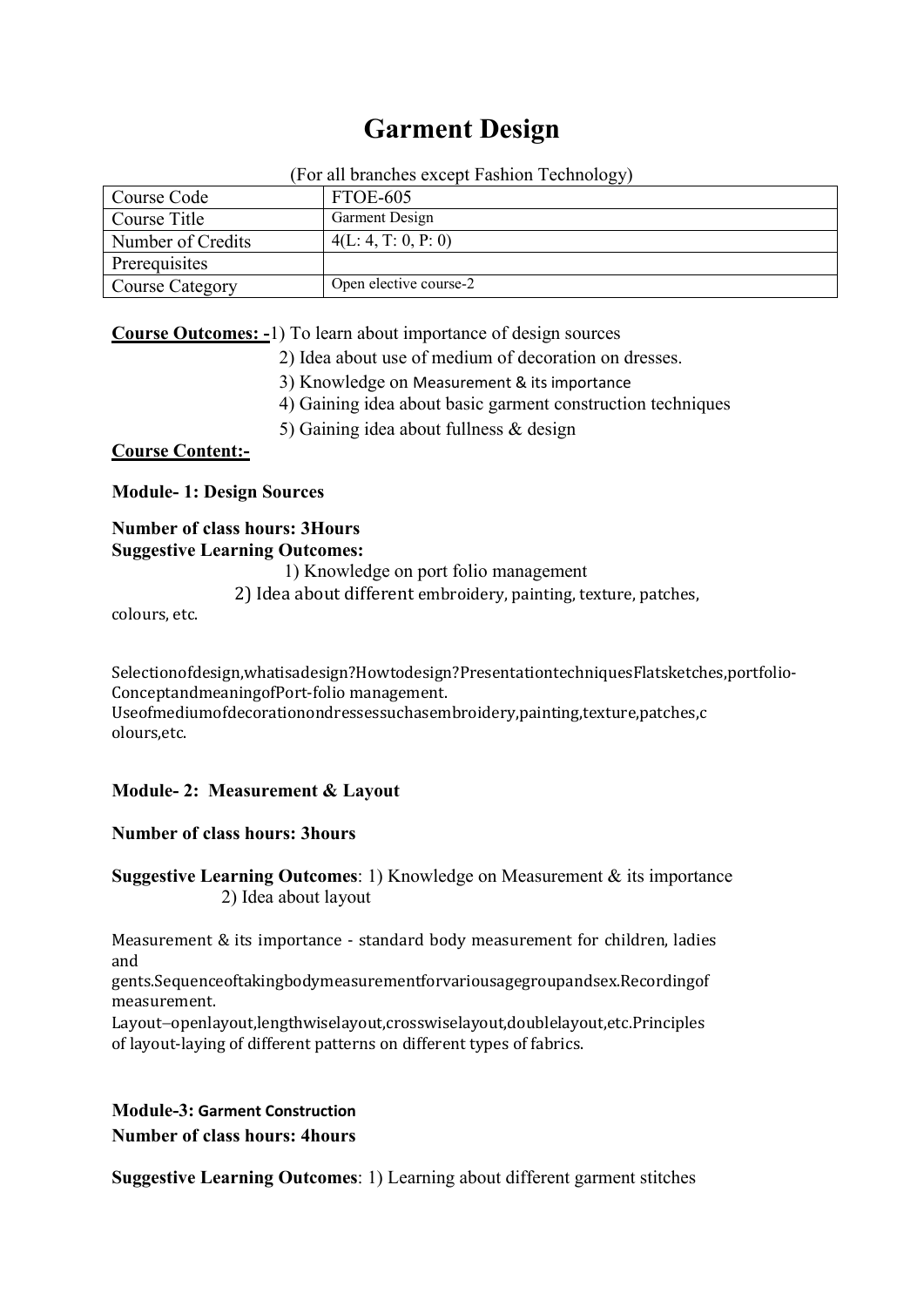### 2) Knowledge on fashion value addition

Study of stitches classification  $-$  introduction to sewing machine and its parts common problems and its remedies. Stitches -constructing stitches -temporary andpermanentstitches.Seams-definition,typesandseamfinishes,theirsuitabilityandappl icationinvariousgarments.

## Module-4: Fullness Number of class hours: 3hours

### Suggestive Learning Outcomes: 1) Gaining idea about fullness

 2) Knowledge on garment controlling parameters. Fullness – definition, methods of introducing fullness in garments, gathers, pleats, flares, tucks  $\&$ darts, methods of controllinggfullness.

## Module- 5: Designing

## Number of class hours: 2hours

Suggestive Learning Outcomes: 1) To gain idea about designing collars 2) Knowledge on fashion forecasting.

Factorstobeconsideredindesigningcollars. Futureofchildren,ladiesandgentsgarments-Growthofapparelindustryforchildren,ladiesandgents-Roleoffashioncolour,fabric,textureofladies,childrenandgentsgarments.

## References: -

- 1. Dressdesign,drapingandflatpatternbyHillhouseandMansfield.
- 2. DresspatternDesigningbyNatalieBray.
- 3. DraperyoffashiondesignbyFildeJeffe,NorieRelas.
- 4. DrapingbyRestonPublishingCo.Virgina.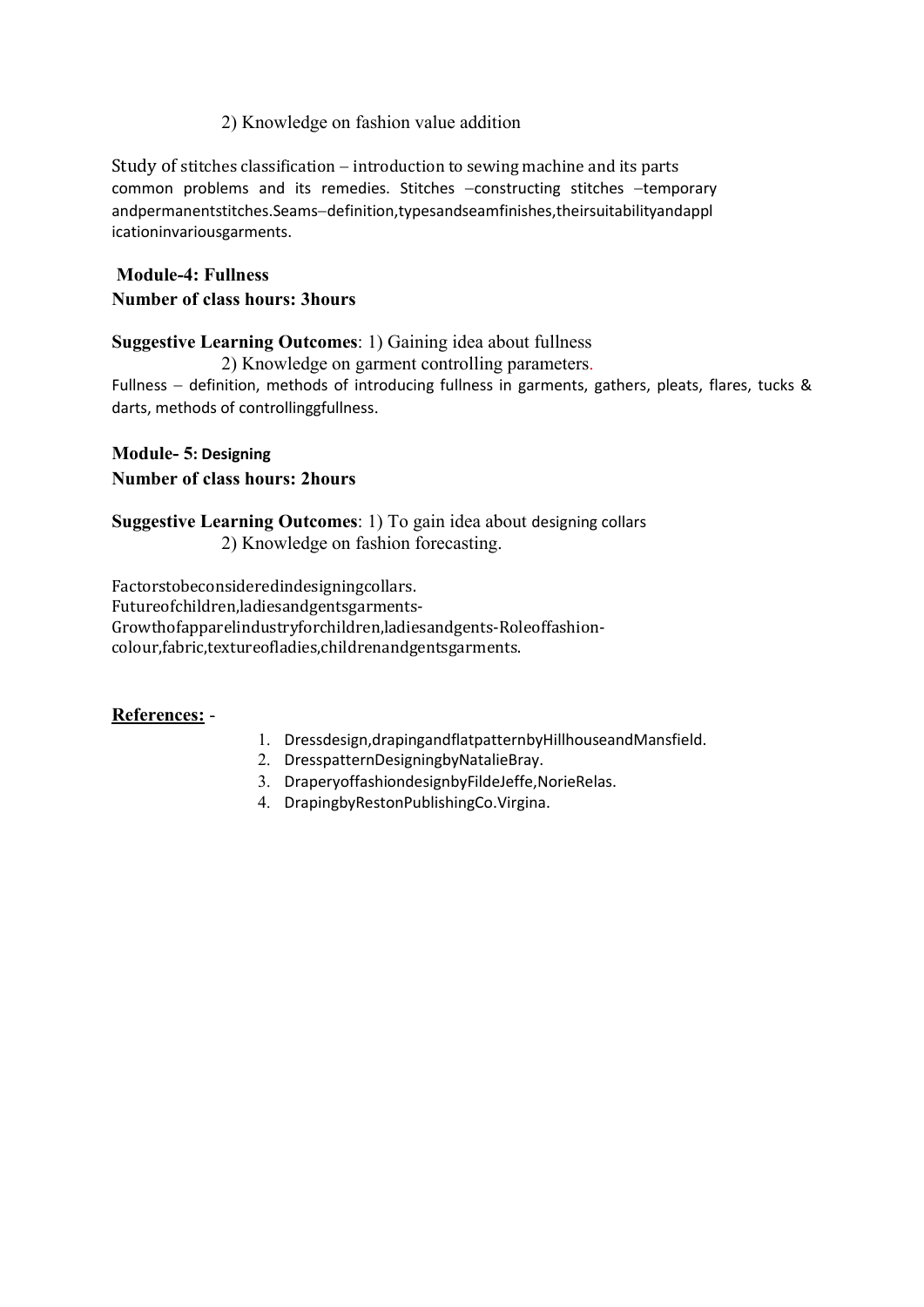# ECONOMIC POLICIES IN INDIA

## (Common for all branches)

| Course Code       | $HSOE-605/A$               |  |  |
|-------------------|----------------------------|--|--|
| Course Title      | Economic Policies in India |  |  |
| Number of Credits | 4(L: 4, T: 0, P: 0)        |  |  |
| Prerequisites     |                            |  |  |
| Course Category   | Open elective course-2     |  |  |

## Course outcomes:

At the end of the course, the student will be able to:

| CO <sub>1</sub> | Describe the Basic Structure and Concepts of Indian Economy.                            |
|-----------------|-----------------------------------------------------------------------------------------|
| CO <sub>2</sub> | Understand the various Phenomenon affecting the Indian Economic System.                 |
| CO <sub>3</sub> | Interpret the Role of Industry and Agriculture in Economic Development.                 |
| CO <sub>4</sub> | Categorize the Contribution of Money Market and Capital Market in the Economy.          |
| CO <sub>5</sub> | Demonstrate the Need of Economic Planning and Economic Policies in the Economic System. |

## Module 1: Structure of Indian Economy.

### Intended Learning Outcomes:

- (a) Describe the Characteristics of Indian Economy
- (b) Exhibit Knowledge of Basic Economic Concepts

## Content:

- $\triangleright$  Characteristics of an underdeveloped economy.
- $\triangleright$  Features to show India as a developing economy.
- Concept of National Income and concepts of GDP, GNP, NDP, NNP, Depreciation, Per Capita Income, Transfer Payments etc.
- > Infrastructure Social and Economic.

## Module 2: Poverty, Unemployment, Inflation, Population.

### Intended Learning Outcomes:

- (a) Identify various Elements of Economic Problem in India
- (b) Indicate the Impact of Population on Economic System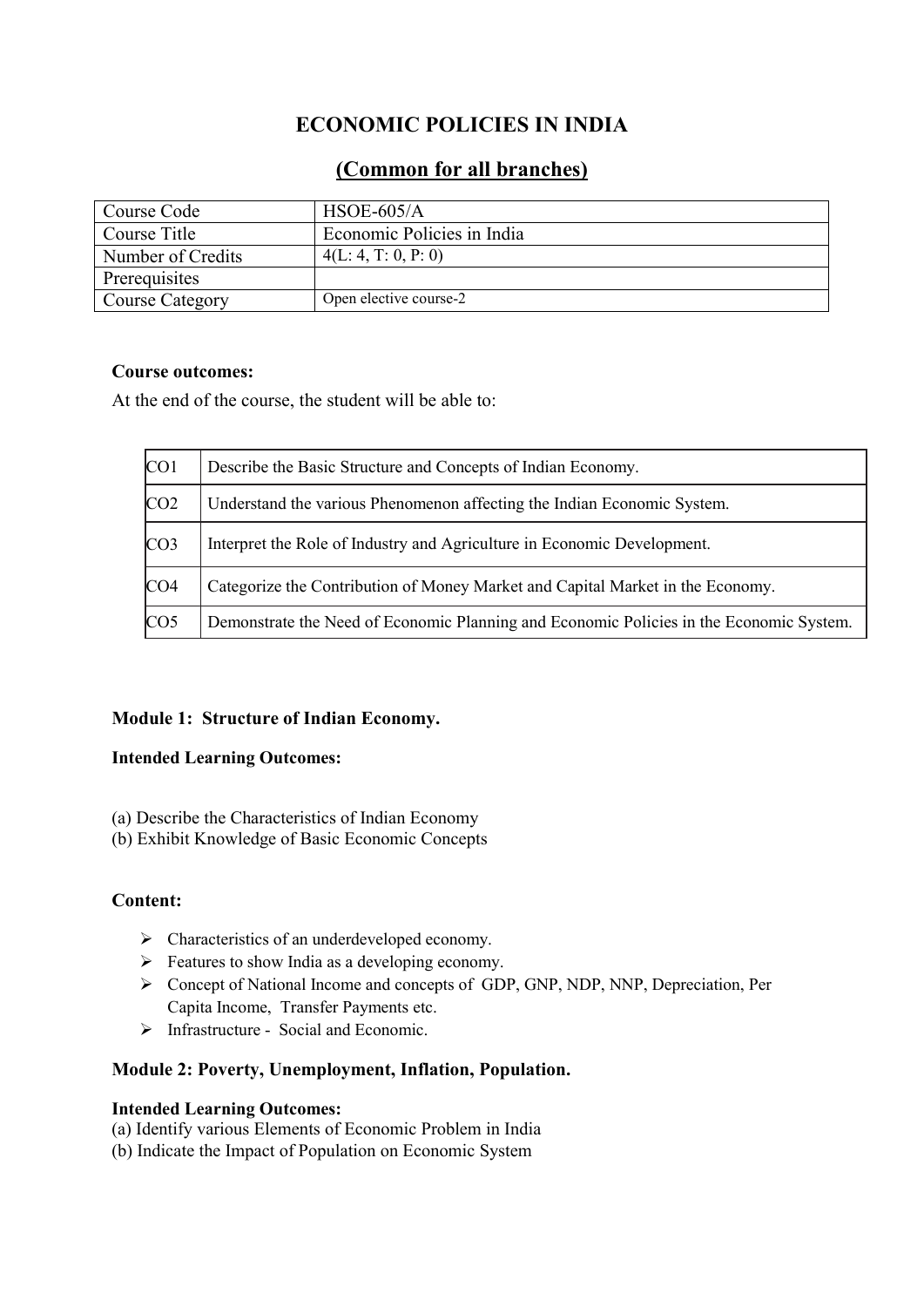## Content:

- $\triangleright$  Poverty (Definition, Causes of poverty).
- $\triangleright$  Unemployment (Different types of unemployment, Measures to reduce unemployment.).
- Causes of Price rise, Measures to control price rise.
- $\triangleright$  Howgrowth of population helps and retards economic development.

## Module 3: Industry and Agriculture.

## Intended Learning Outcomes:

(a) Understand the Role of Agriculture and Various Industrial Entities in Indian EconomicSystem

(b) Recognize the Need of SEZs for Economic Development

## Content:

- $\triangleright$  Role of agriculture in Indian economy, Causes of low productivity of agriculture, Green Revolution.
- Role Small Scale and large Scale Industries.
- Concepts of Liberalisation, Privatisation and Globalisation.
- $\triangleright$  Role of Public Sector in Indian economy.
- $\triangleright$  Concept of Special Economic Zone (SEZ).

## Module 4: Money market and Capital market.

### Intended Learning Outcomes:

- (a) Explain Role and Characteristics of Money Market and Capital Market
- (b) Interpret the Weakness of Capital Market in India

### Content:

- $\triangleright$  Functions of commercial banks
- $\triangleright$  Bank nationalization and its effects
- $\triangleright$  Functions of Reserve Bank of India.
- $\triangleright$  Functions of Capital Markets
- $\triangleright$  Weakness of Capital Market in India.
- $\triangleright$  SEBI its role.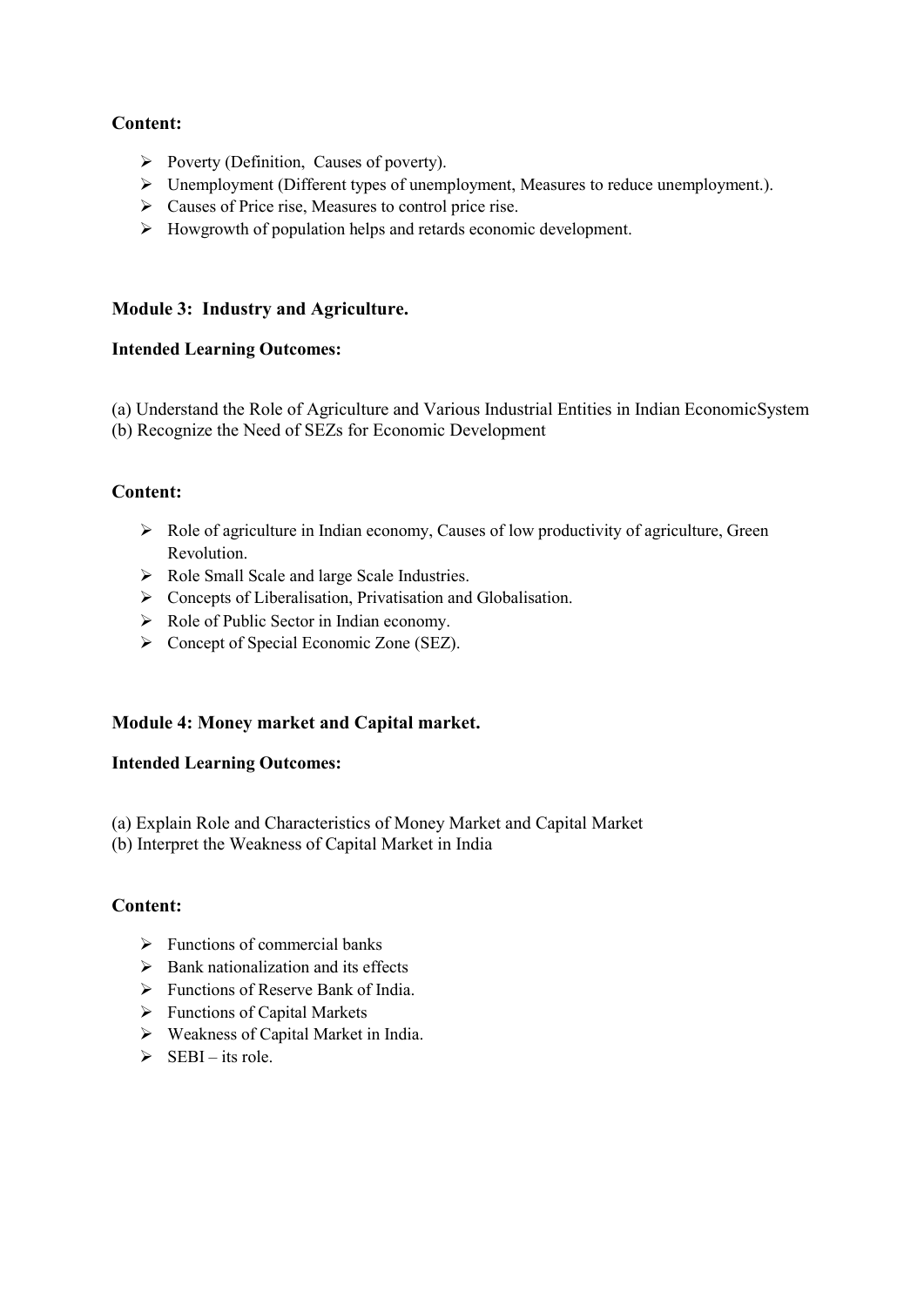## Module 5: Planning, NITI Ayog, and Public Finance

### Intended Learning Outcomes:

- (a) Describe the Achievements and Failures of Economic Planning
- (b) Demonstrate Knowledge of Economic Institutions and Various Economic Policies

### Content:

- $\triangleright$  Objectives of Planning
- $\triangleright$  Achievements and Failures of Planning.
- $\triangleright$  NITI Ayog its role.
- $\triangleright$  Concepts of Public Finance and Budget.
- $\triangleright$  Concept of GST.

# Reference Books

- 1. Indian Economic Development for Class 12 : Sandeep Garg. PUB: Dhanpat Rai Publishing Co. Pvt. Ltd.
- 2. Indian Economy: Dutt&Sundharam. PUB: S. Chand Publishing House.
- 3. Indian Economy: Misra&Puri. PUB: Himalaya Publishing House.
- 4. The Indian Economy: Sanjeev Verma. PUB: Mittal Books India.
- 5. Indian Economy: (Principles, Policies and Progress. 2<sup>nd</sup>. Ed). Sriram Srirangam, Manish kumar and Rohit Deo Jha. PUB: Pearson.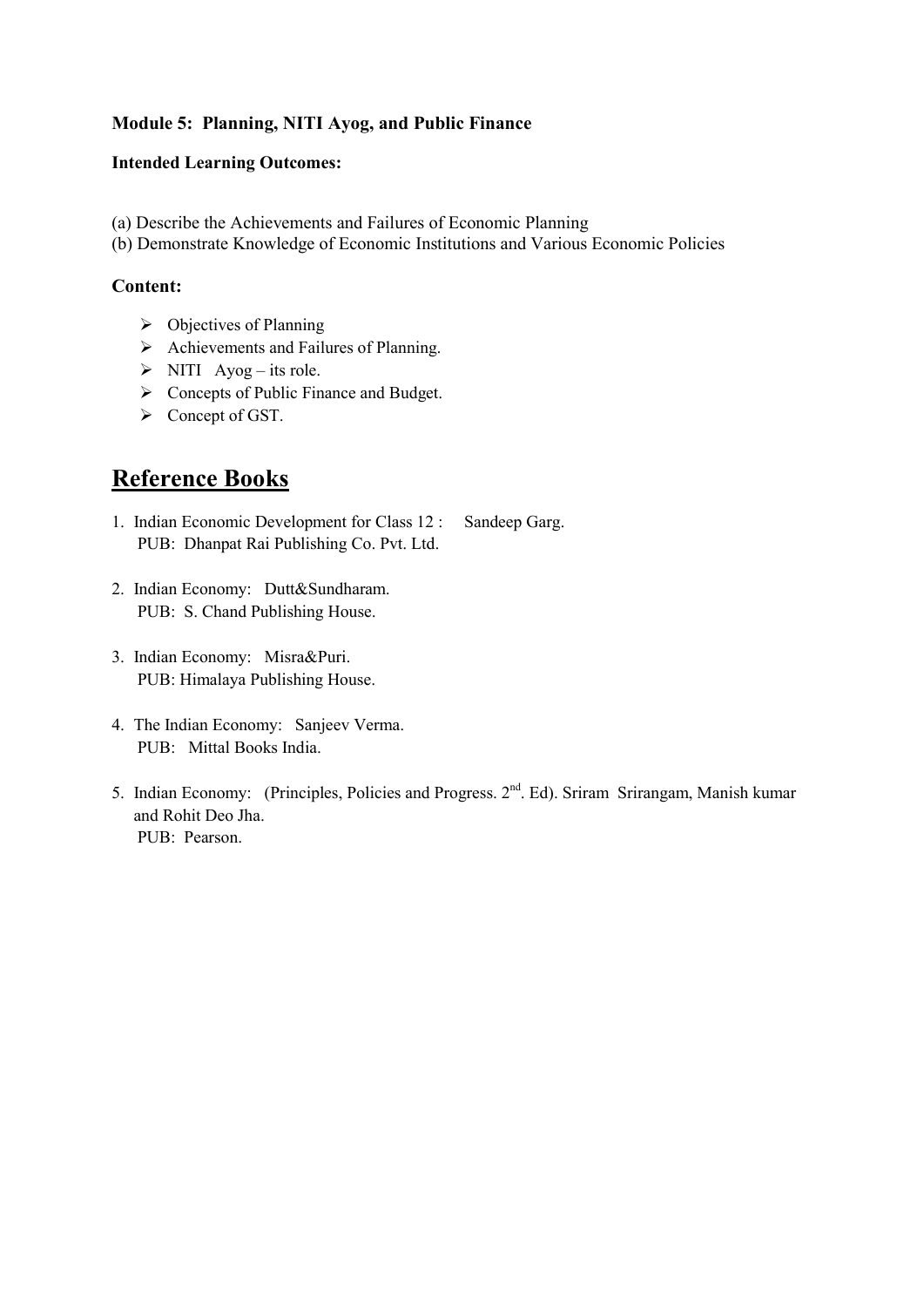## CLASSICAL TEXT READING

| Course Code       | $HSOE-605/B$           |
|-------------------|------------------------|
| Course Title      | Classical Text Reading |
| Number of Credits | (L: 3, T: 0, P: 0)     |
| Prerequisites     | NIL                    |
| Course Category   | ЮE                     |

### Course outcomes:

After competing this course, student will be able to:

- CO.1 Infer from the ancient scripture 'Abhijnana Shakuntalam'(K2)
- CO.2 Discoverthe earliest literature on music and drama-Natyashastra(K3)
- $CO.3$  Generalize the event of 'the dicing'(K2)
- CO.4 Identify the events of The Ramayana $(K2)$
- CO.5 Summarize the fact of The Mahabharata(K2)

## Detailed Course Content

### Module – I: Kalidasa, Abhijnana Shakuntalam

Number of Class hours: 08

### Learning Outcomes:

- 1. Outline the significance of the title Abhiinana (Recognition) Shakuntalam  $(K1)$
- 2. Identify the dramatic function of the ring in Abhijnana Shakuntalam $(K2)$

## Detailed content of the unit:

Kalidasa Abhijnana Shakuntalam, tr. Chandra Ranjan, in Kalidasa: The Loom of Time

(New Delhi: Penguin, 1989).

## Module– II: Bharata, Natyashastra

Number of Class hours: 08

### Learning Outcomes:

- 1. Recognize that Natyashastra's focus was on dance and drama, with music as an  $aid(K2)$
- 2. Demonstrate the concept of Natyashastra(K3)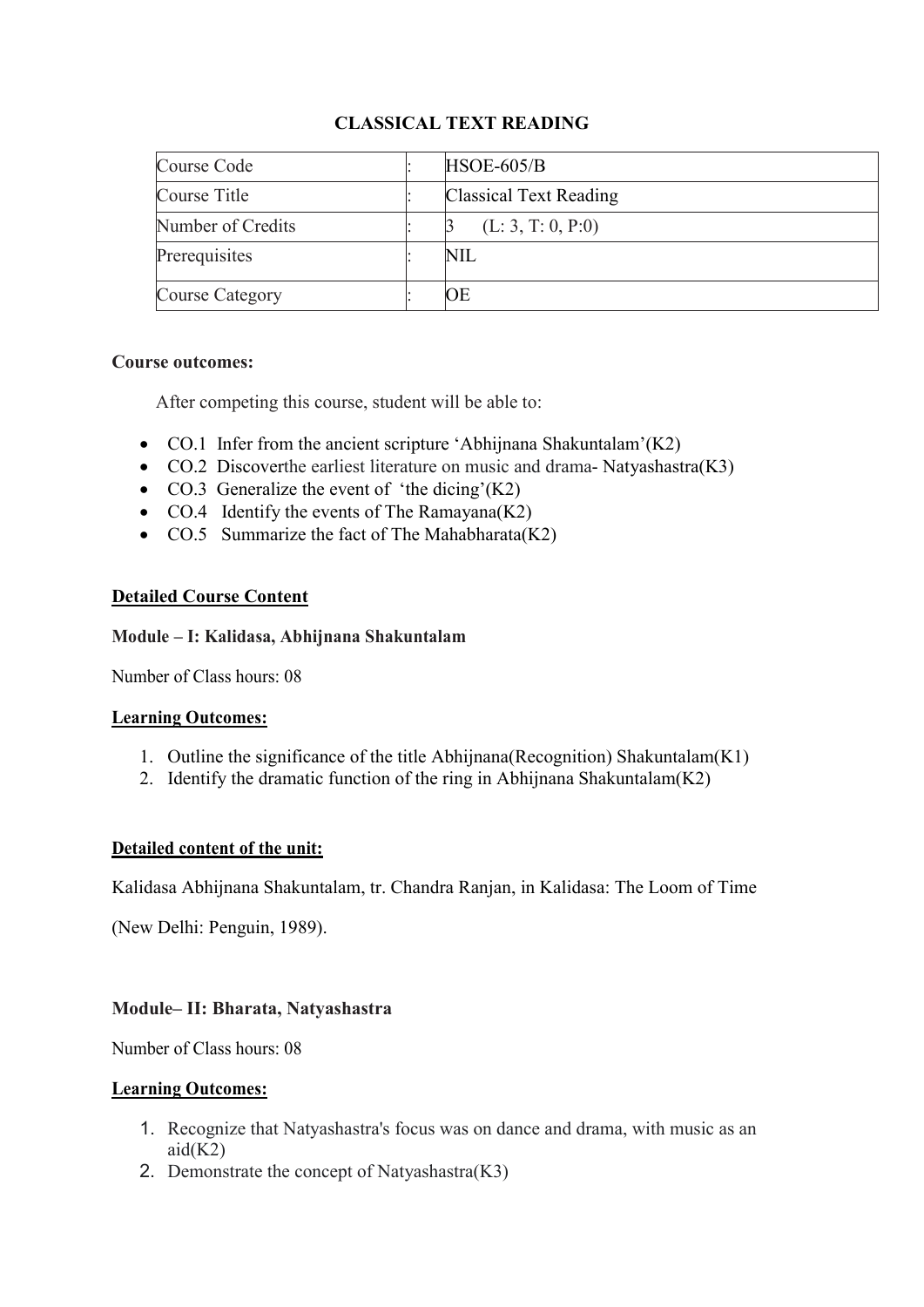## Detailed content of the unit:

Bharata, Natyashastra, tr. Manomohan Ghosh, vol. I, 2<sup>nd</sup>edn(Calcutta: Granthalaya, 1967) chap. 6: 'Sentiments', pp. 100-18.

## Module- III: Vyasa, 'the Dicing' and 'the sequel to dicing'

Number of Class hours: 08

### Learning Outcomes:

1. Discuss the facts of 'the Dicing' and 'the sequel to  $Dicing'(K2)$ 

### Detailed content of the unit:

Vyasa 'the Dicing' and 'the sequel to dicing'. 'The Book of the Assembly Hall'.

' The Temptation of Karma', Book V 'The Book of Effort', in The Mahabharata: tr. And ed. J.A.B. van Buitenen(Chicago: Brill, 1975) pp. 106-69

### Module- IV: Valmiki, The Ramayana

Number of Class hours: 08

### Learning Outcomes:

1. Summarize the facts of The Ramayana(K2)

### Detailed content of the unit:

The Ramayana: Translated IntoEnglish Prose from the Original Sanskrit; Aranya Kandam (Classic Reprint)

### Module- V: The Mahabharta of Vyasa

Number of Class hours: 08

### Learning Outcomes:

Summarize the facts and events of The Mahabharata of Vyasa (K2)

### Detailed content of the unit:

The Mahabharata of Vyasa- English prose translation by Kisari Mohan Ganguli, translated directly from the Sanskrit Source (1883-1896)